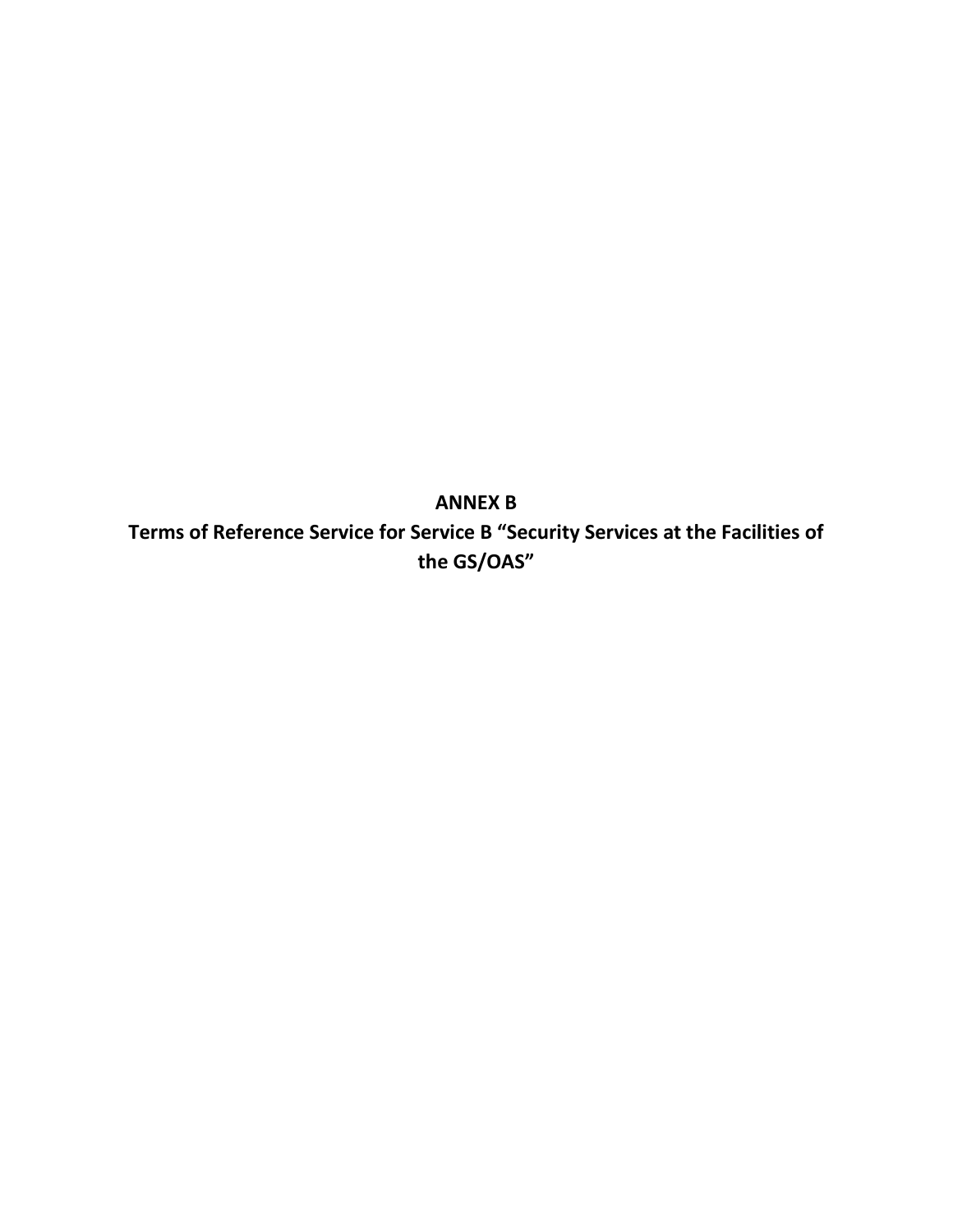# **ANNEX B**

# **Terms of Reference for Service B Security Services at the Facilities of the GS/OAS**

### **1. PURPOSE OF THE SERVICES**

- 1.1 The primary goal of the Contract is to provide the GS/OAS with uniformed, unarmed trained Security Guards to ensure the safety and to avoid violence in any crisis while affording maximum protection to GS/OAS' staff members, members of Permanent and Observer Missions to the OAS, GS/OAS' buildings, grounds and premises, personal property, and to any user of GS/OAS' facilities and services.
- 1.2 Although not armed, the uniformed Security Guard force will act as a deterrent to protestors, demonstrators, and to anyone who may plan to commit an act of violence against GS/OAS persons and property.
- 1.3 The term of the Contract shall be for one (1) year, estimated to begin in January 1st 2023, with an option to renew thereafter for successive (twelve) month periods, up to six (6) years.

### **2. LOCATIONS AND HOURS OF OPERATIONS**

| <b>Building Name and Code</b>             | Location                                            |
|-------------------------------------------|-----------------------------------------------------|
| <b>General Secretariat Building (GSB)</b> | 1889 F St., N.W., Washington, D.C.                  |
| Main Building (MNB)                       | 17th St. & Constitution Av., N.W., Washington, D.C. |
| <b>Administration Building (ADM)</b>      | 19th St. & Constitution Av., N.W., Washington, D.C. |
| Casita                                    | 744 C Street, N.W., Washington, D.C.                |
| Art Museum of the Americas                | 201 18th Street, N.W., Washington, D.C.             |

2.1 The Security Guard services will be performed at the GS/OAS facilities located at:

- 2.2 Normal OAS Operating Hours: Monday through Friday, from 9:00 a.m. to 5:30 p.m.
- 2.3 Exceptions to Normal Hours: Occasionally the GS/OAS will dismiss GS/OAS staff early. These dismissals generally occur prior to holidays or long weekends. The early dismissals do not apply to Contractor's personnel.
- 2.4 GS/OAS Observed Holidays: The GS/OAS will be closed during the following observed holidays:
	- (a) New Year's Day
	- (b) Martin Luther King's Birthday
	- (c) Inauguration Day (every four years)
	- (d) Washington's Birthday
	- (e) Good Friday
	- (f) Memorial Day
	- (g) Juneteenth National
	- (h) Independence Day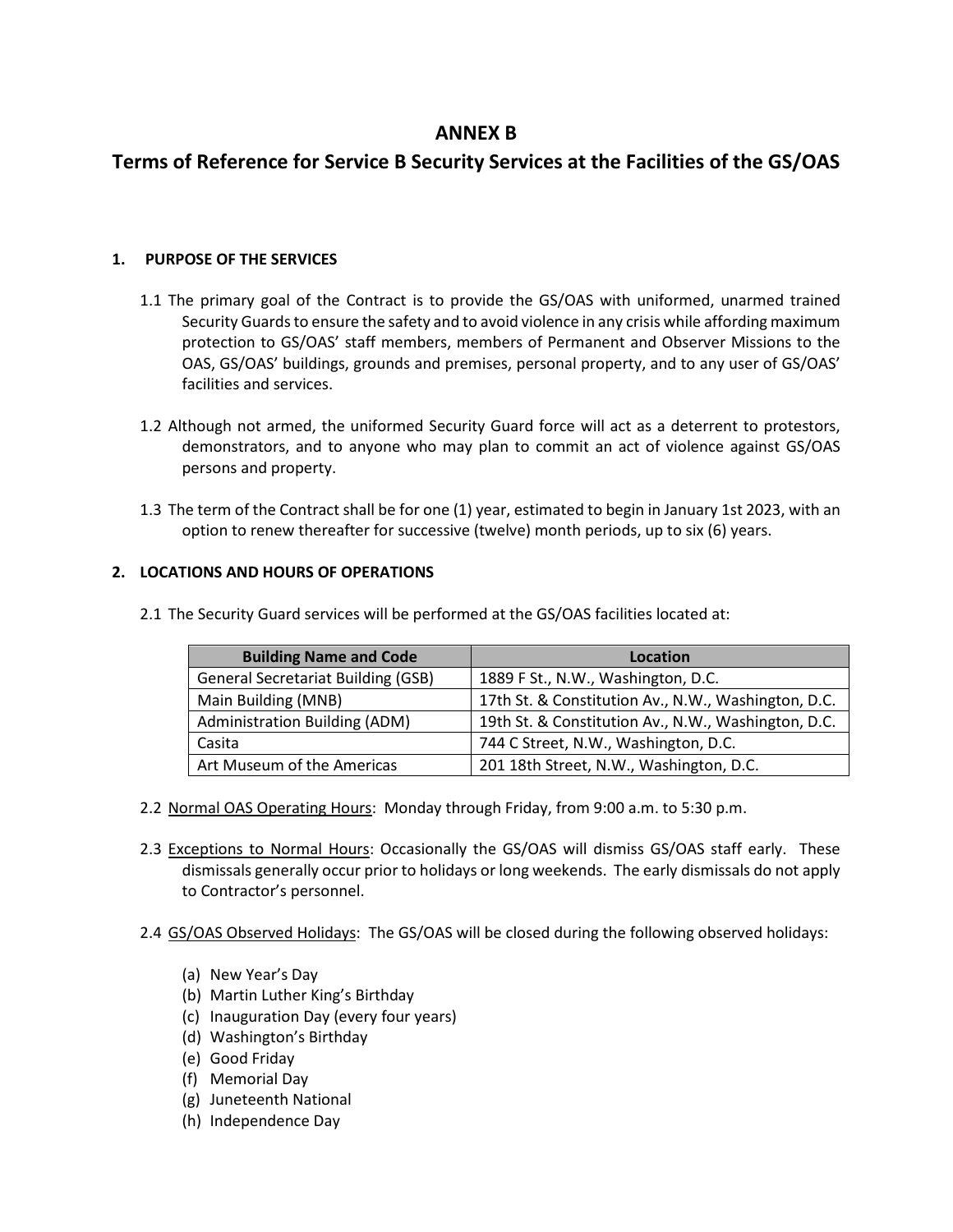- (i) Labor Day
- (j) Columbus Day
- (k) Thanksgiving Day
- (l) Friday after Thanksgiving Day
- (m) Christmas Day

On these days, the Security Guard services will be performed on a Saturday/Sunday work schedule (no guard will be required at the museum). Weekend schedule will also be applied when OAS buildings close due to weather or because of administrative decision.

### **3. SCOPE OF WORK**

- 3.1 Contractor will provide an annual total of 38,818 man/hours of Security Services (Project Manager, Shift Leaders and Guards) determined necessary to adequately perform the services requested in these TORs, excluding the hours for special events as per Annex 3 of these TORs. The annual total man/hours of Security Services can be modified by GS/OAS prior to contract agreement and/or renewal notification and/or revised during contract implementation as per item 4.3 below. The total hours of physical security services for the year considering the twelve Federal Holidays (item 2.4 above) will be 37,858. The hours of physical security services may be modified according to the Holiday schedule determined by GS/OAS for the corresponding year.
- 3.2 The Security Guard services include, but are not limited to the following:
- 3.3 Provide physical security services, electronic security surveillance monitoring and management of systems, fire & safety equipment monitoring, asset protection, and static diplomatic security services for OAS Mission personnel, General Secretary, Assistant General Secretary, and visiting Dignitaries.
	- 3.3.1 Provide access control and surveillance of all persons entering and exiting GS/OAS buildings and garages.
	- 3.3.2 Conduct appropriate access control management, including validation of identifications, and registering of guests, visitors, and vendors entering OAS installations. Inspect packages, briefcases, purses, duffel bags, and other items for contraband or hazardous materials being brought into GS/OAS premises.
	- 3.3.3 Operate magnetometer equipment and conduct visitor screening.
	- 3.3.4 Conduct periodic patrols inside and outside the buildings as determined by the OAS/Security Chief and as specified for each of the five (5) OAS installation at OAS HQ offices.
	- 3.3.5 Protect permanent artwork and art exhibits located in the Museum of the Americas and other OAS installations, through execution of approved physical security measures for the Museum to include CCTV monitoring, and inspections of guest and visitors entering or leaving OAS installation.
	- 3.3.6 Deter and report unauthorized personnel or vehicular entry to GS/OAS facilities.
	- 3.3.7 Provide intrusion and fire alarm monitoring and respond to emergencies to safely evacuate staff, guest, and diplomatic corps.
	- 3.3.8 Endeavor to prevent the occurrence of fires, explosions, collapses, and other catastrophes. In case of such an event, Contractor will summon appropriate response agencies and then notify GS/OAS in accordance with applicable and standing orders and policies; assist in minimizing the effects thereof; and assist in restoring the area to a safe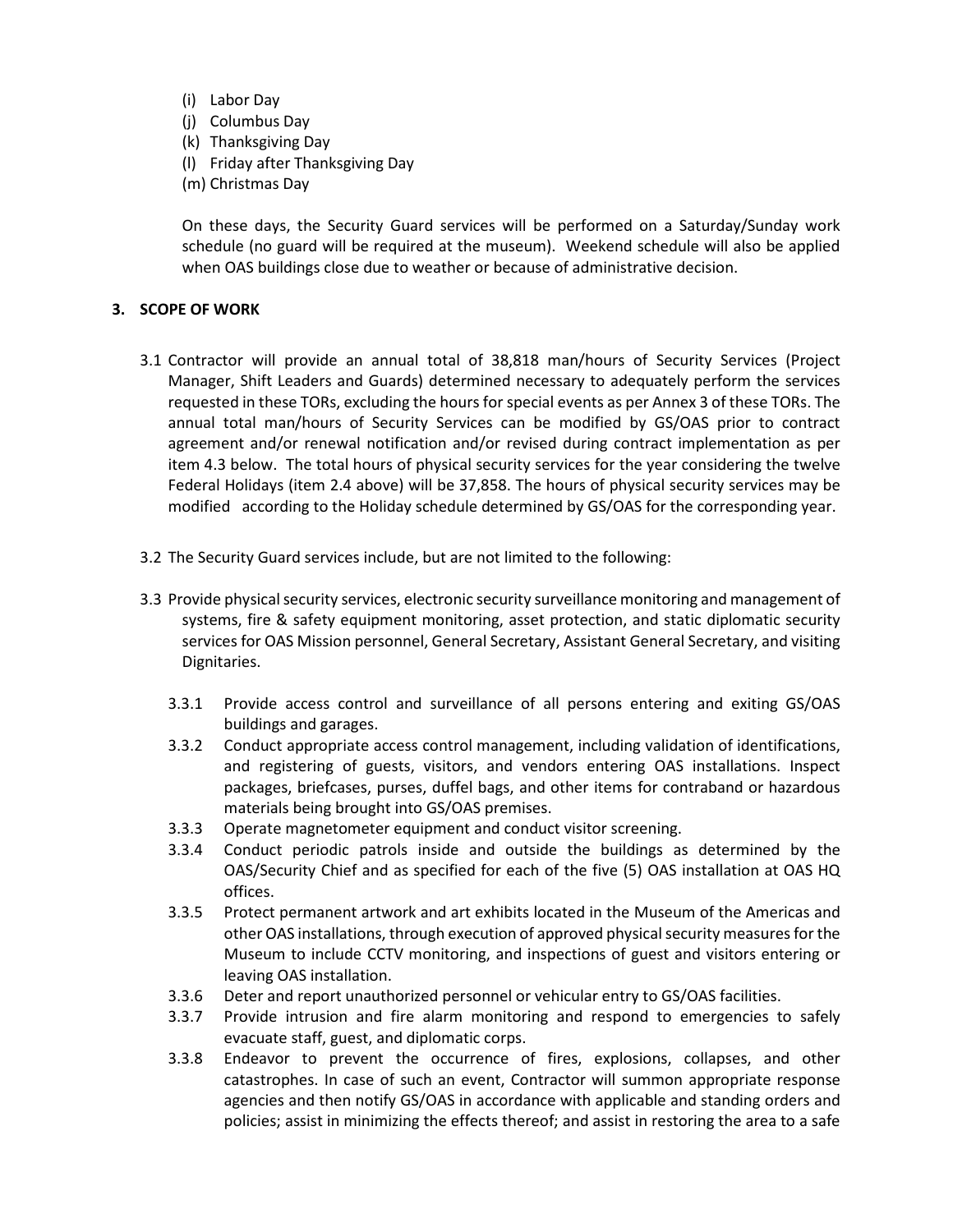condition.

- 3.3.9 Safeguard and deter the commission of crimes against persons and property; summon the appropriate law enforcement or emergency service agencies and assist as required.
- 3.3.10 Respond to and investigate all smoke and fire alarm conditions and any other indications of suspicious activities within any OAS property as required.
- 3.3.11 Maintain the scene of an incident or crime to protect evidence in accordance with established procedures and training.
- 3.3.12 Deter and report violations of GS/OAS regulations.
- 3.3.13 Accompany staff after dark to their vehicles or any other office garage location within OAS installations, when requested and appropriate.
- 3.3.14 Assist with authorized access to locations requiring master key access and security service support.
- 3.3.15 Conduct visual inspections of all OAS installations, offices, equipment rooms, garages, and exterior perimeter, through scheduled security walkthroughs to assure no safety or security problems exist. Check all floors as staff and janitorial personnel leave for the day to ensure that lights and any other electrical units are safely turned off.
- 3.3.16 Report any existing hazardous conditions to GS/OAS engineers that require immediate attention or repair, including inoperative lights, leaky faucets, broken or slippery floor surfaces, and other safety-related issues.
- 3.3.17 Maintain OAS safety and security requirements within the assigned installations that are consistent with Security Guard training and equipment.
- 3.3.18 Prepare required orders, instructions, and incident reports, including reports on accidents and fires; maintain and make available all records in connection with the duties and responsibilities of the assignment.
- 3.3.19 When authorized, receive, safely keep, and turn over to appropriate persons, official mail, messages, and/or faxes; and receive telephone calls in connection with the responsibilities of the assignment.
- 3.3.20 If required, assist in directing traffic, controlling, and monitoring admittances to OAS parking areas.
- 3.3.21 Use the Inventory Transfer Between Security Shifts form to receive and account for keys to the buildings, various offices, chain locks, visitors, and janitorial logbooks, etc.
- 3.3.22 Receive, register and safely store lost and found articles pending return to owner or for appropriate disposal in accordance with OAS security procedures.
- 3.3.23 Request professional medical assistance from GS/OAS Nurse and/or call 911 in accordance with GS/OAS procedures in the event of injury or illness to GS/OAS employees or others while in the buildings or on GS/OAS property.
- 3.3.24 In the event of emergency or unusual occurrence adversely affecting the interest of the GS/OAS, summon appropriate assistance such as the local fire and/or police departments and immediately notify the GS/OAS. Security guard personnel shall also assist in firefighting duties when fires occur within the GS/OAS buildings.
- 3.3.25 Perform other functions as necessary in the event of situations or occurrences such as civil disturbances, attempt to commit espionage, sabotage, or other criminal acts adversely affecting the security and/or safety of the GS/OAS, its employees, property, and the public lawfully in buildings or on property under the control of the GS/OAS consistent with security force training and equipment so as not to endanger persons and property.
- 3.3.26 Observe and enforce posted rules and regulations covering the GS/OAS facilities.
- 3.3.27 Answer telephone calls promptly at all guard posts with courtesy and state: *"Organization of American States, Guard's Desk (location), May I help you?"*
- 3.3.28 Be helpful and, within reason, provide information or services requested.
- 3.3.29 All Security Guards shall use the access control login system, to: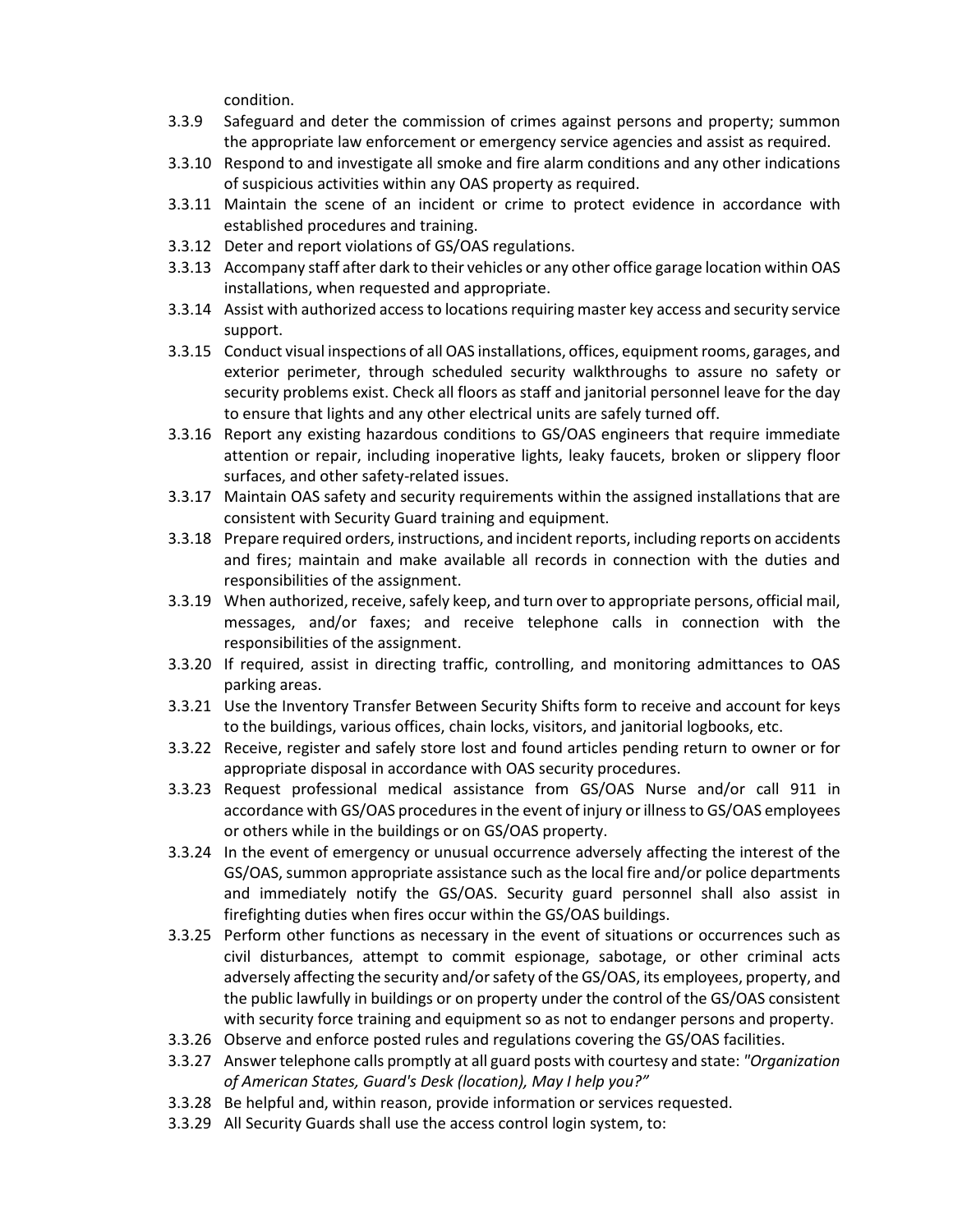- (a) Accurately log all security activities during each shift.
- (b) Sign in and out before and after each shift.
- (c) Record at the beginning of each shift the condition of all items found on the check list (check list located at each security desk).
- (d) Project Manager, Field Supervisor and Shift Leader shall read the access control system and spreadsheet logs entries from previous shifts to be informed of all past activities submitted by Security Guards.

### **4. SCHEDULES OF SHIFTS, SECURITY COVERAGES AND DUTIES BY BUILDING**

- 4.1 For a description of the required Security Guard shifts by building see Appendix 1 Shift Schedules and Hours required by Building.
- 4.2 For a description of the required security coverage and duties by building see Appendix 2 Schedule of Security Coverage and Duties by Building.
- 4.3 The GS/OAS reserves the right to amend, modify, and reissue shift schedules, security coverage and duties in all or any GS/OAS building in writing at any time.

### **5. CONTRACTOR'S KEY PERSONNEL**

- 5.1 District Manager: The Contractor shall provide without cost for the GS/OAS a designated District Manager who shall: (i) act on Contractor's behalf and be responsible for the overall management and coordination of the Contract with the GS/OAS Representative; (ii) have full authority to act on behalf of Contractor; (iii) act as the Contractor's central point of contact with the GS/OAS; (iv) be located within the Washington, D.C. metropolitan area; (v) be present onsite a sufficient amount of time (at least two (2) hours per week) to oversee the quality control of Contractor's operations in accordance with the performance requirements of the Contract; and (vi) be available to GS/OAS Representative within four (4) hours of a request placed during GS/OAS normal operating hours.
- 5.2 Project Manager: On-site manager responsible for the immediate supervision of all Security Guards and responsible for the management support to Special Events. The Project Manager shall: (i) ensure that services are provided in accordance with the performance requirements of the Contract; (ii) manage security operations proactively; and (iii) assist the GS/OAS Chief of Security in the issuance of GS/OAS identification cards.
- 5.3 Field Supervisor: Unarmed, uniformed, security trained supervisor employee who shall: (i) supervise security officer activities in all three GS/OAS security shifts and all locations , making sure that all security policies and procedures are followed and complied by all security officers; (ii) monitor the daily activities of each security officer, like arrival time, read the daily logs, and personal presentation (uniform), etc.; (iii) train, instruct , supervise security officers and on policies and procedures defined in the SOP, by GS/OAS Chief of Security and or Project Manager; (iv) schedule security officers for special events, PTOs and other schedule changes in coordination with the Chief of Security and the Project Manager; (v)provide training to new hire security officers; (vi) write daily reports and a weekly summary of activities performed with highlights of security officer and parking officer activities; (vii) process security officers' time cards on a biweekly basis.
- 5.4 Shift Supervisors: Unarmed, uniformed, security trained management employees who shall: (i)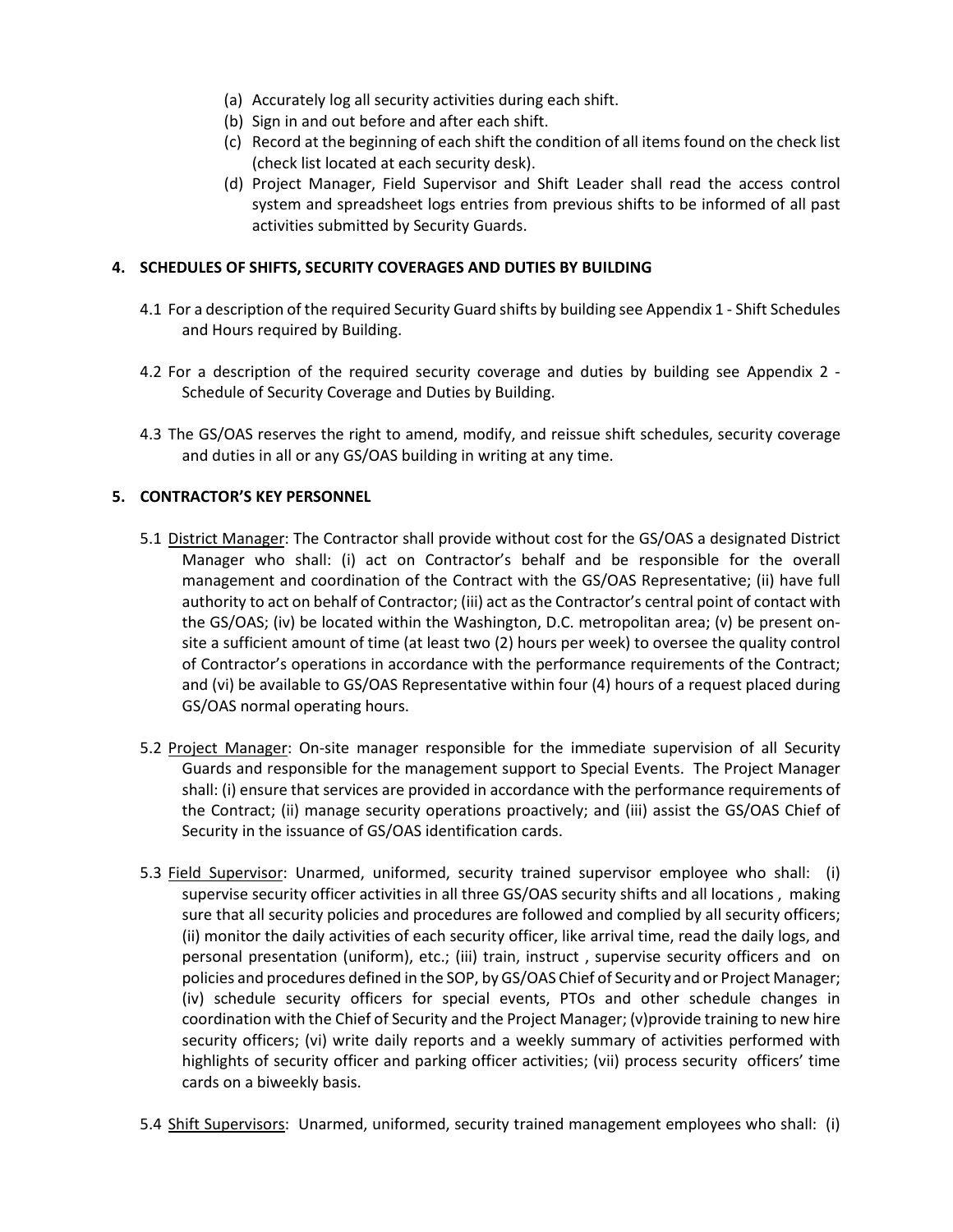be directly responsible for the shift activities during a tour of duty, including but not limited to, scheduling of Security Guards and response to emergencies; and, (ii) report to the GS/OAS Chief of Security in the absence of the on-site Project Manager.

- 5.5 Security Guards: Uniformed and trained employees who shall perform routine protective and access control duties as required. Security guards must be licensed in the District of Columbia to perform duties as Security Officers.
- 5.6 Security Guard Officer at the ID Office: The Contractor will assign one SGO to work at the Security Office located at GSB, who shall: (i) issue ID, bases on existing policies and procedures; (ii) entry data from issued IDs to DSX, IVS, Alpha 5 and ID control database; (iii) entry data from expired and cancelled IDs to DSX, IVS, Alpha 5 and ID control database; (iv) produce photos based on requests for visa application for OAS employees, G4 Visas and private use; (v) keep the photo paid service control, receive checks and deliver to the DFS; (vi) keep the ID office filing system organized; (vii) assist OAS and IBS on time management of security officer and general services personnel in special events participation; (viii) assist on time management of security officer by filing and sending to IBS approved PTO requests; (ix) generate and print OAS Staff Roaster periodically; (x) generate DSX history reports of security officer's activities for the evening, awakening and weekend shifts; (xi) prints short terms passes and keep the log updated; (xii) register ID office daily activity and generate a weekly ID office report; (xiii) substitute security officers during the lunch period; (xiv) assist security officers opening the LD or other cores when there is a high demand of lobby security officers; (xv) keep updated security information at the security desk printed folders; (xvi) keep updated security service materials supply; (xvii) archive Contractor Service Records.
- 5.7 The personnel listed in the Contractor's Proposal are considered essential to the work being performed under the Contract. The Contractor will not use personnel less qualified than those described and evaluated in the Contractor's Proposal. Substitution of personnel is permitted only with the prior approval of the GS/OAS.

### **6. SUPERVISION OF SECURITY GUARD FORCE**

- 6.1 At all times, a Project Manager and Shift Supervisors, will be assigned to every shift (morning, evening, midnight) with the responsibility to oversee security operations and supervise all security personnel assigned to the OAS.
- 6.2 The Project Manager shall be assigned to Location A, the General Secretariat Building (GSB), which shall be considered as the central location for GS/OAS' five (5) properties. The Project Manager must spend a minimum of five (5) hours per week at location B, the Main Building (MNB), and must conduct weekly walkthroughs at the Museum of the Americas and Administrative Buildings.
- 6.3 The Project Manager shall act as the intermediary between Contractor and GS/OAS Representative. Under the direct oversight of the OAS security chief be responsible for: (a) the overall execution of security services for the contractor at the client location (s), contractor personnel management and oversight, and coordination of special services (events, meetings, VIP visits); (b) the day-to-day activities for each post; (c) ensuring that the access control system and all necessary spreadsheet log books are completed accurately; and, (d) ensuring that all security systems are in proper working order, such as the DSX access control system, CCTV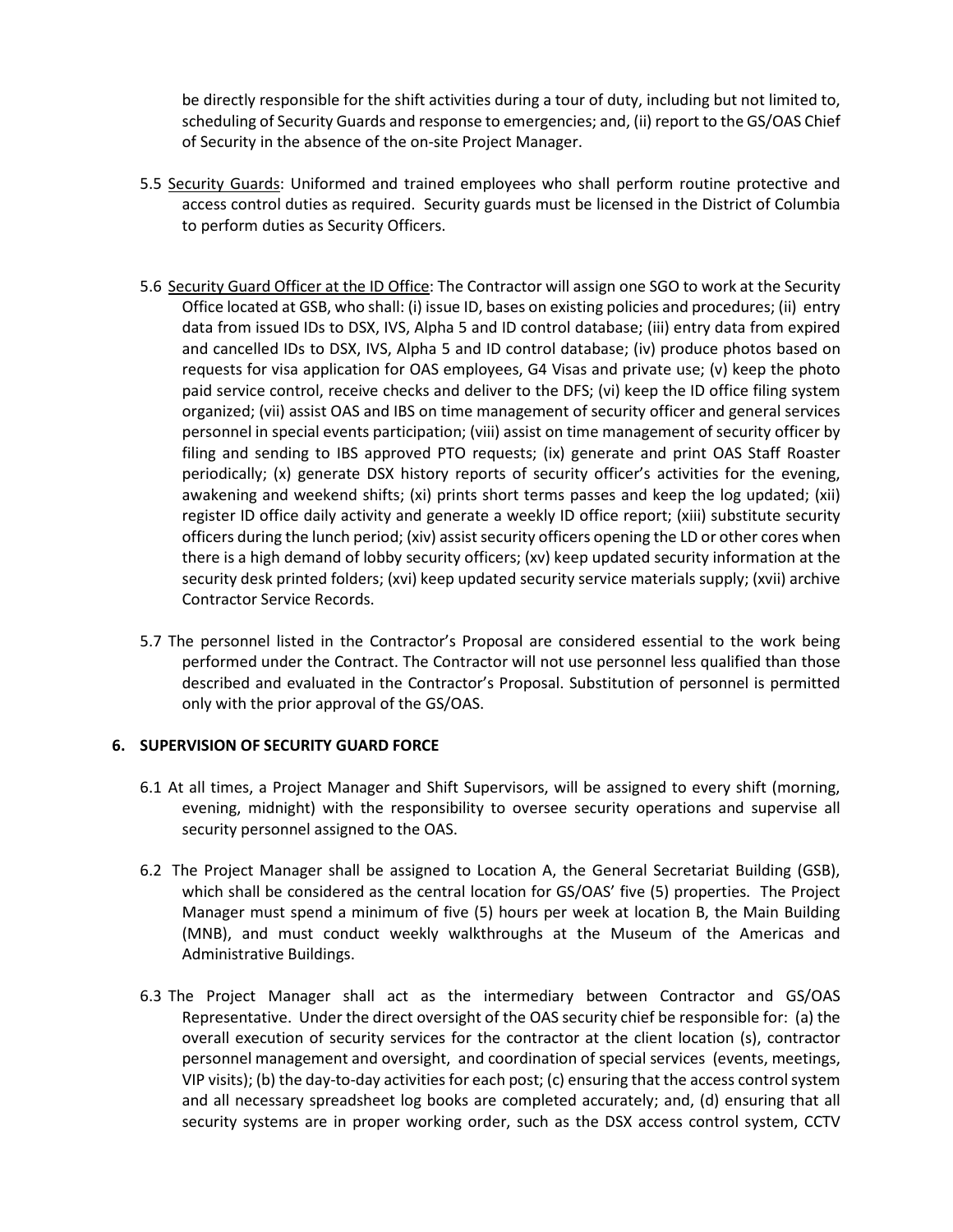monitoring system, metal detectors (hand-held and walk-through).

- 6.4 Contractor is required to provide GS/OAS with a written, daily report demonstrating that on-site supervision, consisting of random inspections at all locations, has occurred every sixteen (16) hours.
- 6.5 The Shift Supervisors shall assist the Project Manager by ensuring that the Security Guards perform their duties during every shift and provide the appropriate level of assistance to OAS staff and tenants.
- 6.6 The names of the Shift Supervisor designated by the Contractor must be given to the GS/OAS at the commencement of this Contract.

### **7. GENERAL REQUIREMENTS**

- 7.1 The Contractor shall be licensed as a qualified security services company for at least ten (10) years in accordance with the requirements of the laws of the District of Columbia.
- 7.2 The Contractor shall indicate in the proposal the total number of Security Guards employees with license in Washington DC.
- 7.3 The contractor will ensure that all security personnel assigned to the OAS are certified in the District of Columbia as Unarmed Special Police Officers (SPO) within the first 90 days of contract award or contract assignment and that certifications are maintained valid through the life of the contract.
- 7.4 Contractor shall maintain attendance and vacation schedules of Security Guard personnel and provide, accurate bi-weekly reports to the OAS/DGS/Security Section.
- 7.5 Contractor shall rotate Security Guards between GS/OAS' five (5) locations to meet schedule requirements and to improve and increase Security Guards' knowledge of each location and to familiarize themselves with GS/OAS staff.
- 7.6 Contractor is responsible for verifying Security Guard attendance at all posts and positions and for maintaining all posts and positions fully through the life of the contract.
- 7.7 To maintain a mentally alert and rested guard force and to avoid Security Guards working more than the mandatory number of hours, Contractor shall have a standby Security Guard available to fill-in during absences and in emergency situations. Alternate security personnel must be licensed as security guards in the District of Columbia and must complete a minimum of 24 hours of internal security training specific to the OAS.
- 7.8 Contractor shall maintain the capability to provide up to two (2) additional Security Guards to respond to any contingencies with a 24-hours' notice. Contractor will use its best effort to minimize overtime. The additional Security Guard working in response to such an event will be paid at the normal rate per hour as offered by Contractor in its Price Proposal.
- 7.9 Contractor shall establish a notification system within ten (10) days of the signing of the Contract by both Parties, to process and respond to requests for contingency support outside the normal operating hours. This plan shall be acceptable and approved by GS/OAS.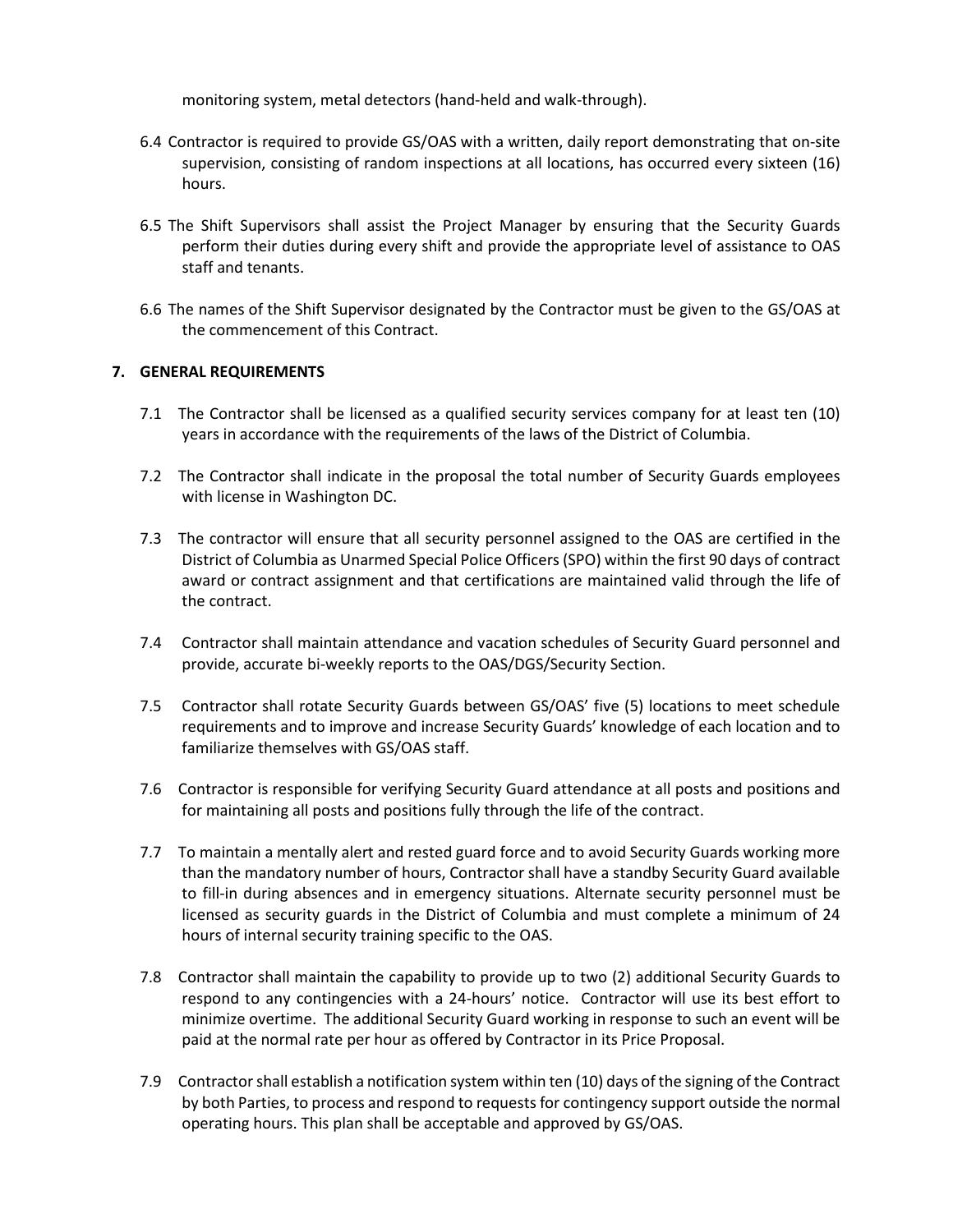- 7.10 Contractor shall not permit any individual to have access to GS/OAS buildings or grounds until it has been determined that permitting such person(s) to have such access will not be contrary to public interest, and that the individual(s) is authorized to be admitted in accordance with applicable orders, rules, and regulations.
- 7.11 Contractor shall maintain a current roster of its employees with clearance to access GS/OAS premises. Contractor is responsible for ensuring that all its employees are promptly and correctly out-processed upon resignation, termination, or completion of employment contract, including the return of identification credentials and other GS/OAS property.

# 7.12 Special Events:

- 7.12.1 GS/OAS buildings are used for ceremonial purposes and Special Events such as international meetings, receptions, cultural events, and art exhibits. These events are regularly attended by ranking diplomats and dignitaries from OAS missions and Observer Member States and may last until 2:00 a.m. or later. Additional Security Guard services will be provided at all GS/OAS Special Events taking place throughout the year in all GS/OAS buildings.
- 7.12.2 During Special Events, the Contractor will be required to perform in accordance with the following conditions:
	- (a) Provide experienced and licensed unarmed Special Police Officer (SPO) and event supervisors approved and registered with the OAS security section .
	- (b)Ensure all assigned security personnel are licensed SPO, CPR, and AED qualified.
	- (c) Protect GS/OAS' property against theft, damage, and prevent unauthorized entry to events by unauthorized individuals
	- (d)Security personnel shall not at any time engage with event guests or vendors in a manner that is not conducive to the functions of security.
	- (e) Security Guards shall not accept gratuities and shall not accept food or drink from caterers of events on GS/OAS property.
	- (f) Security Guards shall not compromise their ability to perform their duties by becoming personally indebted to users of GS/OAS buildings.

# **8. QUALIFICATION REQUIREMENTS OF CONTRACTOR'S PERSONNEL**

# **The following qualification requirements apply to the Project Manager, Shift Leaders and Security Guards:**

# **8.1 General:**

- 8.1.1 Contractor's security personnel shall be licensed under the requirements of the District of Columbia as unarmed Special Police Officers or have said licensing within 90 days of contract award.
- 8.1.2 Contractors' security personnel must be qualified CPR, AED, and bonded in conformity with national standards and practices, and policies and protocols as by GS/OAS.
- 8.1.3 Contractor's security personnel must have experience with customer service, and training with basic safety and security practices, be courteous, respectful, attentive, and trustworthy.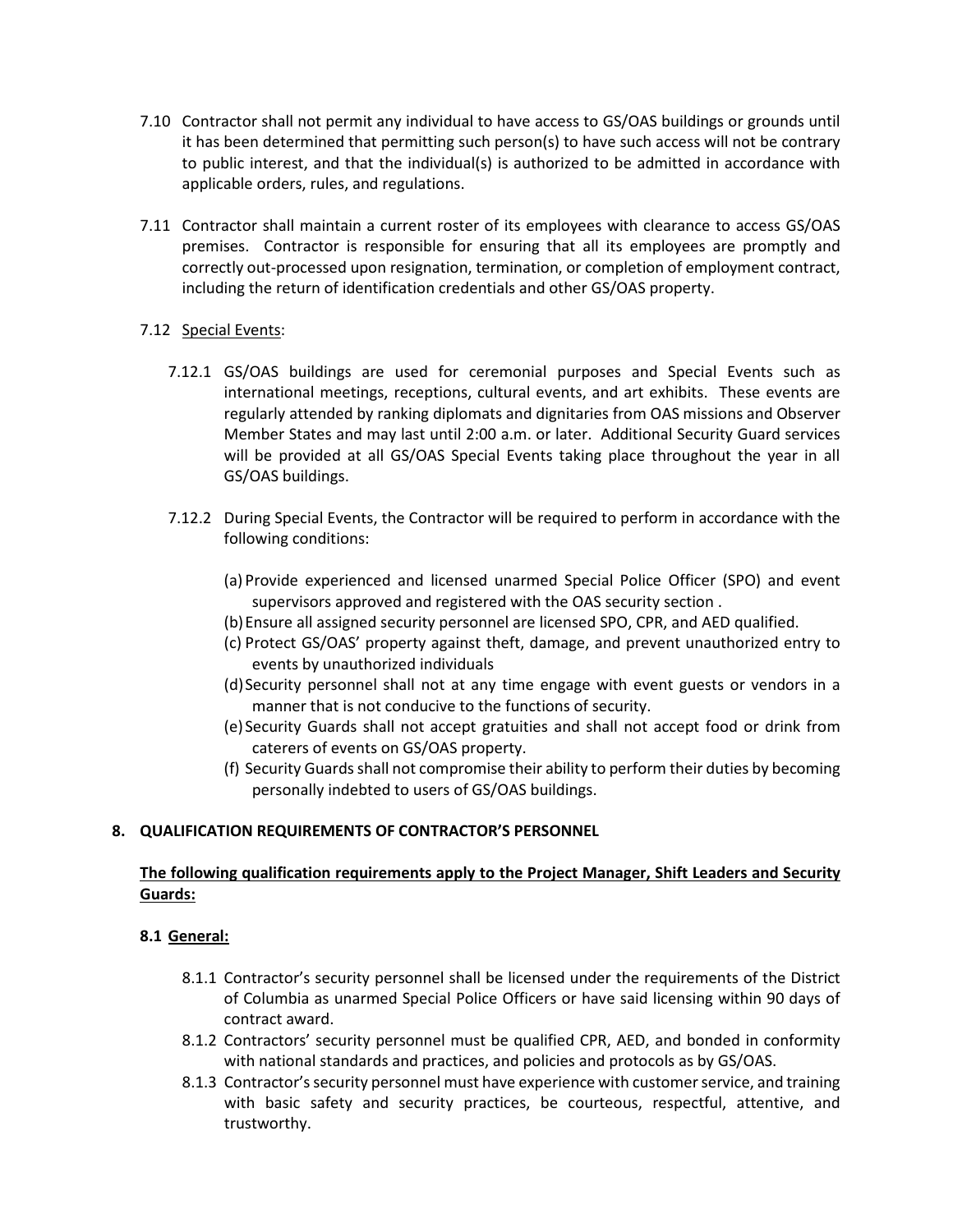- 8.1.4 Contractor's personnel must meet the education, experience, skills, health, training, special requirements, and security prerequisites, as described in these TORs.
- 8.1.5 Contractor's personnel must be free of a criminal record and drug free, as described herein.

# **8.2 Legal Status**

- 8.2.1 Contractor's personnel shall be citizens of the U.S.A. or legal U.S.A. residents who have been lawfully admitted for permanent residence as evidenced by the Alien Registration Receipt Card Form 1-151, or who present other evidence from the Immigration and Naturalization Service that he/she is authorized to engage in employment as a permit for work.
- 8.2.2 Contractor's personnel shall have reached the age of 21 years at the time of employment under the Contract.

# **8.3 Health**

- 8.3.1 Contractor's personnel must be in good health without physical defects or abnormalities which interfere or would interfere with performing Security Guard services.
- 8.3.2 Contractor's personnel must pass an annual medical examination conducted and approved by a licensed physician acceptable to GS/OAS, without cost to the GS/OAS.
- 8.3.3 Contractor's personnel must be free of heart, lung, skeletal, or other physical ailments which would impair his/her ability to perform effectively in either normal or emergency situations.
- 8.3.4 Contractor's personnel shall be free from communicable diseases; from any serious physical illness, ailments, or maladies, including AIDS, or other diseases that may be transmitted to and result in the disablement of other persons.
- 8.3.5 Contractor's personnel shall have binocular eyesight and be able to distinguish primary colors; must be able to read at least 20/60 in each eye without the use of corrective lenses or must be able to read at least 20/20 in each eye with corrective lenses. Any employee who needs corrective lenses must wear them while on duty.
- 8.3.6 Contractor's personnel must be able to hear adequately. Adequate hearing is hearing within normal speech range not to exceed a loss of 30 decibels in both ears or 35 decibels in the poorer ear, without the use of hearing aids.
- 8.3.7 Contractor's personnel must be mentally alert and emotionally stable; absence of detectable neurotic or psychoneurotic conditions which would adversely affect the ability to act properly during situations involving mental stress.

### **8.4 Education, Experience, and Skills**

- 8.4.1 As a minimum, Contractor's personnel shall possess a high school diploma or GED certificate, and each such employee shall have at least two (4) years of experience that demonstrates the following:
	- (a) Ability to greet and tactfully deal with the public, diplomats, delegates, and GS/OAS staff, as well as all other persons on GS/OAS' premises.
	- (b) Clear capability for reading understanding, communicating, and applying written and verbal orders, rules, and regulations, in both English and in Spanish. Must be able to write clear and concise reports in both languages.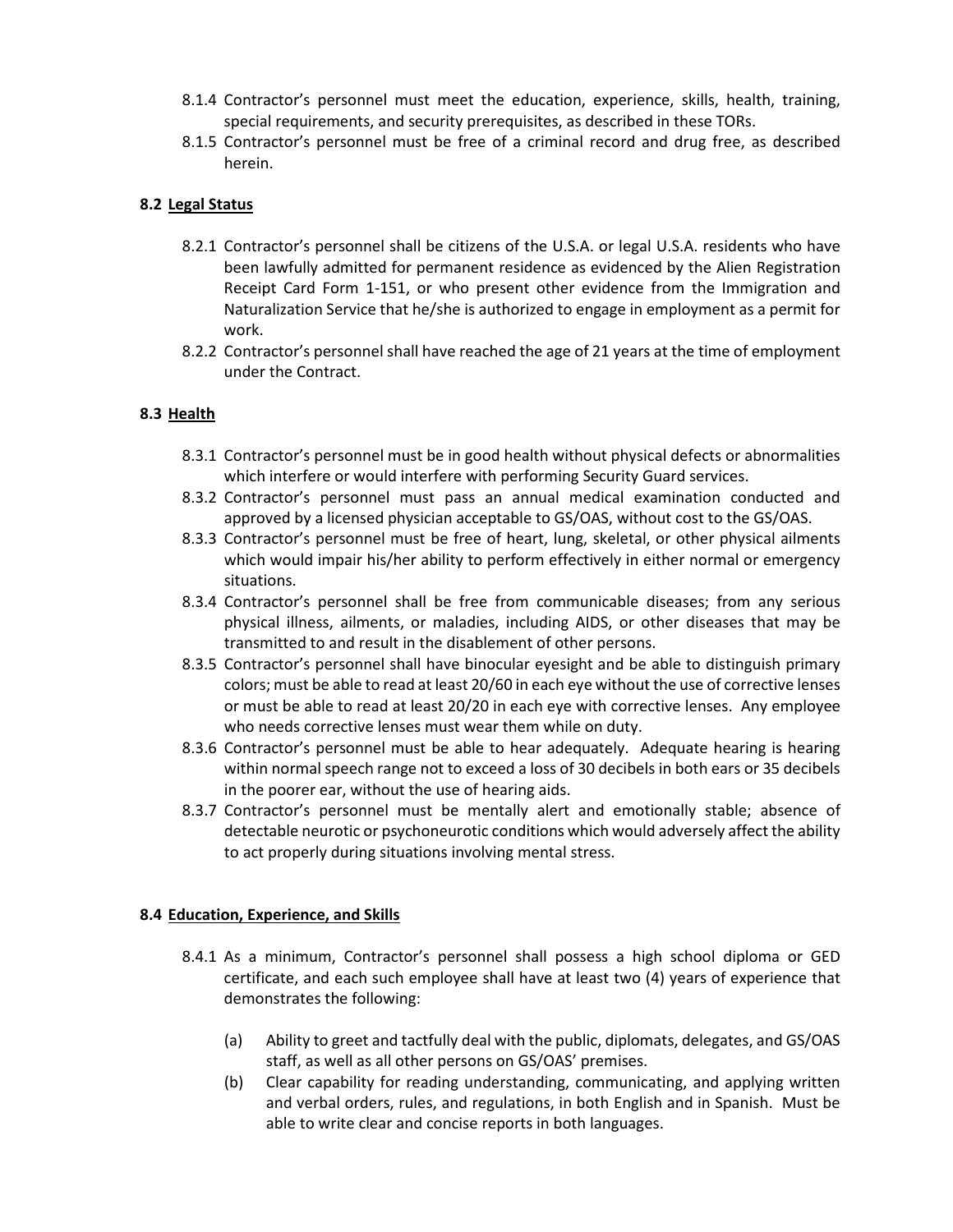- (c) Use of good judgment, the possession of courage, alertness, and an even temperament.
- (d) The ability to maintain poise and self-control during situations that involve mental stress; this entails being able to withstand the accompanying excitement of fires, explosions, civil disturbances, and building evacuations.
- (e) Being perceptive, dependable, tactful, and punctual, and must have the ability to work and deal with people effectively.

### **8.5 Special Qualification Requirements for Project Manager and Shift Supervisors**

The following additional qualification requirements apply to Contractor's personnel in the positions of:

**Project Manager (PM): (**i) experience in overseeing class A and class B building contract security services, must be licensed unarmed SPO for the District of Colombia, basic knowledge of emergency operations for high-rise buildings, operation of CCTV and Access Control technology. The PM must be able to oversee day to day security operations for a five-building campus, management of security staff and prepare and deliver reports as required to the OAS Security Section chief.

**Shift Supervisor (SP)**: (i) a minimum of four (4) years successful protection experience in supervisory positions involving direct supervision of security officers in a large office setting, (ii) experience and be competent in administering a computerized security access system; and, (iii) experience in center console operations, especially those that entail the monitoring of security, safety and engineering systems, (iv) experience in carrying out directives and supervision of security personnel during events involving large crowds and/or high level dignitaries.

**Post Supervisors** (i) a minimum of two (2) years successful protection experience in supervisory positions, or have been advanced into supervisory positions through normal merit promotions within the Contractor's organization; (ii) experience and be competent in administering a computerized security access system; and (iii) experience in center console operations, especially those that entail the monitoring of security, safety and engineering systems

### **9. CONTRACTOR'S PERSONNEL TRAINING REQUIREMENTS**

Contractor will be responsible for the training of all Contractor's personnel with an on-going training program conducted by professional security agents. A minimum of thirty (32) annual hours of professional and certified training is required for the entire Security Force. At least twenty-four (24) hours of "on the job training" must be provided to each Security Guard during a six-month period. New hires must have a minimum of (40) hours of training approved by the OAS Chief of Security before they are placed at any security post without supervision. The training will cover the following various training topics:

#### 9.1 Orientation/General:

- 9.1.1 Professional security officer training and development.
- 9.1.2 Close Circuit TV operations and Access Control fundamentals
- 9.1.3 Conduct and ethics for the security officer: Professional image and teamwork
- 9.1.4 Protection, observation, and Report writing for security. Telephone and radio communications for security. Emergency safety and security response for security.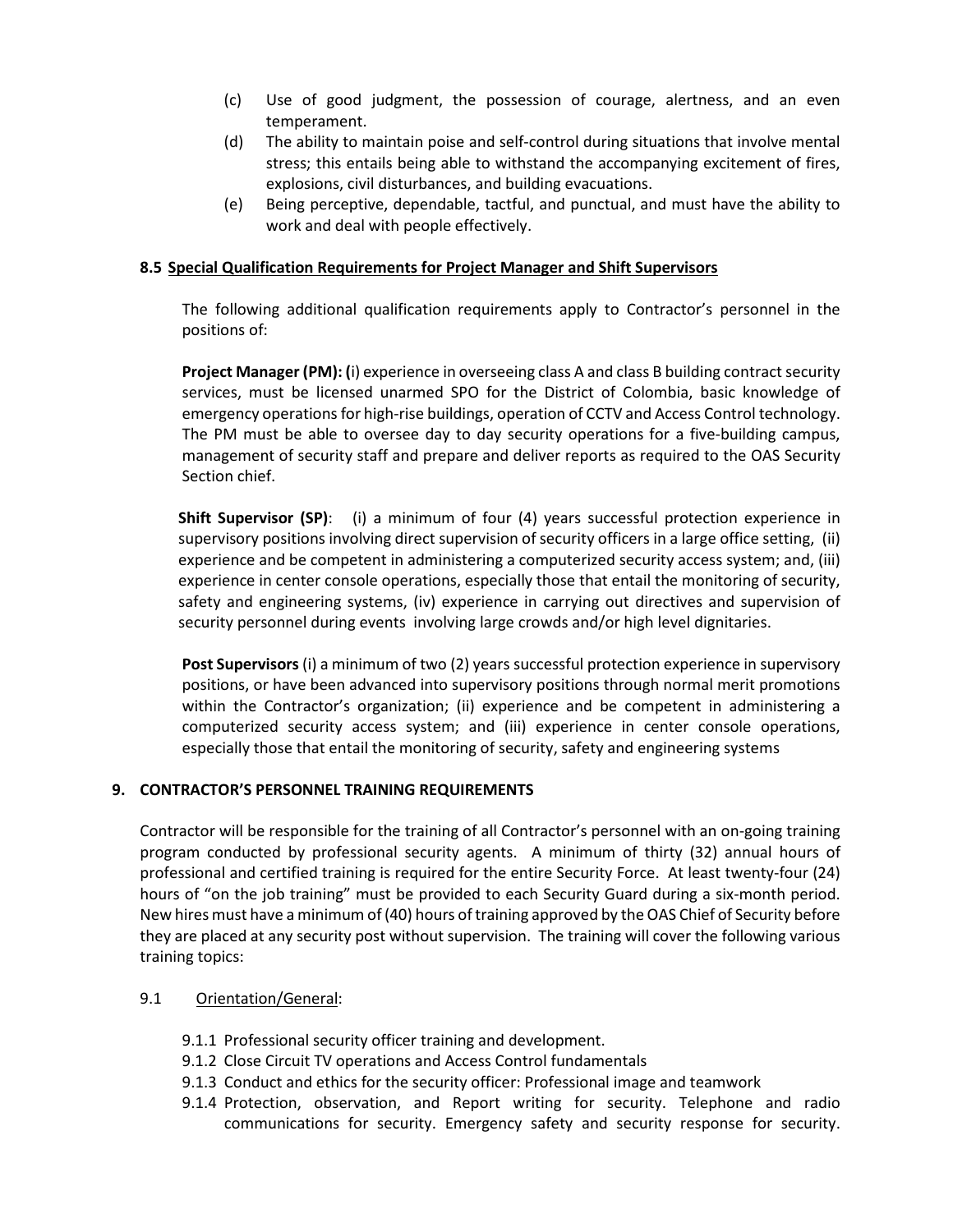Workplace violence and active shooter response for security

- 9.1.5 AED/CPR/First Aid for security / post COVID19
- 9.1.6 Drug/Alcohol Awareness Law enforcement and security coordination
- 9.2 Legal Powers and Limitations of Security:
	- 9.2.1 Prevention versus Apprehension: The importance and effectiveness of utilizing proper techniques for preventing losses and incidents.
		- (a) Use of Force: The legal use of force by private security and the civil and criminal consequences of excessive use of force.
		- (b) Search, seizure and Arrest Power Procedures: The Security Guard's limited legal authority to make arrests, proper arrest procedures and the civil and criminal consequences of false arrest.
- 9.3 Emergency Procedures:
	- 9.3.1 Bomb Threat/Bomb Search: The proper taking and reporting of bomb threats and how to evacuate personnel when required.
	- 9.3.2 Fires, Explosions, Industrial Sabotage, Demonstrations: The Security Guard's role in investigating, reporting and preventing emergency situations.
	- 9.3.3 HAZMAT Response -- Proper procedures and actions to be taken when encountering materials that may consist of dangerous chemical or biological substances.
	- 9.3.4 First Aid, CPR, AED Defibrillator: All Security Guards must be certified and qualified to render First Aid, CPR and employ the AED defibrillator.
- 9.4 General Security Guard Duties:
	- 9.4.1 Access Control: The generic aspects of access control, the importance of proper access control and its relationship to loss prevention. Site-specific access control procedures at job assignment, forms, and records to be maintained, and access authorization procedures.
	- 9.4.2 Patrol/Inspections: The techniques of effective patrols and inspections.
	- 9.4.3 Safety: The importance of safe work practices, spotting unsafe conditions and reporting, correcting/mitigating safety violations or unsafe conditions.
- 9.5 Training Documentation: Contractor's personnel will have a training record maintained on-site. This record will contain all certifications, annotations, and training conducted while the individual is assigned to GS/OAS premises.
- 9.6 Formal Training: formal training will be any training listed in the disciplines above or those identified by the OAS as organizational specific to be conducted by professional training providers for private security. This training will be conducted for a period of not less than eight (8) hours per session. This training can be conducted on-site.
- 9.7 Informal Training
	- 9.7.1 Will be conducted when deemed appropriate and approved by the Security Section Chief.
	- 9.7.2 May cover OAS specific security and safety related issues and emergency procedures, yet not affect the normal operation of the GS/OAS or its activities while utilizing existing resources.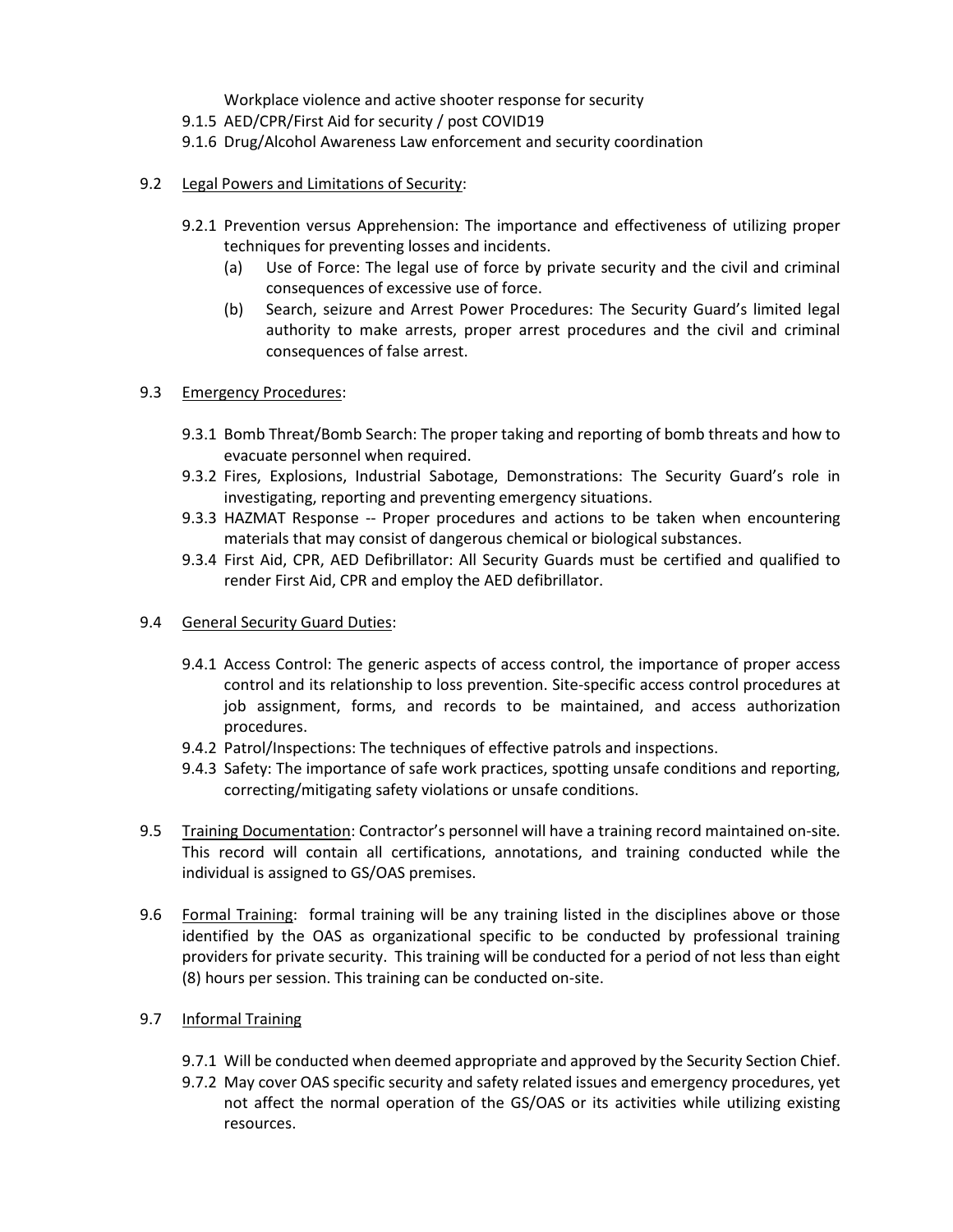9.7.3 This training can be individual or collective training and is expected to be conducted in the form of exercises and simulated responses as necessary to familiarize SPO's with response procedures and policy.

### **10. APPEARANCE AND CONDUCT OF CONTRACTOR'S PERSONNEL**

**10.1 Appearance of Contractor's Personnel:** Security Guards shall maintain a well-groomed, clean-shaven, clean appearance. Uniforms shall be clean and neatly pressed hair shall be neatly trimmed and maintained; shoes shall be shined and in good condition.

### **10.2 Conduct of Contractor's Personnel:**

- 10.2.1 Security Guards shall conduct themselves in accordance with the rules, regulations, and the demeanor expected and required of persons performing services in the GS/OAS environment.
- 10.2.2 Inappropriate conduct includes, but is not limited to:
	- (a) Theft in any form.
	- (b) Offensive, profane, or inappropriate language; loud, boisterous conduct; and horseplay..
	- (c) Any form of gambling.
	- (d) The consumption of intoxicating beverages while on duty.
	- (e) The use of illegal drugs or controlled substances.
	- (f) Sleeping while on duty.
	- (g) Damaging or misappropriating GS/OAS property.
	- (h) Submitting false official documents or false statements.
	- (i) Smoking in any smoking area not specifically authorized for contract personnel.
	- (j) Any other act which has caused or could cause the GS/OAS embarrassment as determined by the GS/OAS.
	- (k) The opening of any envelopes or reading any material contained in publications marked "Confidential".
	- (l) The disclosure of confidential information that guard is made aware of as part of the job requirements.
	- (m) Sexual Harassment and Workplace Harassment as described in the GS/OAS Executive Order No 95-07 "Prohibitions Against Sexual Harassment" and GS/OAS Executive Order No 05-07 "Prohibition Against Workplace Harassment". Both GS/OAS Executive Orders are readily available at **<http://www.oas.org/legal/intro.htm>**. Contractor certifies he/she has read these GS/OAS Executive Orders and agrees to comply fully with them.

### **11. WAGE RATES AND OTHER LABOR STANDARDS**

- 11.1 By submitting its Bid Proposal, Contractor warrants that it fully complies with all labor and employment laws and legal requirements applicable to the provision of security guard services as contemplated in this RFP, and specifically warrants full compliance with the labor and employment laws of the United States of America and the District of Columbia. The statement should follow Format 3 of Annex D of this RFP of BID 02/22.
- 11.2 Contractor will provide full time employees with major medical benefits and major dental benefits. Please explain in detail your health insurance plan, medical and dental benefits, what percentage of the cost of the insurance is paid by Contractor, the difference between single and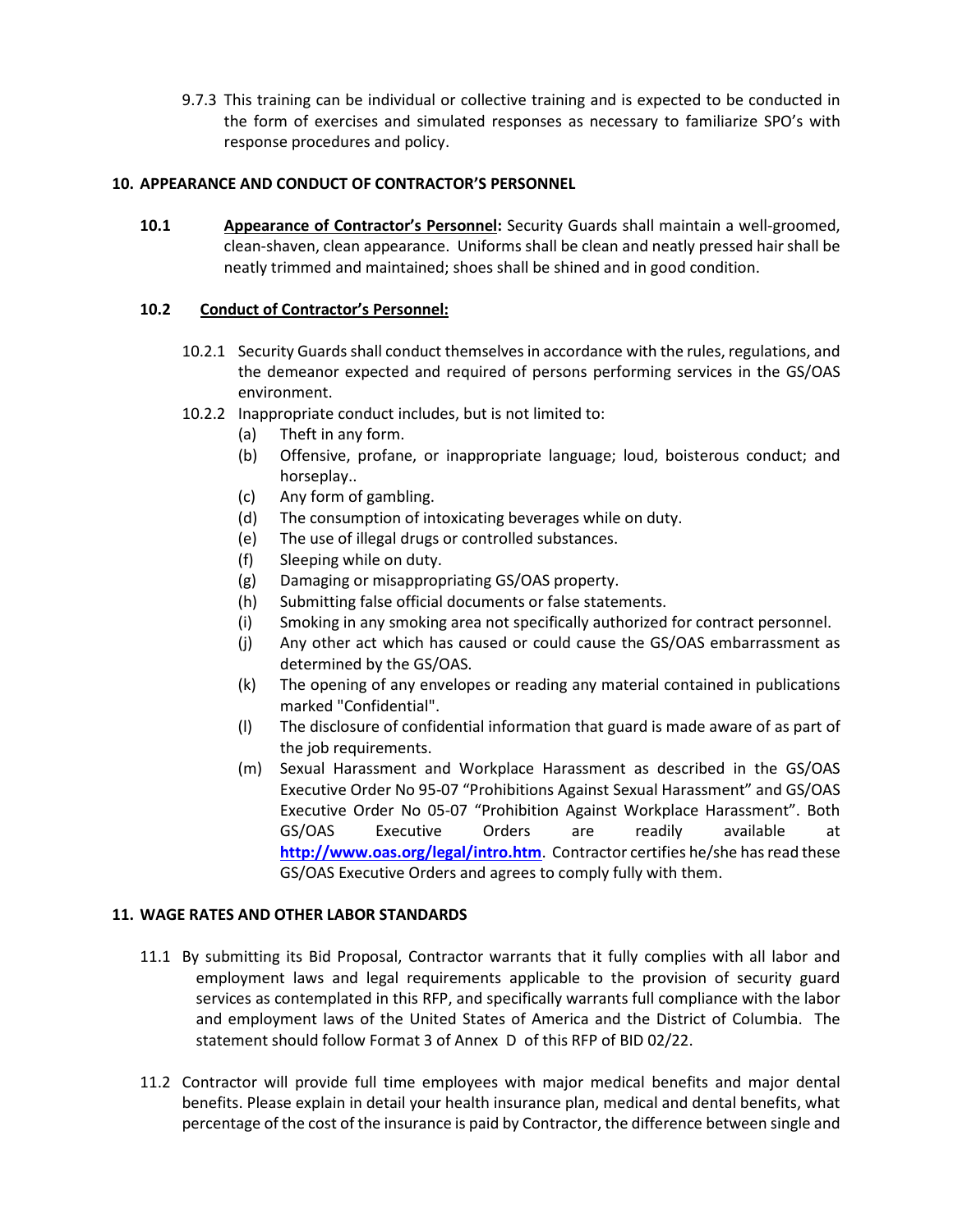family benefits, the coverage, etc.

11.3 Field Supervisor, Shift Leaders and Security Guards who work more than 40 hours per week will be paid time and one-half for those hours more than 40 hours per week.

### **12. PROPERTY AND SERVICES TO BE FURNISHED BY THE GS/OAS FOR THE EXECUTION OF THE SERVICES**

GS/OAS will furnish at no cost to Contractor the following:

- 12.1 Electrical and mechanical protective and communications equipment where installed, such as alarm and surveillance systems, communications equipment, closed circuit television, and portable watch-clocks and related keys, including operating procedures and instructions.
- 12.2 Required GS/OAS forms and issuances, including post orders, and other associated materials.
- 12.3 Office equipment and supplies such as: telephones, computers, printers and paper for generating reports and communications, such as maintaining rosters, reports, updating post orders, standard operating procedures, training information, etc., and communicating with the GS/OAS Representative. Communications in the form of e-mail sent outside the Security Services Unit without the expressed permission of the GS/OAS is unauthorized. Contractor's software must be approved by GS/OAS before installation.
- 12.4 Locker space.
- 12.5 Utilities and maintenance of office space in accordance with GS/OAS standards.
- 12.6 All of GS/OAS' property furnished to Contractor and his personnel during the execution of the Security Guard services shall remain GS/OAS' property.
- 12.7 GS/OAS' security records maintained at each security post by OAS assigned security personnel shall consist of but not be limited to:
	- (a) DSX Access control system
	- (b) Close Circuit TV System.
	- (c) OAS Emergency procedures handbook.
	- (d) GS/OAS Telephone Directory.
	- (e) GS/OAS' Security Operations Procedures.
	- (f) Staff Identification and Roster Book.
	- (g) Visitors' Spreadsheet Log.
	- (h) Janitorial Staff Spreadsheet Log.
	- (i) Intrusion and fire alarm monitoring systems.

# **13. PROPERTY AND SERVICES TO BE FURNISHED BY CONTRACTOR FOR THE EXECUTION OF THE SERVICES**

- 13.1 Manpower, management, and supervision.
- 13.2 Uniforms which shall be standard design and manufacture and include inclement and wintry weather outer garments of a quality and appearance suitable to GS/OAS. This includes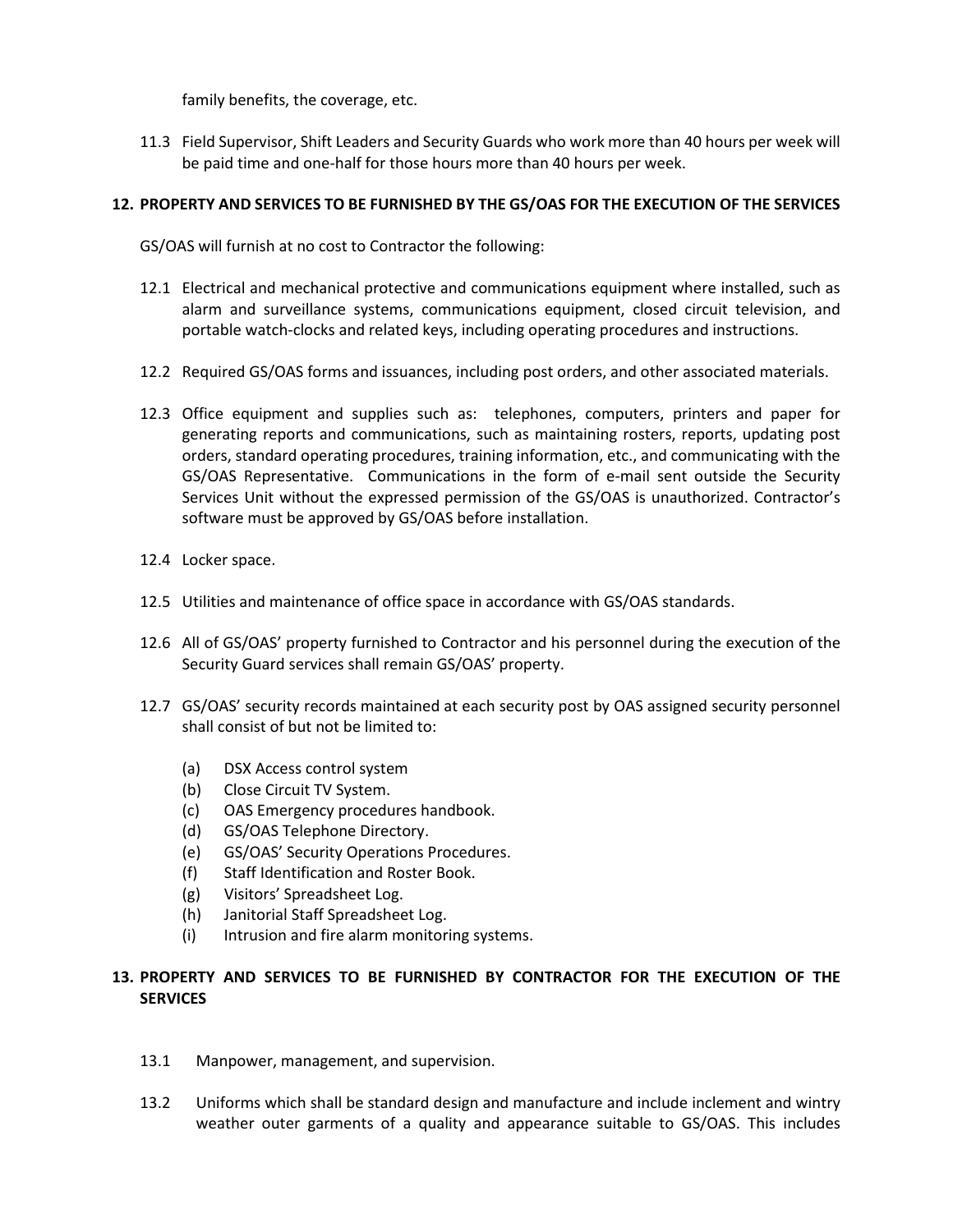seasonal uniforms. All lettering, patches, and other uniform identifications will be in accordance with the authority over the location of the GS/OAS buildings and property. No other identification, patches, or badges will be displayed on the uniform without authority of GS/OAS.

- 13.3 Identification badges and metal security badges for each security officer**.**
- 13.4 Wireless intra-building and inter-building communication equipment (two-way radios) capable of communicating to and from any point within the radius of all the GS/OAS' properties. Contractor will have an available supply of a minimum of 20 functioning two-way radios
- 13.5 Cellular phones.
- 13.6 Other equipment, including time clocks, flashlights, and cards.
- 13.7 Upon employment all Security Guards must: be licensed and bonded; have satisfactory reports from the pertinent Department of Motor Vehicles, verification of employment, reference checks, criminal history verifications, credit checks, drug screening, physical examinations, language proficiency and personality assessments.

### **14. GENERAL NOTES**

- 14.1 Contractor will limit the use of the buildings for work and operations only. Off-duty Security Guards are prohibited from loitering within GS/OAS space. Telephones, computers, and other office equipment are for official use only. Unofficial use of these items may result in removal from the facility.
- 14.2 Contractor's personnel are restricted from socializing or fraternizing with GS/OAS staff members.
- 14.3 Contractor's personnel on break or at lunch are authorized to eat only in the designated break rooms.
- 14.4 Contractor will have unrestricted access to the common areas of the buildings. Specific rules and procedures must be followed to enter restricted areas and access-controlled areas.
- 14.5 Contractor will not be provided on-site parking facilities. Consideration will be given to some Contractor's personnel in exceptional circumstances, particularly during emergencies and extreme conditions or during special events. GS/OAS reserves the right to withdraw this privilege at any time.

### **15. APPENDIX**

Appendix 1 Shift Schedules and hours required by Building Appendix 2 Schedules and Duties by Building Appendix 3 Security Guard Services Contract Appendix 4 Formats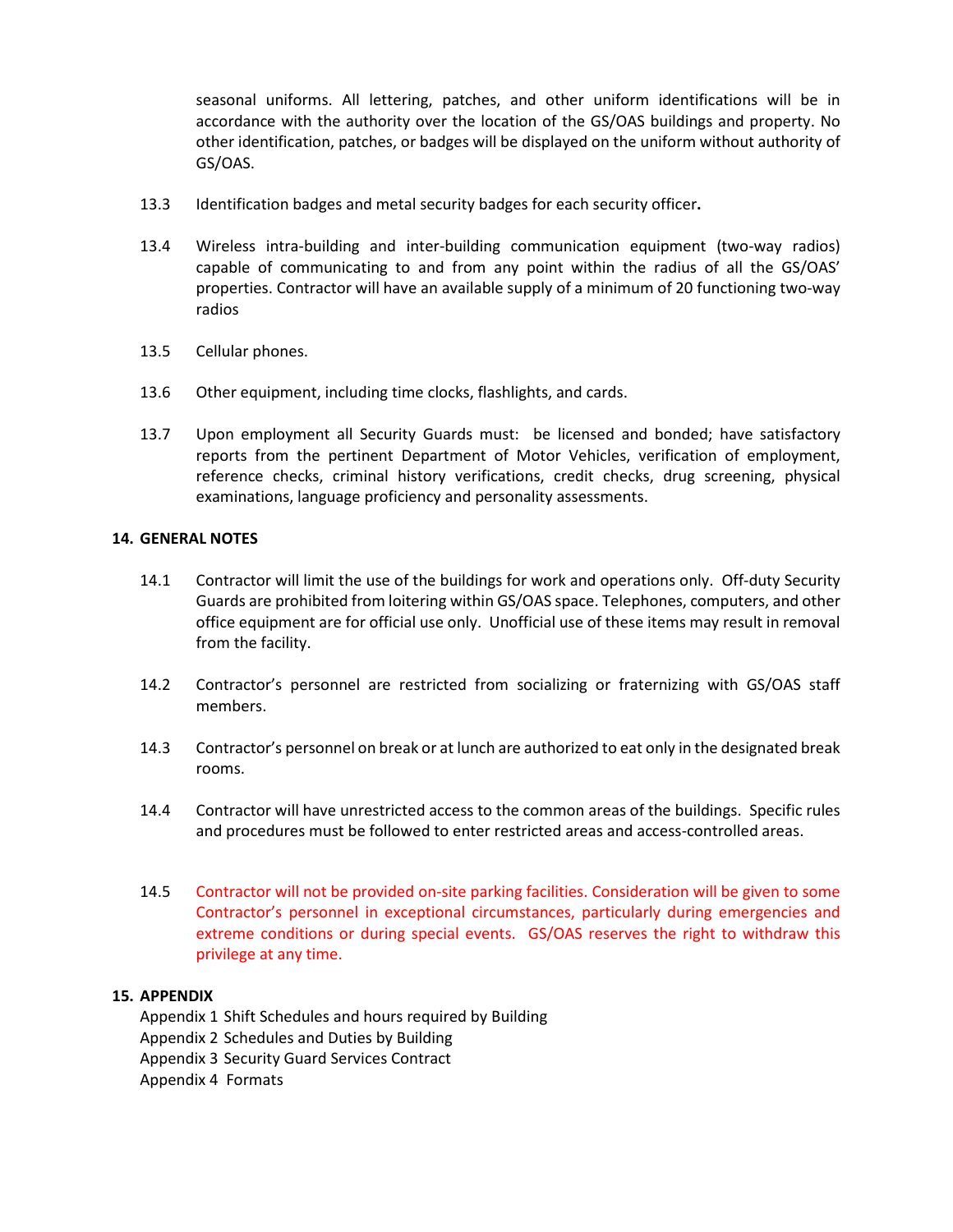### **APPENDIX 1**

# **SHIFT SCHEDULES AND HOURS REQUIRED BY BUILDING**

**Total hours per year: 38,818**

# **1. GENERAL SECRETARIAT BUILDING (GSB) Total hours required per year: 14,976.**

|                       | <b>Number of Guards</b> | <b>Hours of Coverage</b>             | <b>Total Hours per year</b> |
|-----------------------|-------------------------|--------------------------------------|-----------------------------|
| Monday – Friday       | 1                       | 7:00 a.m. $-$ 3:30 p.m.*             |                             |
|                       | 1                       | 4:30<br>8:00<br>a.m.                 |                             |
|                       |                         | p.m.*(shift Supervisor (am)          |                             |
|                       | $\mathbf 1$             | 8:30 a.m. $-$ 5:00 p.m. (ID<br>unit) | 12,480                      |
|                       | $\mathbf{1}$            | 09:30 a.m. $-6:00$ p.m.              |                             |
|                       | 1                       | 4:00 p.m. $-12:00$ a.m.              |                             |
|                       | 1                       | $12:00$ a.m. $-8:00$ a.m.            |                             |
| Saturday, Sunday, and | 1                       | $8:00$ a.m. $-4:00$ p.m.             |                             |
| <b>Holidays</b>       | $\mathbf{1}$            | 4:00 p.m. $- 12:00$ a.m.             | 2,496                       |
|                       |                         | $12:00$ a.m. $-8:00$ a.m.            |                             |

# **2. MAIN BUILDING (MNB)**

**Total hours required per year: 14,976.**

| <b>MNB: LOBBY</b>      | <b>Number of Guards</b>                            | <b>Hours of Coverage</b>    | Total Hours per Year |
|------------------------|----------------------------------------------------|-----------------------------|----------------------|
| <b>Monday - Friday</b> |                                                    | 7:30 a.m. $-$ 4:00 p.m. $*$ |                      |
|                        | 1                                                  | $8:00$ a.m. $-4:30$ p.m.    |                      |
|                        |                                                    | 4:00 p.m. - 12:00 a.m.      | 6,240                |
|                        |                                                    | (Shift Supervisor (PM))     |                      |
|                        |                                                    |                             |                      |
| Saturday, Sunday and   | No coverage Main Building Lobby during week hours. |                             |                      |
| <b>Holidays</b>        |                                                    |                             |                      |

| "C"<br>Entrance<br><b>Street</b><br>24/7            | <b>Number of Guards</b> | <b>Hours of Coverage</b>                                                       | <b>Total Hours per Year</b> |
|-----------------------------------------------------|-------------------------|--------------------------------------------------------------------------------|-----------------------------|
| <b>Monday - Friday</b><br>1                         |                         | $12:00$ a.m. $-8:00$ a.m.<br>$8:00$ a.m. $-4:30$ p.m.<br>4:00 p.m. - 12: 00a.m | 6.240                       |
| Saturday, Sunday, and<br>-1<br><b>Holidays</b><br>1 |                         | $8:00$ a.m. $-4:00$ p.m.<br>4:00 p.m. - 12:00 a.m.<br>12:00 a.m. - 08:00 a.m.  | 2,496                       |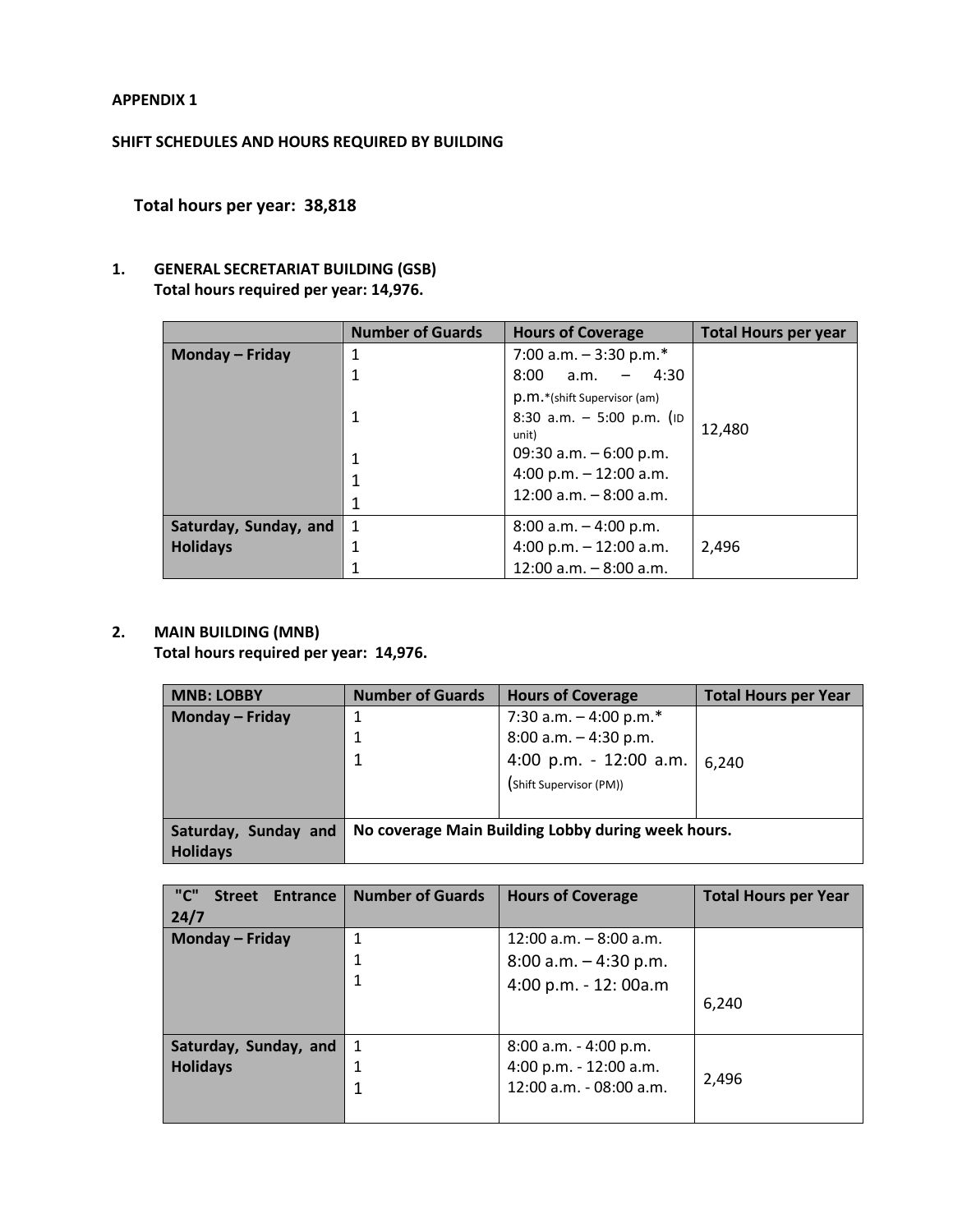# **3. ADMINISTRATION BUILDING (ADM) Total hours required per year: 2,080.**

| 19 <sub>th</sub><br><b>Street</b><br>Door<br><b>Ground Floor</b> | - Number of Guards | <b>Hours of Coverage</b> | <b>Total Hours per Year</b> |
|------------------------------------------------------------------|--------------------|--------------------------|-----------------------------|
| Monday - Friday                                                  |                    | 8:30 a.m. $-5:00$ p.m.*  | 2,080                       |
| Saturday, Sunday, and<br><b>Holidays</b>                         | No coverage        |                          |                             |

### **4. MUSEUM AND CASITA**

**Total hours required per year: 2,496.**

| <b>18th Street</b>       | <b>Number of Guards</b> | <b>Hours of Coverage</b> | Total Hours per Year |
|--------------------------|-------------------------|--------------------------|----------------------|
| <b>Monday</b>            | No coverage             |                          |                      |
| Tuesday – Friday         |                         | 9:30 a.m. $-6:00$ p.m.*  |                      |
| <b>Saturday - Sunday</b> |                         | $9:00$ a.m. - 5:00 p.m.  | 2.496                |
| <b>Holidays</b>          | No coverage             |                          |                      |

# **5. Field Supervisor**

### **Total hours required per year: 2,210**

|                                   | <b>Number of Guards</b> | <b>Hours of Coverage</b>  | Total Hours per Year |
|-----------------------------------|-------------------------|---------------------------|----------------------|
| Monday – Friday                   |                         | 08:00 a.m. $-5:00$ p.m.** | 2210                 |
| Saturday, Sunday,<br>and Holidays | No coverage             |                           |                      |

### **6. PROJECT MANAGER**

**Total hours required per year: 2,080.**

| <b>Project Manager</b>            | <b>Number of Guards</b> | <b>Hours of Coverage</b> | <b>Total Hours Per Year</b> |
|-----------------------------------|-------------------------|--------------------------|-----------------------------|
| Monday – Friday                   |                         | 9:00 a.m. - 5:30 p.m.*   | 2,080                       |
| Saturday, Sunday,<br>and Holidays | No coverage             |                          |                             |

**\* Includes ½ hour for lunch – Not paid by GS/OAS.**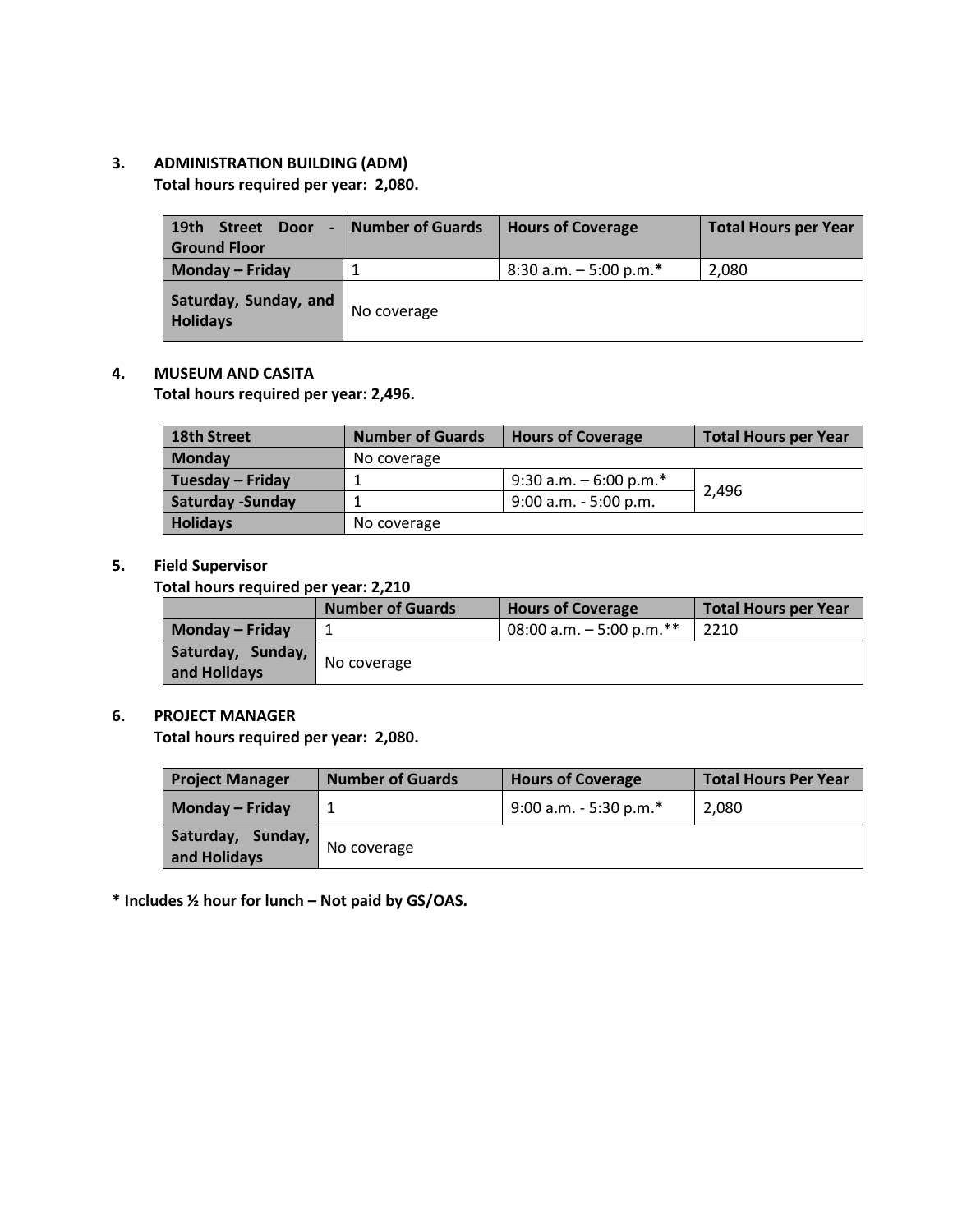### **APPENDIX 2**

### **SCHEDULES AND DUTIES BY BUILDING**

### **1. GENERAL SECRETARIAT BUILDING (GSB)**

- 1.1 Security Guard Officers (SGOs) assigned to the GSB have a primary and general requirement to provide physical security services, Close Circuit Television (CCTV) and intrusion alarm monitoring, fire & safety alarm monitoring, and access control. Security personnel assigned to the GSB will conduct security rounds, respond to special requests, respond to emergencies, and assist staff and visitors at any OAS installation when required.
- 1.2 In addition to the general security requirement, the GSB facility has a secondary set of requirements that consist of, but are not limited to, provide oversight security for tenant businesses such as the OAS Staff Federal Credit Union, Juan Valdez coffee shop, and organizations and institutions with leased space at GSB. SGO's will support all VIP visits to the GSB and will, when necessary, assist with providing visible deterrence to protestors or disorderly guests, contact emergency services when required. Security personnel assigned to the GSB will also oversee safety and security during loading dock operations for delivery and receiving of goods directed to the OAS or its tenants.
- 1.3 Visitors will be identified, registered, and screened prior to entering any OAS installation, OAS Mission Diplomats will be exempt from this requirement, An OAS Visitor's badge will be issued, to be worn by all visitors while in OAS premises.
- 1.4 Visitors will be screened through the magnetometer (metal detector).
- 1.5 GS/OAS staff and consultants and tenants' personnel will be requested to present an OAS ID badge when entering installations.

### **2. MAIN BUILDING (MNB) - Stations 1 and 2**

- 2.1.1 Security Guard Officers (SGOs) assigned to the MNB have a primary and general requirement to provide physical security services, Close Circuit Television (CCTV) and intrusion alarm monitoring, fire & safety alarm monitoring, and access control. Security personnel assigned to the MNB will conduct security rounds, respond to special requests, respond to emergencies, and assist staff and visitors at any OAS installation as needed. Station 1 - First Floor Lobby Guard Desk General security functions are carried out at this post. Special attention shall be given to the personal security of the OAS Secretary General, the OAS Assistant Secretary General, President of the OAS Permanent Council, members of Permanent, Observer Missions to the OAS, visiting heads of state, dignitaries, OAS staff and general guests to the Organization. SGO's assigned to the MNB have a responsibility to maintain diplomatic security oversight for the OAS diplomatic corps from member missions, visiting dignitaries, heads of state, Secretary General, Assistant Secretary General, and any guest to the OAS.
- 2.1.2 Visitors and members of the public, who wish to tour the MNB, will be identified and asked to register with security personnel. An OAS Visitor's badge will be issued to be always worn in OAS buildings.
- 2.1.3 Visitors shall be screened through the magnetometer and are only authorized for the purposes of tourism on Mondays between the hours of 11:00 AM and 1:00 PM or as authorized by the office of the SG, protocol or press.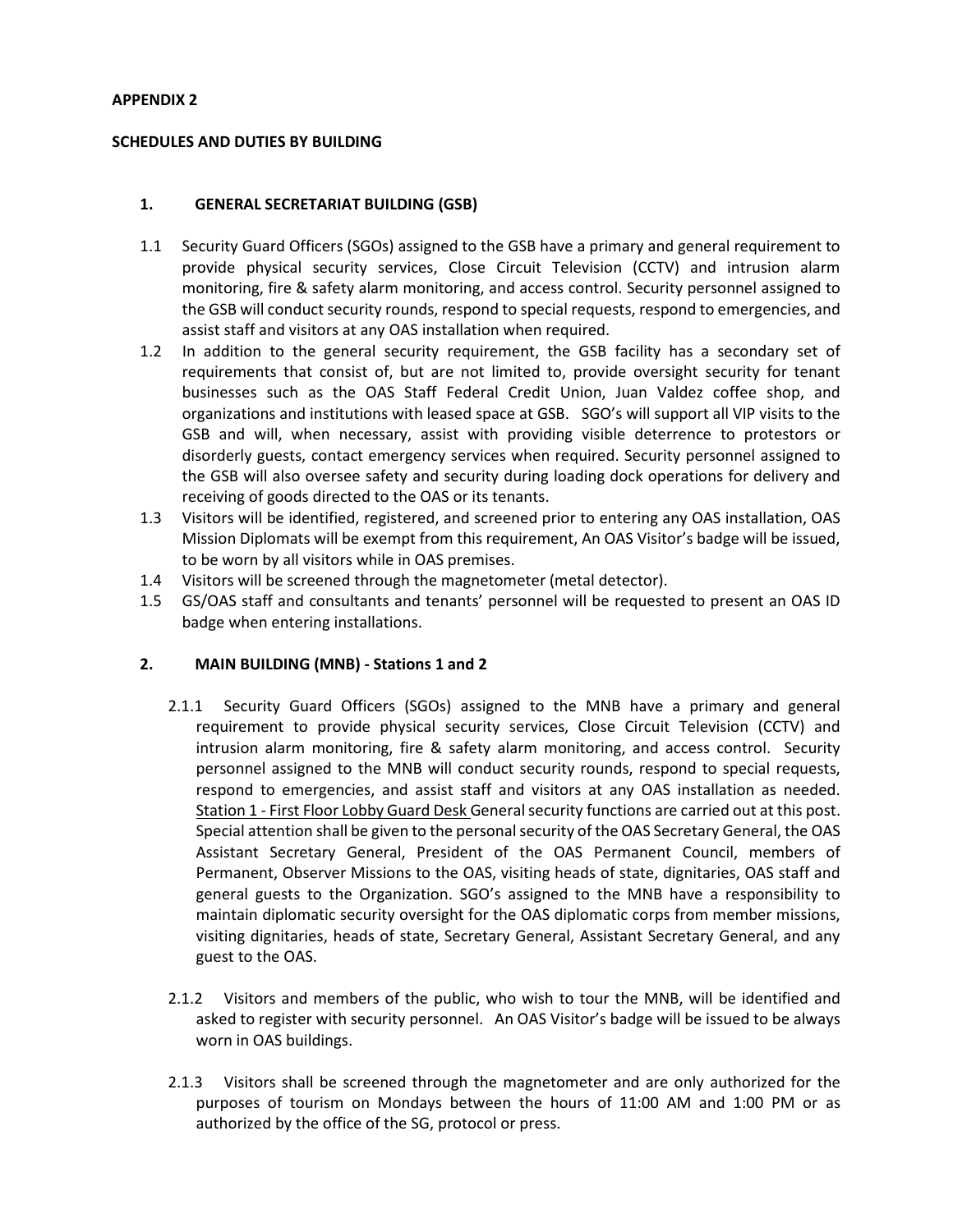2.1.4 GS/OAS personnel and consultants will be requested to show their ID badges.

# 2.2 Station 2 – C Street Entrance Guard Desk

- 2.2.1 The "C" Street guard post will normally be staffed by one SGOs during the established 24x7 annual working schedule for security services to the OAS. The C' street security guard post is critical to the security of the MNB and responsible for CCTV monitoring of the three buildings and parking lots of the installations on Constitution Ave. consisting of the ADM, AMA, casita, and MNB. The "C" street post SGO monitors fire & Intrusion alarms located inside the guard post. This post will also maintain communication with all security personnel and assist the on-duty supervisor with coordination for access to buildings and contact of emergency services from MPD or US Secret services when required.
- 2.2.1 During special events held at the MNB, the "C" street post will be staffed appropriately to the size and profile of the event and when necessary, may require additional security personnel staffing and restrictions for increased control and security of the event and its occupants. This post oversees security for parking lots and loading dock operations.

# **3. ADMINISTRATION BUILDING (ADM)**

3.1 The ADM houses the Columbus Memorial Library where valuable and historic documents are kept. The ADM has one guard post, located at the Lobby of Constitution Avenue entrance. Security personnel assigned to the ADM are, under contractor supervisory oversight, to conduct periodic security and safety rounds of the buildings key locations such as, but not limited to, the Columbus library, staff dining facilities, Columbus library storage rooms, conference rooms, and any other location as required.

# **4. MUSEUM (AMA)**

- 4.1 The Museum houses the valuable permanent collection of artworks and paintings of the Organization. Security personnel assigned to this post are required to open and close the installation as per the schedules authorized by the Organization. Security personnel will control and monitor access to the Museum, monitor CCTV cameras within the building ensuring no damage or theft to artwork takes place. Will monitor fire and safety alarms, contact emergency services if any visitor or guest to the museum requires assistance or must be removed and support any special event, maintain contact with AMA staff on any special request.
- 4.2 Museum hours of operations are from 10:00 AM to 5:00 PM Tuesdays through Sunday.
- 4.3 The Museum is closed on Mondays.
- 4.4 The AMA guards post is staffed with one SGO during normal operations, however, this position may require additional guard personnel during special events or high visibility events.

# **5. CASITA (Annex Building II)**

5.1 This building serves as office space for the GS/OAS Museum staff.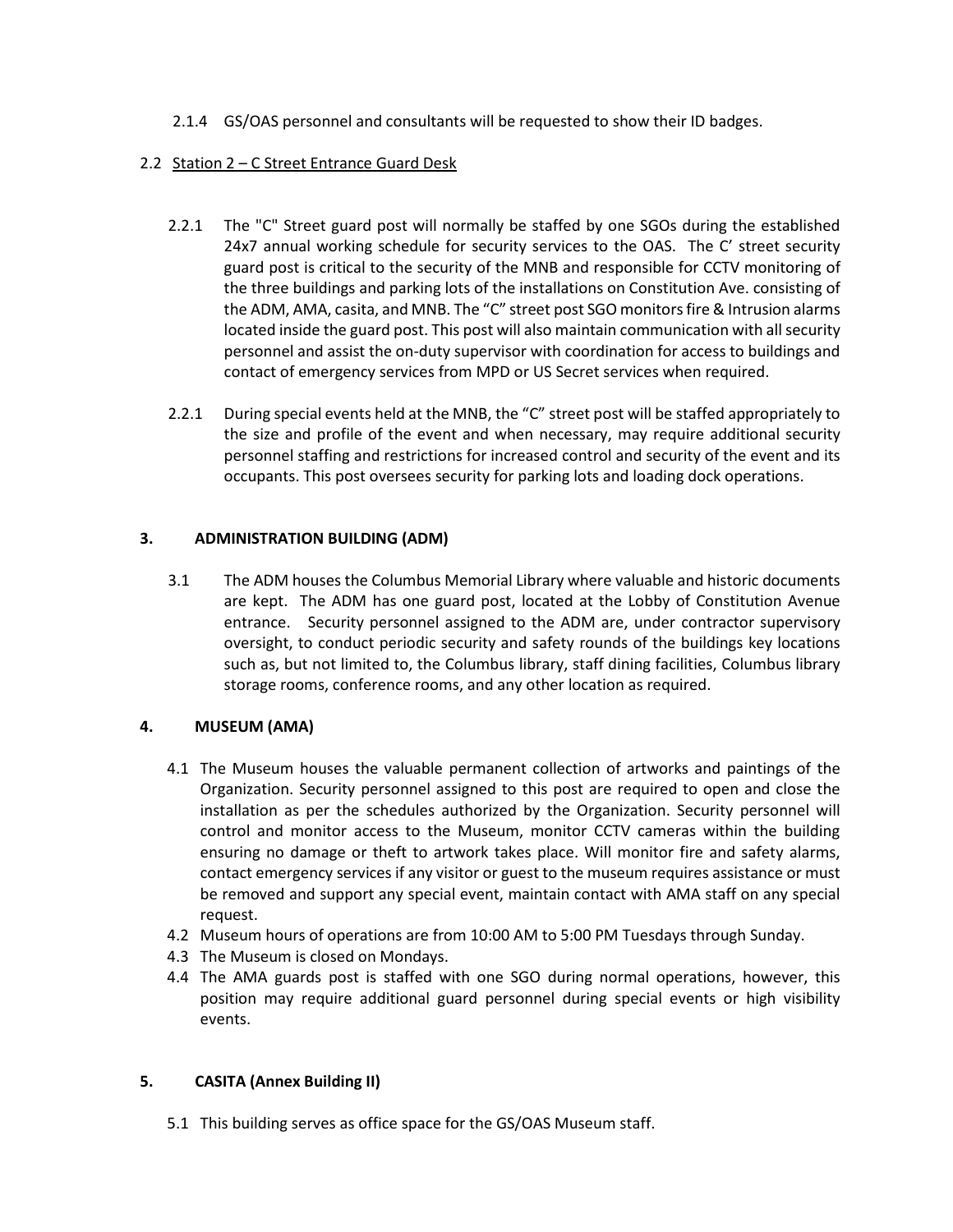- 5.2 There are no security personnel assigned to this installation. Access control equipment (DSX), intrusion alarms, and CCTV equipment are used to monitor and protect staff and its occupants.
- 5.3 Secondary security and safety systems monitoring is conducted at the MNB security post to assure the appropriate response to any emergency or situation.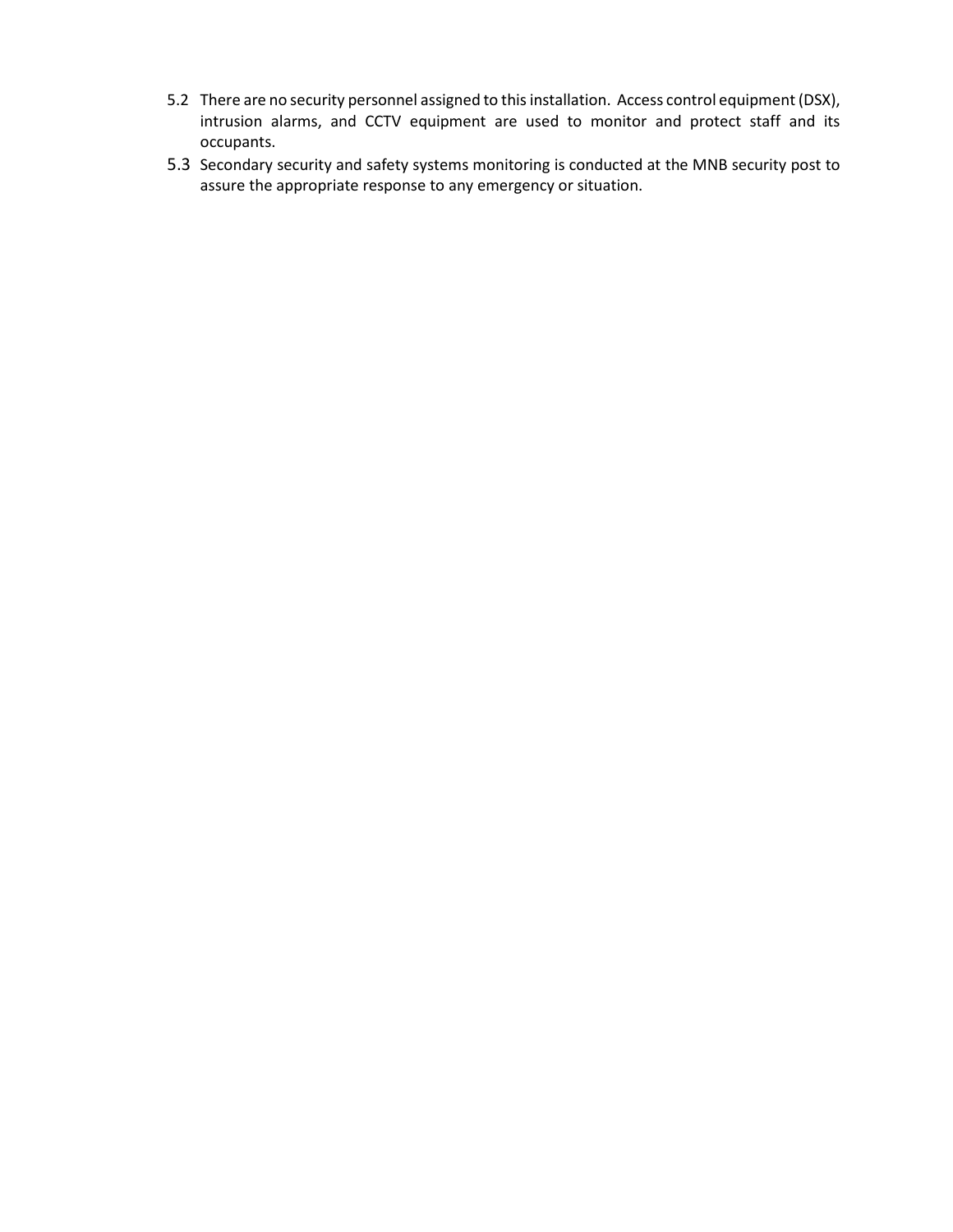**APPENDIX 3**

**SECURITY GUARD SERVICES CONTRACT**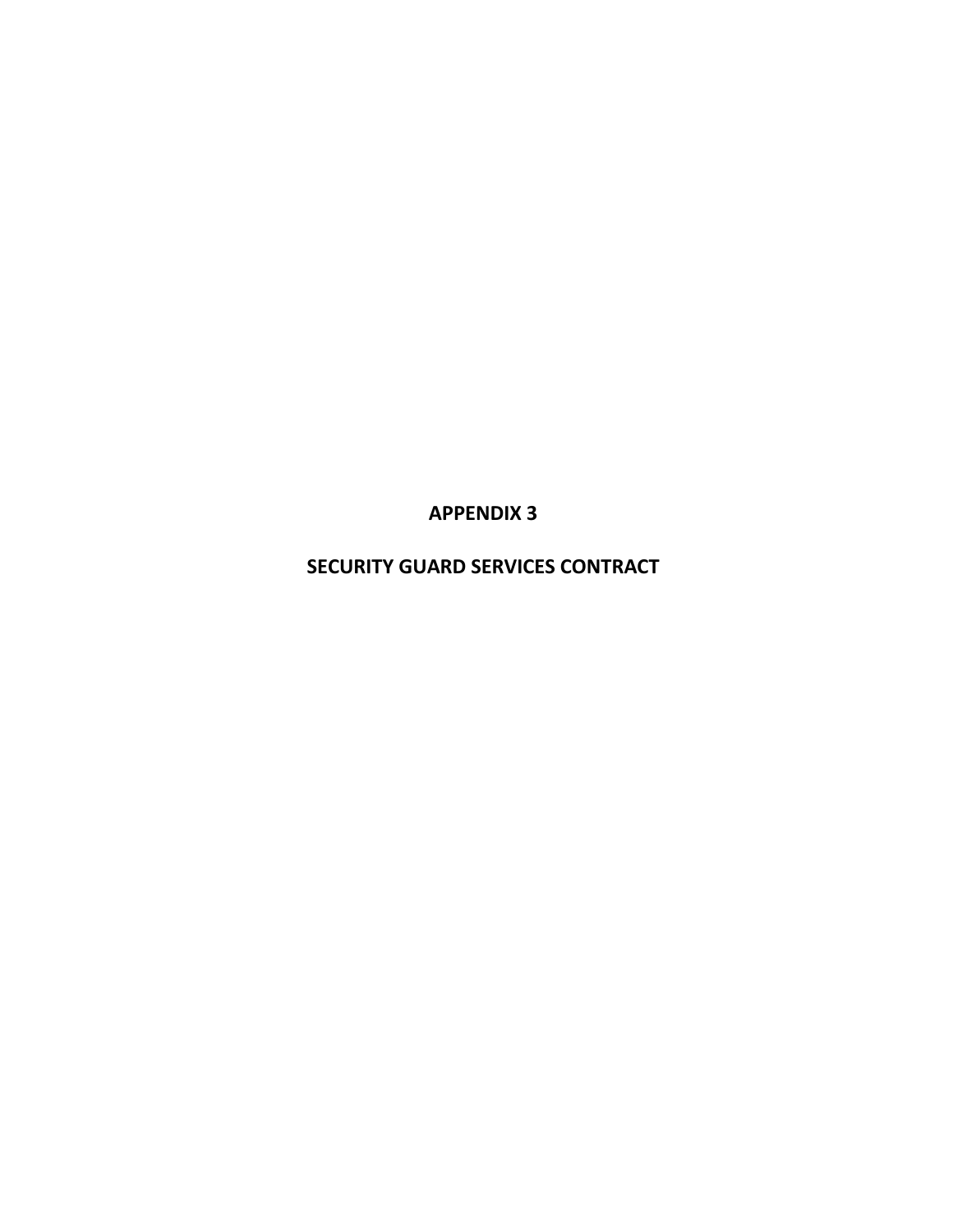### **APPENDIX 3**

### **SECURITY GUARD SERVICES CONTRACT**

### **BETWEEN**

#### **AND**

**\_\_\_\_\_\_\_\_\_\_\_\_\_\_\_\_\_\_\_\_\_\_\_\_\_\_**

### **THE GENERAL SECRETARIAT OF THE ORGANIZATION OF AMERICAN STATES**

THIS CONTRACT, made this \_\_\_\_\_\_\_\_\_\_\_\_\_\_\_\_\_\_\_\_ day of \_\_\_\_\_\_\_\_\_\_\_\_, 2022, between the General Secretariat of the Organization of American States ("GS/OAS" or "Owner"), a public international organization with headquarters in Washington, D.C., United States of America ("U.S.A."), and \_\_\_\_\_\_\_\_\_\_\_ ("Contractor"), a corporation licensed to do business in \_\_\_\_\_\_\_\_\_\_\_\_, U.S.A., with offices at \_\_\_\_\_\_\_\_\_\_\_\_\_\_\_\_\_\_, \_\_\_\_\_\_\_\_\_\_\_\_\_\_\_\_\_\_\_\_\_\_\_\_ (collectively, "the Parties").

WITNESSETH THAT:

WHEREAS Owner desires to purchase Security Guard protection services for Owner's buildings, grounds, premises, personal property, and personnel, the personnel of the Permanent and Observer missions of the Organization of American States ("OAS"), and for guests and other users of Owner's facilities and services, and,

WHEREAS Contractor is willing to provide those services,

NOW THEREFORE, subject to the terms and conditions hereinafter set forth, and in consideration of the mutual covenants contained herein, the Parties agree as follows:

### **ARTICLE I DEFINITIONS AND GENERAL PROVISIONS**

### 1.1 Definitions

- 1.1.1 Contract Documents: The Contract Documents consist of this Contract, the Owner's Request for Proposals and Terms of Reference for Service B of Bid No. 02/22; the Contractor's Proposal submitted for Service B of Bid No. 02/22; communications between the Contractor and the Owner during the bidding process; modifications issued after execution of this Contract; and, other documents listed in this Contract.
- 1.1.2 The Contract: This Contract, which is sometimes referred to herein as the "Contract", represents the entire integrated Contract between the Parties and supersedes all prior negotiations, representations, or agreements, either written or oral. Nothing contained in the Contract Documents shall create any contractual relationship between any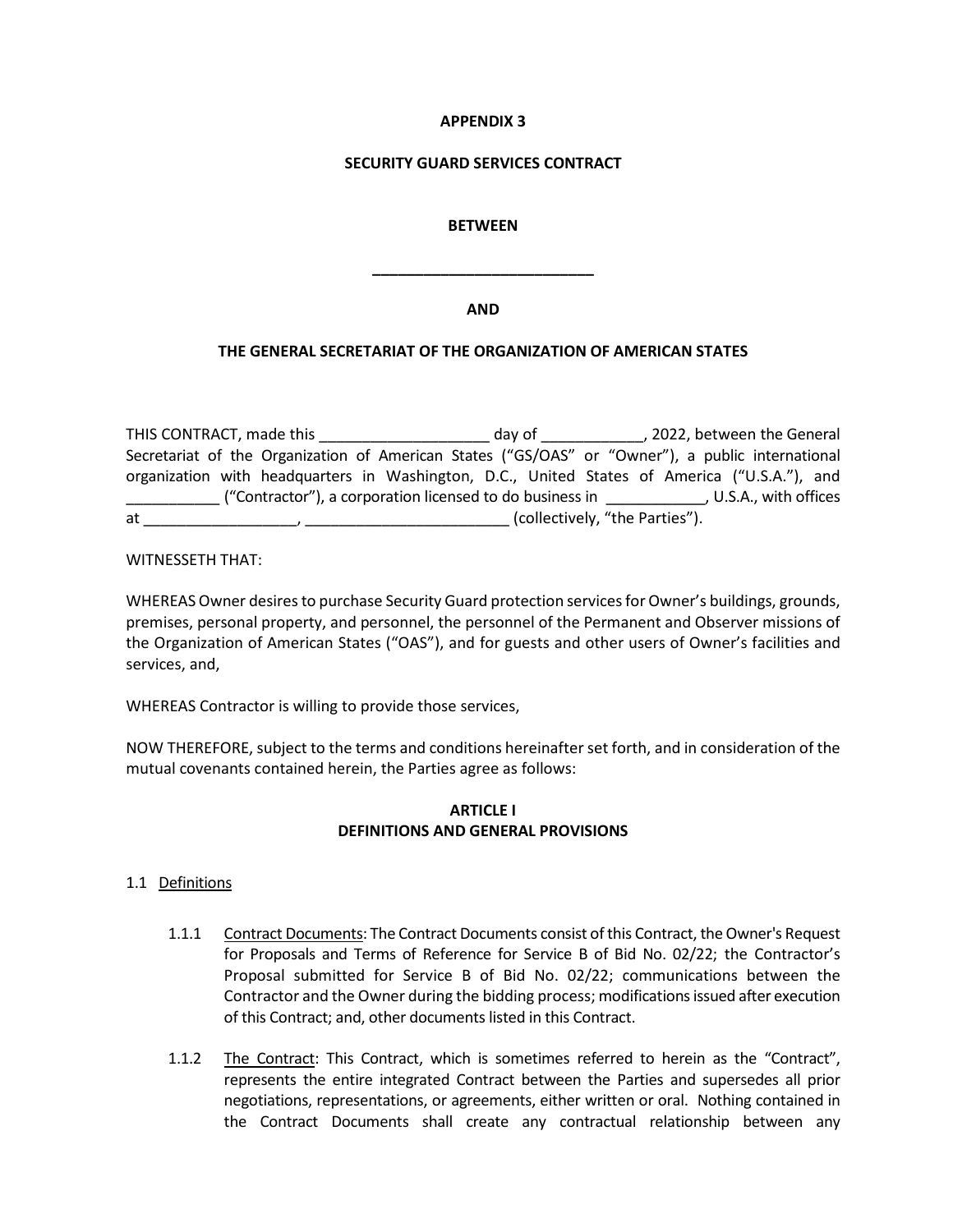subcontractor, sub-subcontractor, or third party.

1.1.3 The GS/OAS Representative Jay Anania, Secretary for Administration and Finance or his delegated representatives: The Director of the Department of General Services and/or the Chief of Security.

### 1.2 General Provisions

1.2.1 Services:

Contractor shall furnish security staff and services to GS/OAS and shall assure the security of GS/OAS' buildings, grounds and premises, personal property and safety of all OAS staff and guests to the Organization, personnel from Permanent and Observer missions to the OAS, tenants and other users of Owner's facilities and services, as indicated in the work schedules set forth in these Technical Specifications (or as later revised by Owner), within the total required annual 38,818 man/hours of security services (Project Manager, supervisors s and DC licensed Guards) which Owner has determined are necessary to adequately perform the services required by the Contract, exclusive of Special Events.

Contractor shall also provide management; training; supervision; manpower; uniforms; badges; caps for special occasions; a wireless intra-building radio communication equipment, time clocks and cards; and supplies to provide the required protection services demanded, and replacement or substitute equipment and manpower to maintain full services at all times.

Contractor shall also provide and maintain insurance coverage as defined in Article VI below; and Contractor shall comply with all applicable Federal laws, including employment and tax payment laws.

In providing the services required by this Contract, Contractor shall comply with the Terms of Reference of the Request of Proposals for Service B of Bid No. 02/22 and Contractor's Proposal. Those specifications are a part of Contractor's obligations under this Contract.

### 1.2.2 Locations:

Contractor shall provide security protection services for the following buildings and accompanying grounds owned and/or occupied by Owner:

| <b>Building Name and Code</b>             | Location                                            |
|-------------------------------------------|-----------------------------------------------------|
| <b>General Secretariat Building (GSB)</b> | 1889 F St., N.W., Washington, D.C.                  |
| Main Building (MNB)                       | 17th St. & Constitution Av., N.W., Washington, D.C. |
| <b>Administration Building (ADM)</b>      | 19th St. & Constitution Av., N.W., Washington, D.C. |
| Casita                                    | 744 C Street, N.W., Washington, D.C.                |
| Art Museum of the Americas                | 201 18th Street, N.W., Washington, D.C.             |

**Note: In special circumstances, OAS may require limited security coverage for an OAS official event taking place at a specific location in the Washington DC area**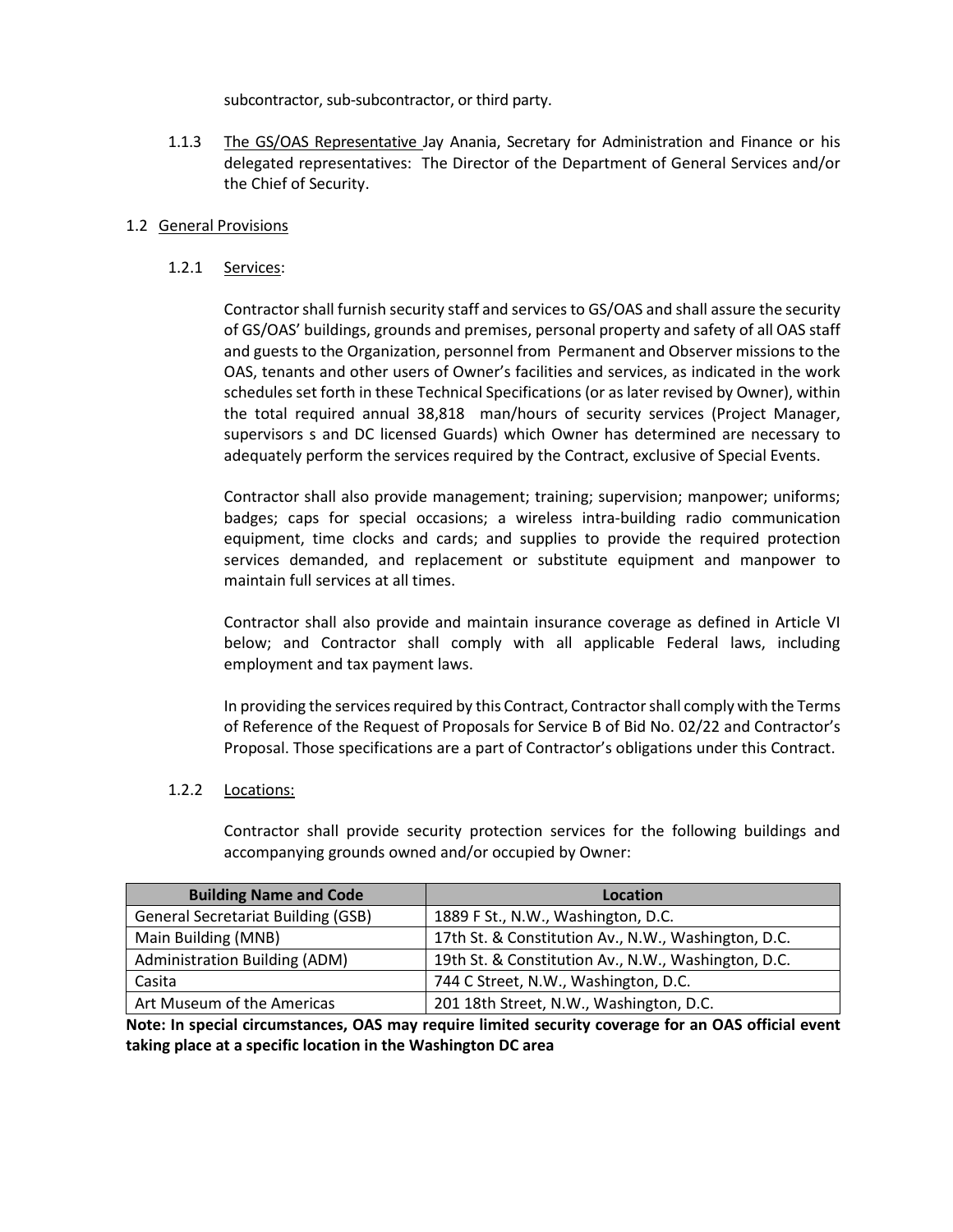# **ARTICLE II COVERAGE**

### 2.1 Hours

The daily security protection services referenced above in Article I, Section 1.2.1, shall be provided during the hours specified in Appendix 1-of the Terms of Reference for the Service B, included in Annex B, of the Request for Proposals of Bid No. 02/22. The Parties may vary these hours if mutually agreeable, and Owner reserves the right to modify coverage requirements without amending this Contract so long as coverage requirements do not exceed the total weekly hours specified in the Technical Specifications. In addition, if the total hours required by Owner in any week exceeds the total weekly hours set forth in the Technical Specifications, those additional hours are to be billed under the rate of Special Events as set forth in Article III, Section 3.2, below.

# **ARTICLE III CONTRACT COST**

### 3.1 Contract Lump Sum

The Contract Lump sum for the services listed in Article I, Section 1.2.1, of this Contract is \$\_\_\_\_\_\_\_\_\_\_\_\_, for each year of the Contract, except as the Contract may be modified by Article XIII, Section 13.2., below.

### 3.2 Special Events

Contractor shall provide security services for special events as requested by Owner. For these special events, Contractor shall receive payment at the rate of \$\_\_\_\_ per man hour for security officers and the rate of \$\_\_\_\_\_\_ per man hour for supervisory services, including those provided at the Official Residence of the Secretary General.

# **ARTICLE IV PAYMENTS**

### 4.1 Terms of Payment

Owner shall make payments to Contractor for the services referenced in Article I, Section 1.2.1, above, on a fixed price basis, and in accordance with the limitations contained in this Contract.

#### 4.2 Invoices

Payment will be made once each month upon submission of detailed invoices and/or vouchers for services authorized and provided for the preceding month.

Contractor shall submit the original and one (1) copy of each invoice and/or voucher to the following address not later than the fifth working day of each month to assure payment not later than the fifteenth (15) working day of the month: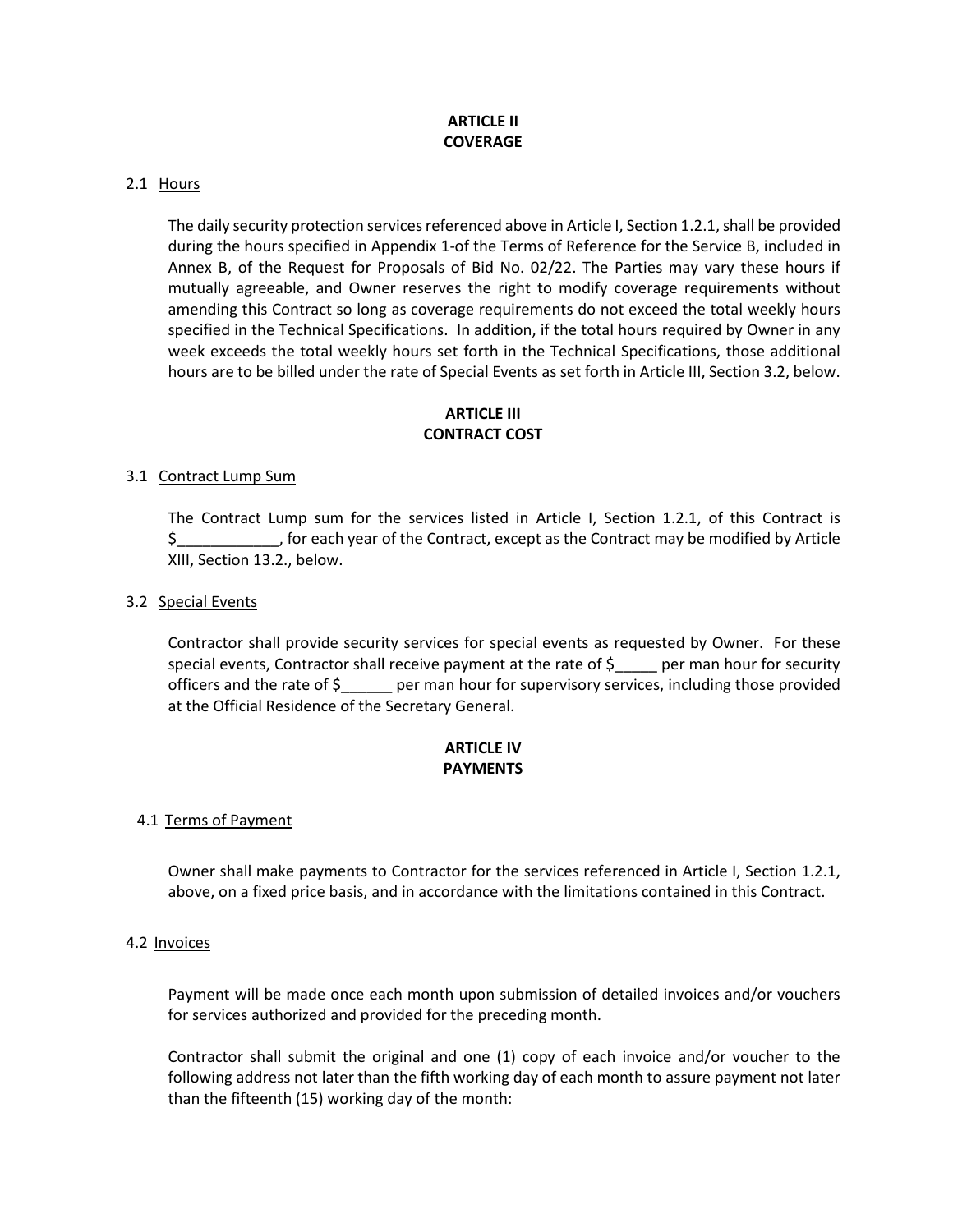The General Secretariat of the Organization of American States Department of Financial Services Vouchers and Payables 1889 F Street, N.W. - 4th Floor Washington, D.C. 20006 - 4499

Invoices are to include each of the following, as appropriate:

- (a)  $1/12^{th}$  of the cost of the basic Contract, deducting the hours required but not provided
- (b) The cost of services for Special Events as authorized in writing by the Owner's Representative during the preceding month.

# **ARTICLE V CONTRACTOR'S RESPONSIBILITIES**

### 5.1 Technical Specifications

In providing security guard services, Contractor shall strictly adhere to the Terms of Reference of the Request of Proposals for Services B of Bid No. 02/22.

### 5.2 Employee Benefits

The Owner shall not be responsible for furnishing social security, workmen's compensation, health, accident and life insurance, vacation leave, sick leave, or any other such emoluments for the Contractor and its employees for the term of this Contract. The Contractor bears the responsibility for providing all such emoluments.

### 5.3 Employment of Aliens

Contractor shall employ only U.S. citizens and aliens who are legally permitted to hold employment in the United States. In the event Contractor employs persons who are not citizens of the United States of America, Contractor shall take every reasonable effort to assure that the laws and regulations governing employment of aliens are complied with and that their visa status is in perfect order in accordance with the requirements of the Immigration and Naturalization Service of the U.S.A.

#### 5.4 Nepotism and Conflict of Interest

Contractor shall not employ any full-time employee of Owner to perform services under this Contract. Contractor warrants that no official or staff member of Owner shall personally share in the proceeds from this Contract or derive any personal benefit there from.

### 5.5 Data Information Usage

Contractor shall be liable for improper or incorrect use of the data collected or information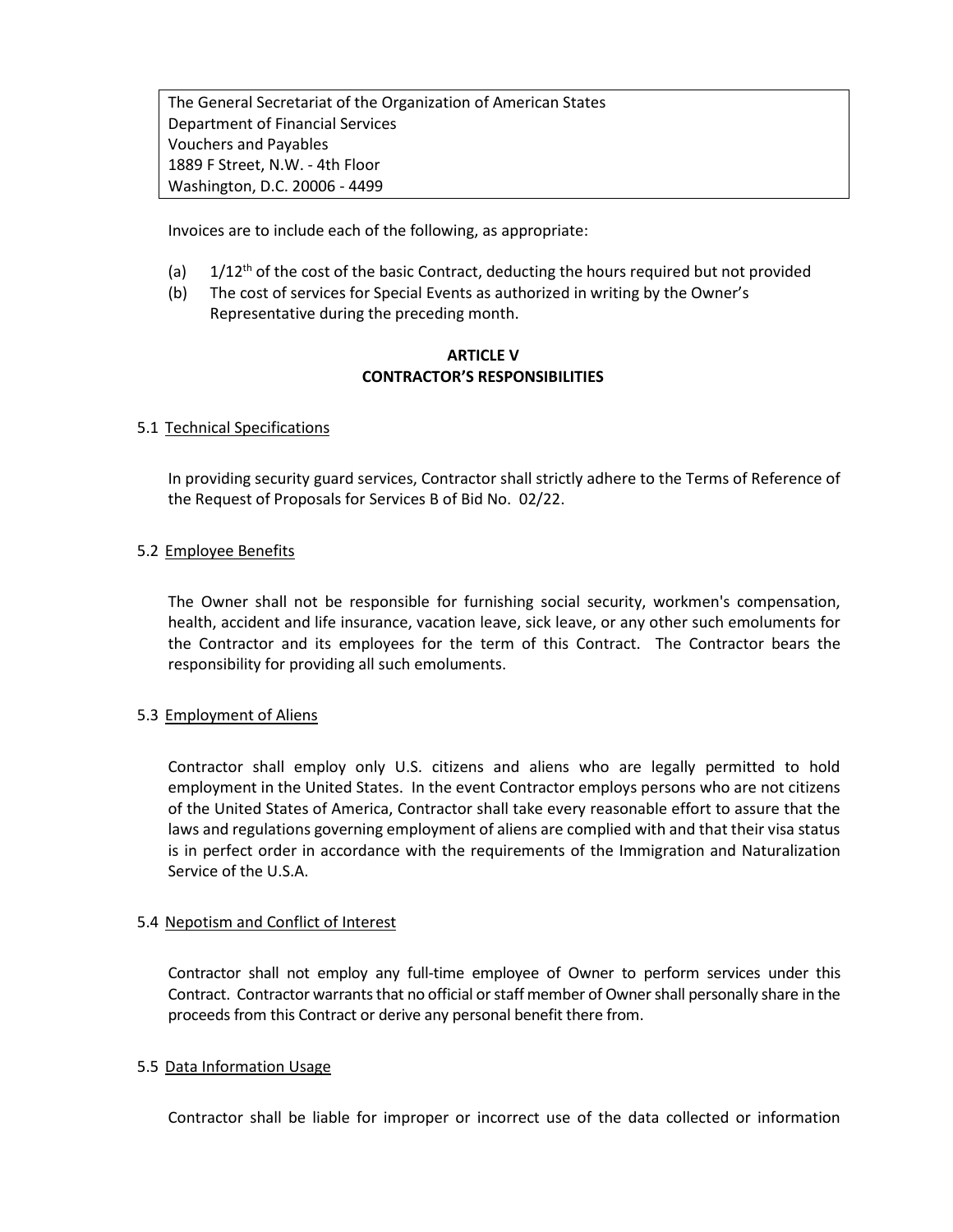disclosed to Contractor by the Owner in connection with this Contract.

The data and related information are legal documents and are intended to be used as such.

### 5.6 Observance of the Law

The Contractor shall comply with all laws, ordinances, rules, and regulations promulgated by legally constituted authorities of the United States Government and of the District of Columbia bearing upon the performance of its obligations under the Contract.

In addition, the Contractor and its personnel are obliged to comply with international humanitarian law or human rights law imposed upon them by applicable national law, as well as other applicable national law such as criminal law, tax law, immigration law, labour law, and specific regulations on private military or security services.

The Contractor and its personnel shall be aware of their obligations under the law and trained accordingly.

# **ARTICLE VI INSURANCE AND PERFORMANCE BOND**

### 6.1 Contractor's Liability Insurance

For the duration of this Contract, Contractor shall purchase and maintain in a company or companies authorized to do business in the District of Columbia, and to which the GS/OAS has no reasonable objection, such insurance as will protect the Contractor, the GS/OAS, the OAS, and their officers, employees, and agents from claims set forth below, which may arise from operations under this Contract by the Contractor or by a subcontractor of the Contractor or by anyone directly or indirectly employed by any of them, or by anyone for whose acts they may be liable. The Contractor is required to carry insurance with limits equal to or greater than those set forth in the Table below:

| <b>Commercial General Liability</b> | \$1,000,000 Personal/Bodily Injury                            |  |  |
|-------------------------------------|---------------------------------------------------------------|--|--|
|                                     | \$1,000,000 Each Occurrence                                   |  |  |
|                                     | \$2,000,000 Products/Completed Operations Aggregate           |  |  |
|                                     | \$2,000,000 General Aggregate, per premises aggregate         |  |  |
| <b>Business Automobile</b>          | \$1,000,000 Each Accident                                     |  |  |
|                                     | Statutory Limits or \$500,000, whichever is greater, based on |  |  |
| <b>Worker's Compensation</b>        | the benefits levels of the deemed state of hire               |  |  |
| <b>Employer's Liability</b>         | \$1,000,000 Bodily Injury by Accident Per Employee            |  |  |
|                                     | \$1,000,000 Bodily Injury by Disease Per Employee             |  |  |
|                                     | \$1,000,000 Bodily Injury by Disease Policy Limit             |  |  |
| <b>Umbrella/Excess Liability</b>    | \$10,000,000 Each Occurrence                                  |  |  |
|                                     | \$10,000,000 Aggregate, per Project                           |  |  |

Contractor shall name the GS/OAS as an additional insured under such policies and shall provide the GS/OAS with a certificate evidencing the above insurance coverage.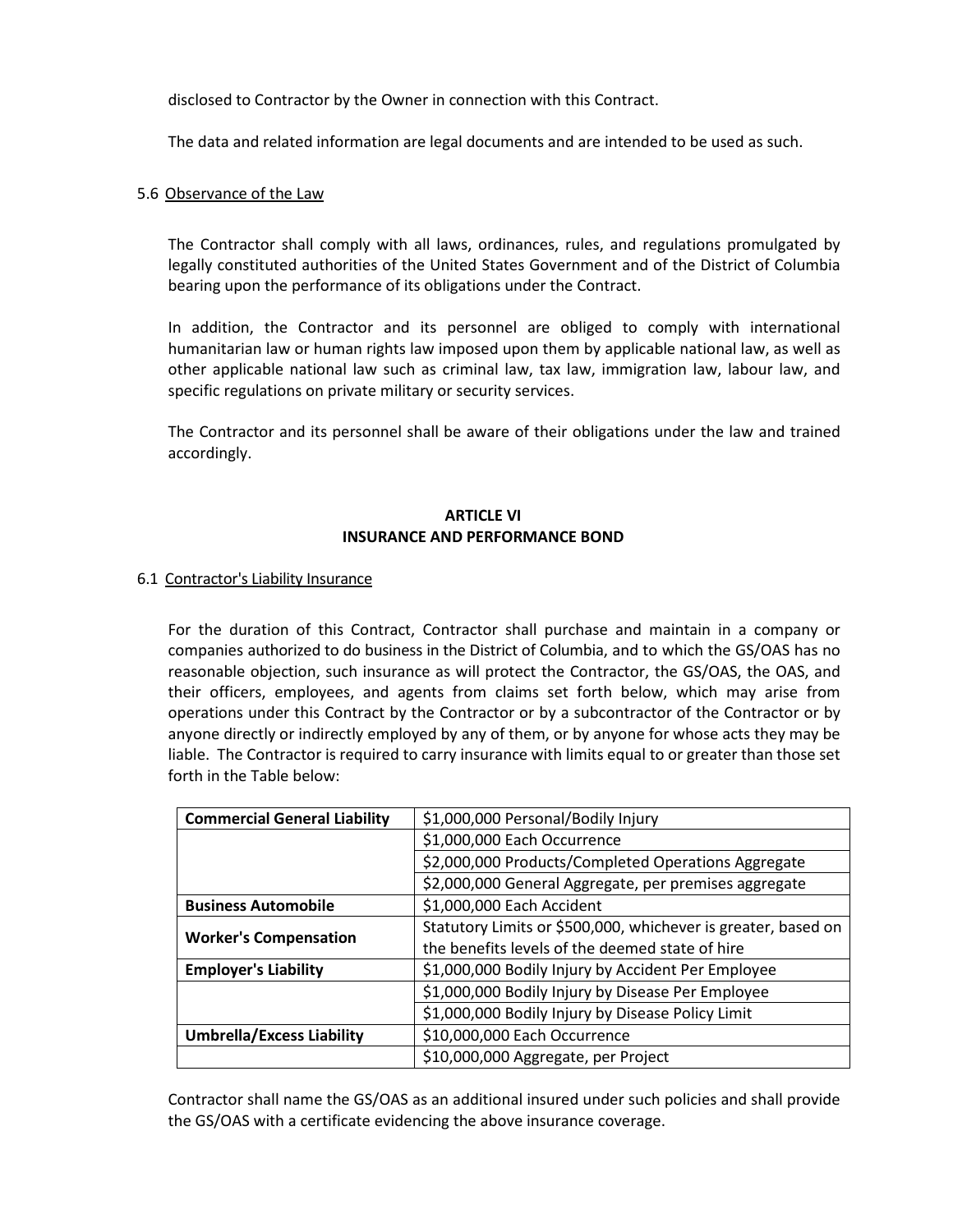Contractor shall require all subcontractors to have insurance having the same or similar coverage as that specified above. Contractor is required to provide GS/OAS with proof of these insurance policies on request.

Contractor's liability insurance shall include contractual liability insurance sufficient to cover Contractor's obligations under Article VII.

### 6.2 Owner's Liability Insurance

Owner shall be responsible for purchasing and maintaining, in a company or companies authorized to do business in the District of Columbia, Owner's liability insurance to protect Owner against claims which may arise from operations under this Contract.

### 6.3 Performance Bond

Contractor shall furnish to GS/OAS within fifteen (15) days of signing this Contract the following bond, which shall become binding on the Contractor:

Contractor shall furnish and maintain in full force and effect a performance bond from a surety or sureties acceptable to GS/OAS for US\$ 100,000.00 to cover the cost of faithful performance and completion of the services specified under this Contract and all obligations arising there under through the warranty period. The performance bond shall be in the form of a firm commitment, such as a performance bond, certified check, irrevocable letter of credit, or in accordance with Treasury Department regulations, certain assignable bonds or notes of the United States. This firm commitment shall name the GS/OAS an obligee thereof.

The Performance Bond or letter of credit must include the following language:

"Nothing in this Performance Bond or letter of credit shall be construed as a waiver by the General Secretariat of the Organization of American States ("GS/OAS") of its privileges and immunities under the OAS Charter and the laws of the United States."

### **ARTICLE VII TAX EXEMPTION**

The GS/OAS, as a public international organization, is exempt from all sales and use taxes imposed by the United States Federal Government, the District of Columbia, the Commonwealth of Virginia, the State of Maryland, and all other states in the U.S.A.

### **ARTICLE VIII INDEMNITIES AND LIABILITIES**

8.1 To the fullest extent permitted by law, Contractor shall indemnify and hold harmless Owner, and Owner's officers, directors, shareholders, partners, joint ventures, employees, agents, affiliates, successors and assigns from and against all claims, damages, liabilities, losses, fines and penalties, and expenses, including but not limited to attorneys' fees, arising out of or resulting from Contractor's performance of the services in connection with this Contract, provided that any such claim, damage,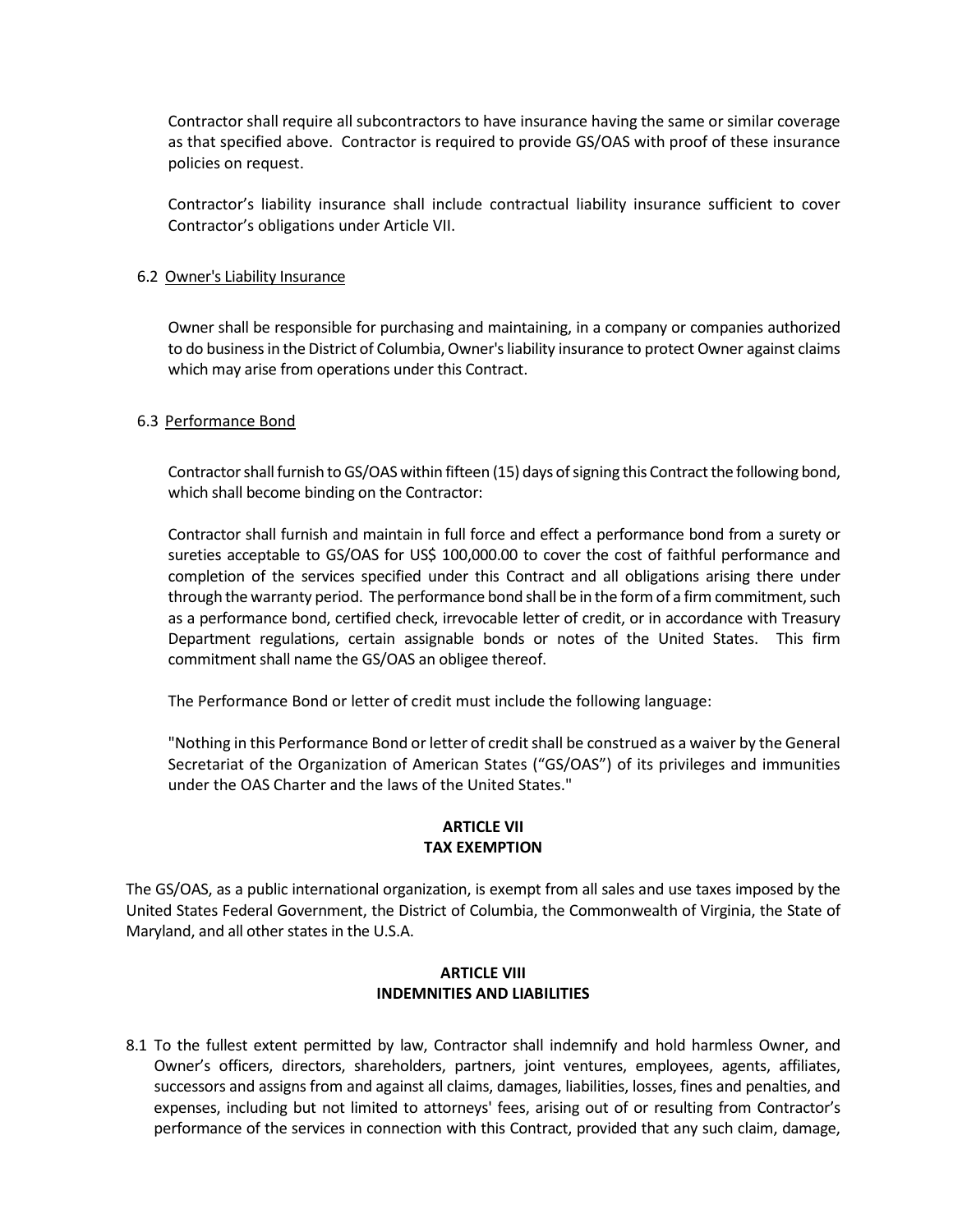loss, liability, fine, penalty, or expense: (1) is attributable to bodily injury, personal injury, sickness, disease, or death, or to injury to or destruction of tangible property, including loss of use resulting there from, but only to the extent caused in whole or in part by negligent or deliberate acts or omissions of Contractor, Contractor's subcontractors, sub-subcontractors, anyone directly or indirectly employed by any of them or anyone for whose acts any of them may be liable, regardless of whether or not it is caused in part by a party indemnified hereunder; and (2) breach by Contractor of its obligations, representations or warranties under the Contract Documents. Such obligations shall not be construed to negate, abridge, or otherwise reduce any other right or obligation of indemnity which would otherwise exist as to a party or person described in this Article VIII in addition to all rights and remedies available at law or in equity.

- 8.2 In any and all claims against Owner or any of Owner's agents or employees by any employee of Contractor, any subcontractor, any sub-subcontractor, anyone directly or indirectly employed by any of them or anyone for whose acts any of them may be liable, the Contractor's indemnification obligation under Article VIII shall not be limited in any way by any limitation on the amount or type of damages, compensation, or benefits payable by or for Contractor, any subcontractor, or any sub-subcontractor, under worker's or workmen's compensation acts, disability benefit acts, or other employee benefit acts.
- 8.3 Contractor shall be notified as soon as reasonably practicable after any claim covered by this Article is made against any entity to be indemnified there under and shall be given such reasonable information, authority and assistance as may be requested by it to enable it to perform its undertakings.
- 8.4 Contractor is liable to Owner for losses to Owner's property sustained through any fraudulent or dishonest act or acts committed by Contractor's employees and/or subcontractors acting alone or in collusion. Such acts include, but are not limited to, actual destruction, disappearance, or wrongful abstraction of property, money, or securities.
- 8.5 This Article shall not be so construed as to affect any waiver of subrogation rights on the part of any insurance company, as provided in any policy of insurance covering Owner.
- 8.6 It is also understood by Contractor that he is not entitled to any of the exemptions or immunities which Owner may enjoy in its character as a public international organization.

### **ARTICLE IX SETTLEMENT OF DISPUTES**

9.1 If any controversy, claim or dispute arises between the Parties which is related in any way to the performance or interpretation of this Contract, or any breach thereof, or concerns any other matter in connection with this Contract which cannot be settled by amicable agreement, then upon either Party giving written notice of the difference or dispute to the other, the matter shall be resolved by submitting the matter to the American Arbitration Association for final and binding arbitration in accordance with the rules and procedures of the Inter-American Commercial Arbitration Commission and the law applicable to the substance of the dispute which shall be the law of the District of Columbia, U.S.A. The language of the arbitral proceedings shall be English, and the place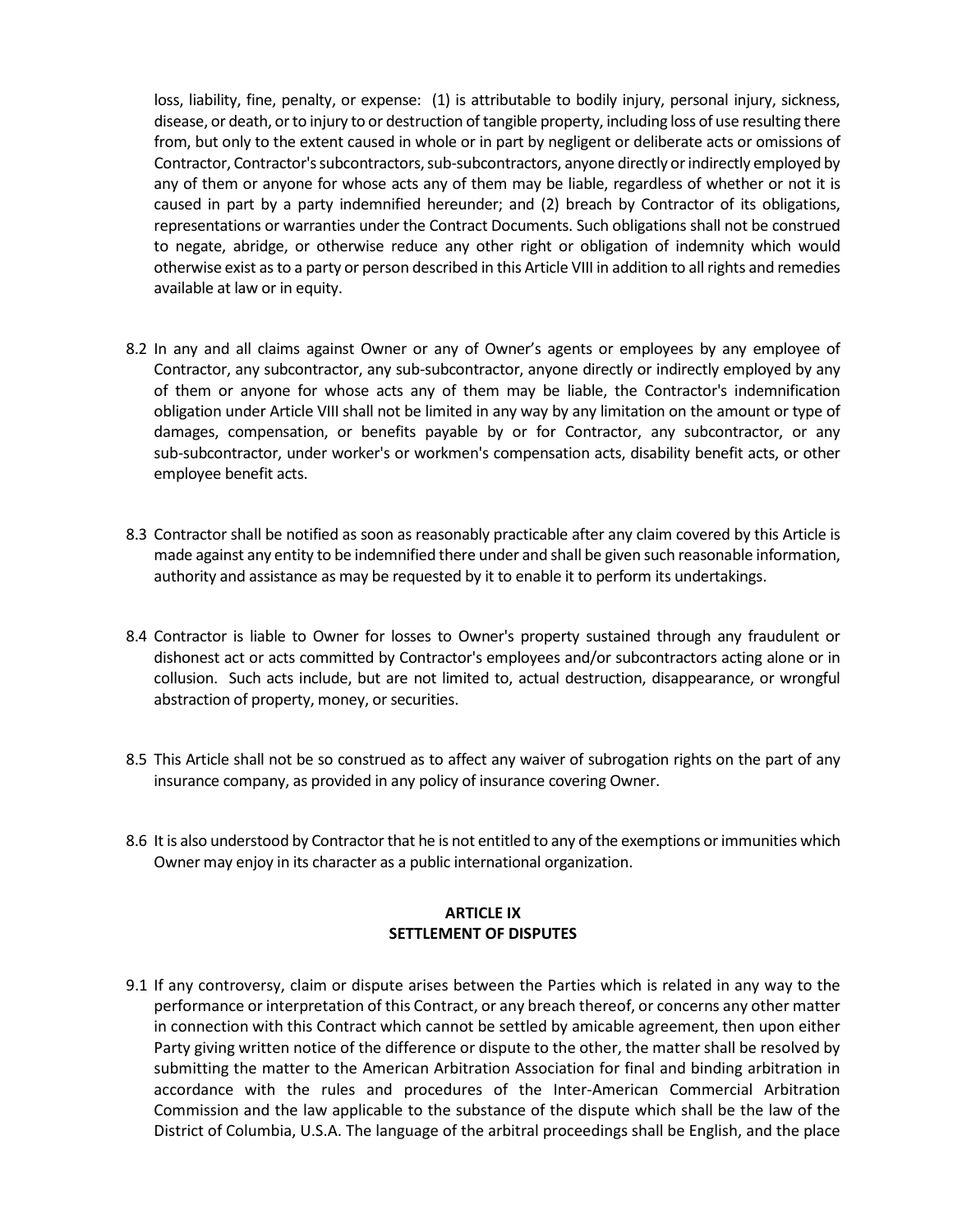of arbitration shall be Washington, D.C., U.S.A. The award rendered by the arbitration shall be final and binding upon the parties. Provided, however, that the Parties will first attempt to settle disputes by mediation before resorting to arbitration. When a dispute is taken to mediation, both Parties shall make a good faith effort to settle the dispute.

- 9.2 The arbitration demand shall be made within a reasonable time after the controversy, claim, dispute or other matter in question has arisen. In no event shall the demand for arbitration be made after the date when the institution of legal or equitable proceedings based on such claim, dispute or other matter in question would be barred by the applicable statutes of limitation.
- 9.3 Unless otherwise agreed in writing, Contractor shall perform under the terms of the Contract during any arbitration proceedings, and Owner shall continue to make payments to Contractor in accordance with the Contract documents.
- 9.4 This Article shall survive completion or termination of this Contract.

### **ARTICLE X QUALITY OF PERFORMANCE**

10.1 The Contractor agrees that the performance of work and services pursuant to the requirements of this Contract shall conform to the highest professional standards. All personnel furnished by Contractor for the performance of services hereunder shall always be solely in the employment of Contractor. Owner shall retain the right to approve all personnel hired in connection with this Contract.

#### 10.2 Permits and Licenses

The Contractor shall be licensed as a qualified security services company for at least ten (10) years in accordance with the requirements of the laws of the District of Columbia and must maintain such licensing throughout the term of this Contract. The Contractor shall comply with all applicable federal and local laws in obtaining any necessary permits and licenses.

#### 10.3 Financial and economic capacity

The Contractor must be in a [stable](https://www.lawinsider.com/dictionary/stable) financial position and have the financial capacity to [provide](https://www.lawinsider.com/clause/provide-the)  [the](https://www.lawinsider.com/clause/provide-the) required services.

### 10.4 Training

The Contractor represents and warrants that all of its personnel have been trained accordingly. The Contractor shall bear the cost of training courses for its security officers. The GS/OAS will not be responsible for paying Contractor's personnel time to complete assignments, extra homework or other preparation.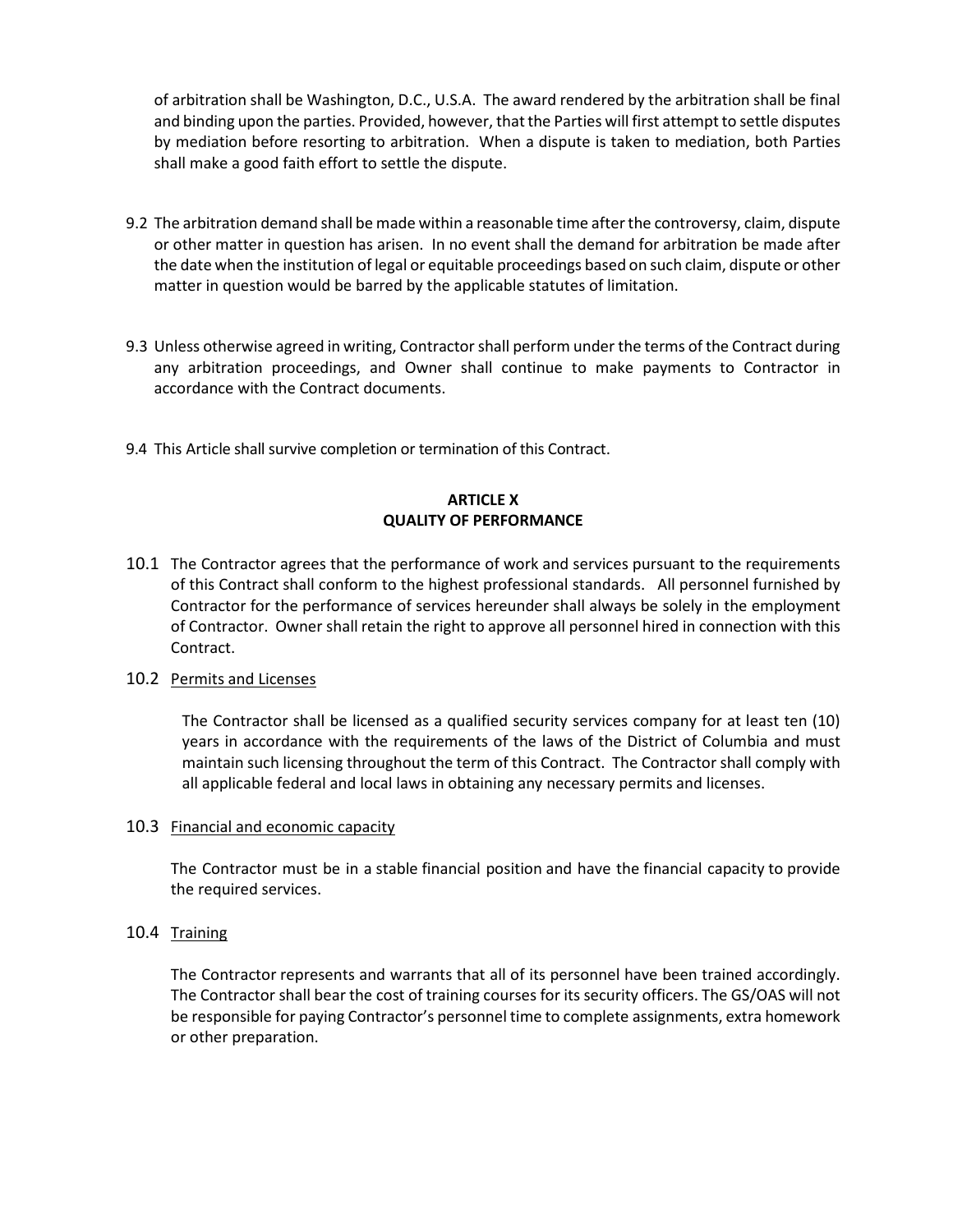### **ARTICLE XI CONTRACTOR'S PERSONNEL**

- 11.1 The Officer in Charge of Owner's Department of General Services may request in writing, with or without cause, the immediate removal of any of Contractor's employees. Upon receipt of any such request, Contractor shall immediately remove the employee(s) named therein. Any request by the GS/OAS for the withdrawal or replacement of the Contractor's personnel shall not be considered to be a termination, in whole or in part, of the Contract, and the GS/OAS shall not bear any liability in respect of such withdrawn or replaced personnel.
- 11.2 The personnel listed in the Contractor's Proposal are considered essential to the work being performed under this Contract. Before removing, replacing, or diverting any of the specified personnel, the Contractor shall (1) notify the GS/OAS reasonably in advance and (2) submit justification (including proposed substitutions) in sufficient detail to permit evaluation of the impact on this Contract.
- 11.3 The Contractor shall make no diversion without the GS/OAS' written consent; provided, that the GS/OAS may ratify in writing the proposed change, and that ratification shall constitute the GS/OAS' consent required by this Article. All expenses related to the withdrawal or replacement of the Contractor's personnel shall, in all cases, be borne exclusively by the Contractor.
- 11.4 The Contractor's personnel shall be personally identifiable whenever they are carrying out activities in discharge of their responsibilities under this Contract. Identification should be visible from a distance where mission and context allow and allow for a clear distinction between a Contrator's personnel and the public authorities in the United State. Upon the withdrawal or replacement of any Contrator's personnel or upon termination or completion of the Contract, such personnel shall immediately return any such identification to the GS/OAS for cancellation.
- 11.5 Contractor's personnel are obliged to respect the relevant national law, in particular the national criminal law of the United States. Also, Contractor's personnel are obliged, regardless of their status, to comply with applicable international humanitarian law.
- 11.6 Within one working day after learning that any of Contractor's personnel have been charged by law enforcement authorities with an offense other than a minor traffic offense, the Contractor shall provide written notice to inform the OAS Director of General Services about the particulars of the charges then known and shall continue to inform the GS/OAS concerning all substantial developments regarding the disposition of such charges.

### **ARTICLE XII SUBCONTRACTORS**

- 12.1 No work performed under this Contract shall be subcontracted by Contractor without the prior written approval of the Secretary for Administration and Finance. Similarly, no claim arising out of this Contract may be assigned absent such written approval. Owner reserves the right to approve and designate all subcontractors providing services specified under this Contract.
- 12.2 Contractor shall notify Owner in writing of the name and business address of any subcontractor that Contractor intends to use to perform its obligations under this Contract at least thirty (30) days prior to the date said subcontractor is to begin to perform those obligations.
- 12.3 The Contractor may enter a contract or contractual action for the purpose of obtaining supplies, materials, equipment, or services under the Contract.
- 12.4 GS/OAS' written consent is required for the Contractor to enter a particular subcontract.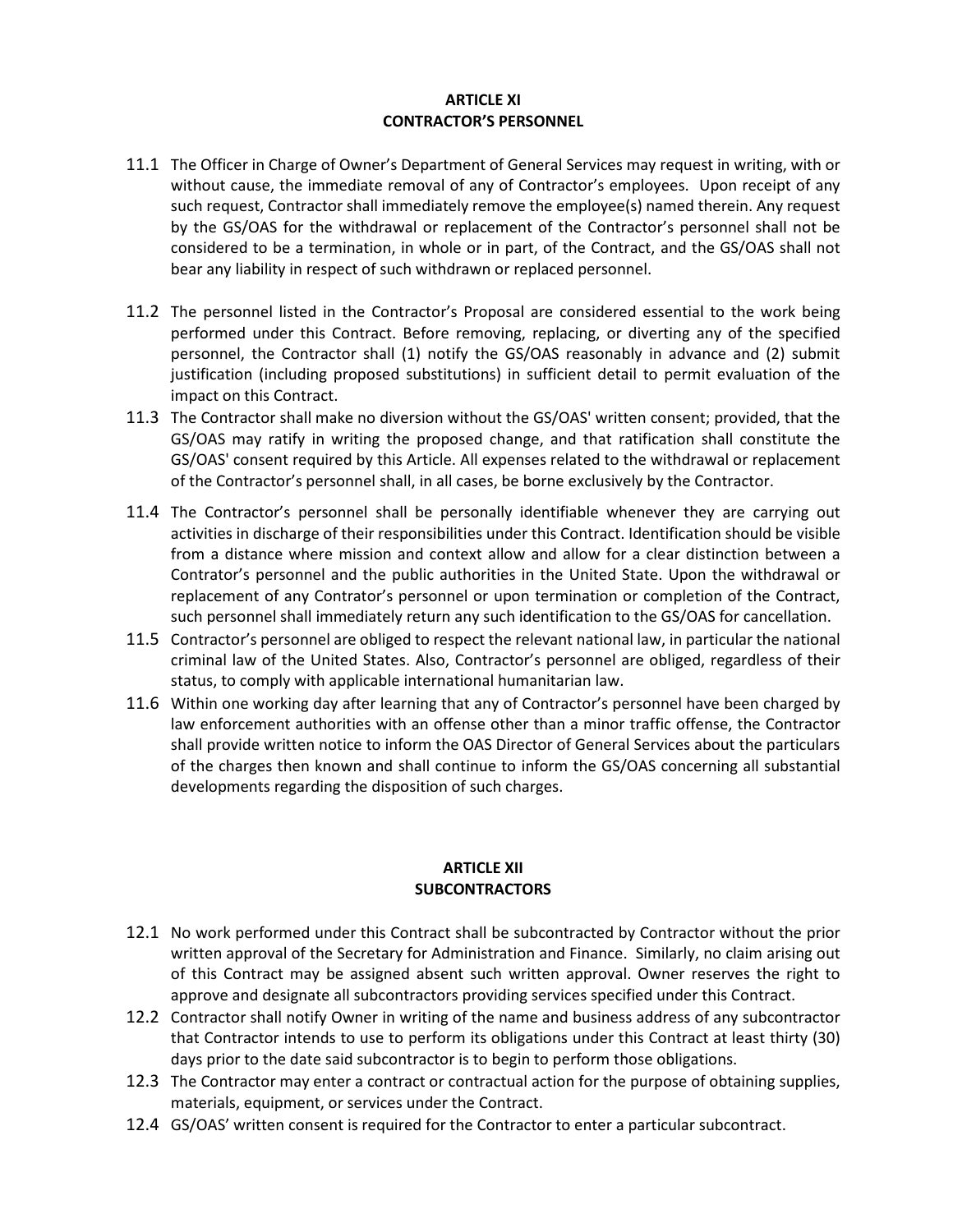- 12.5 Contractor is fully responsible and liable for Contract performance and the conduct of its personnel and subcontractors, regardless of any team arrangement between the Contractor and its subcontractors.
- 12.6 Contractor is fully responsible to require by contract that the conduct of any subcontractor and its personnel is in conformity with relevant national law, international humanitarian law and international human rights law.
- 12.7 The GS/OAS shall have the right to establish the criteria and qualifications for the selection and ongoing employment of subcontractors and personnel and to require Contractor to demonstrate that subcontractors comply with equivalent requirements as the Contractor initially contracted by the GS/OAS.

### **ARTICLE XIII CONTRACT TERM AND RENEWAL**

13.1 The term of this Contract shall be for one (1) year beginning on January 1st, 2023, and terminating at midnight on December  $31^{st}$ , 2023, with an option to renew thereafter for successive twelve (12) month periods, up to six (6) years unless terminated as provided in Article XVII below. If the Owner decides to exercise the option to renew, it shall be in written form to Contractor, thirty (30) days prior to the expiration of the Contract. If the Contract is renewed, the terms and conditions will remain unchanged except as changed under Article XV below.

# 13.2 Escalation Clause

Upon the anniversary date of this Contract, the terms, and conditions of the Contract regarding pay rates may be modified by the Parties. The modification will be proportional to the increase of a reasonable index that both Parties agree to use.

### **ARTICLE XIV PENALTIES**

# 14.1 Due to Termination under Article 17.1.

In the event of such termination, Owner may procure or furnish, upon such terms and in such manner as the Secretary for Administration and Finance may deem appropriate, services like those so terminated, and if, the cost of the services to Owner exceed what their cost would have been had there been no termination, Contractor shall be liable to Owner for the excess cost.

### 14.2 Due to Lack of Performance

If Contractor fails to cover any/or all posts and positions that are scheduled to be manned, Contractor shall be subject to a penalty fine. The fine shall be the amount of money that is equivalent to the wages of the unmanned position for the period the position is unmanned. If a break-in occurs at the unmanned position, Contractor shall be liable for all damages and losses occurred.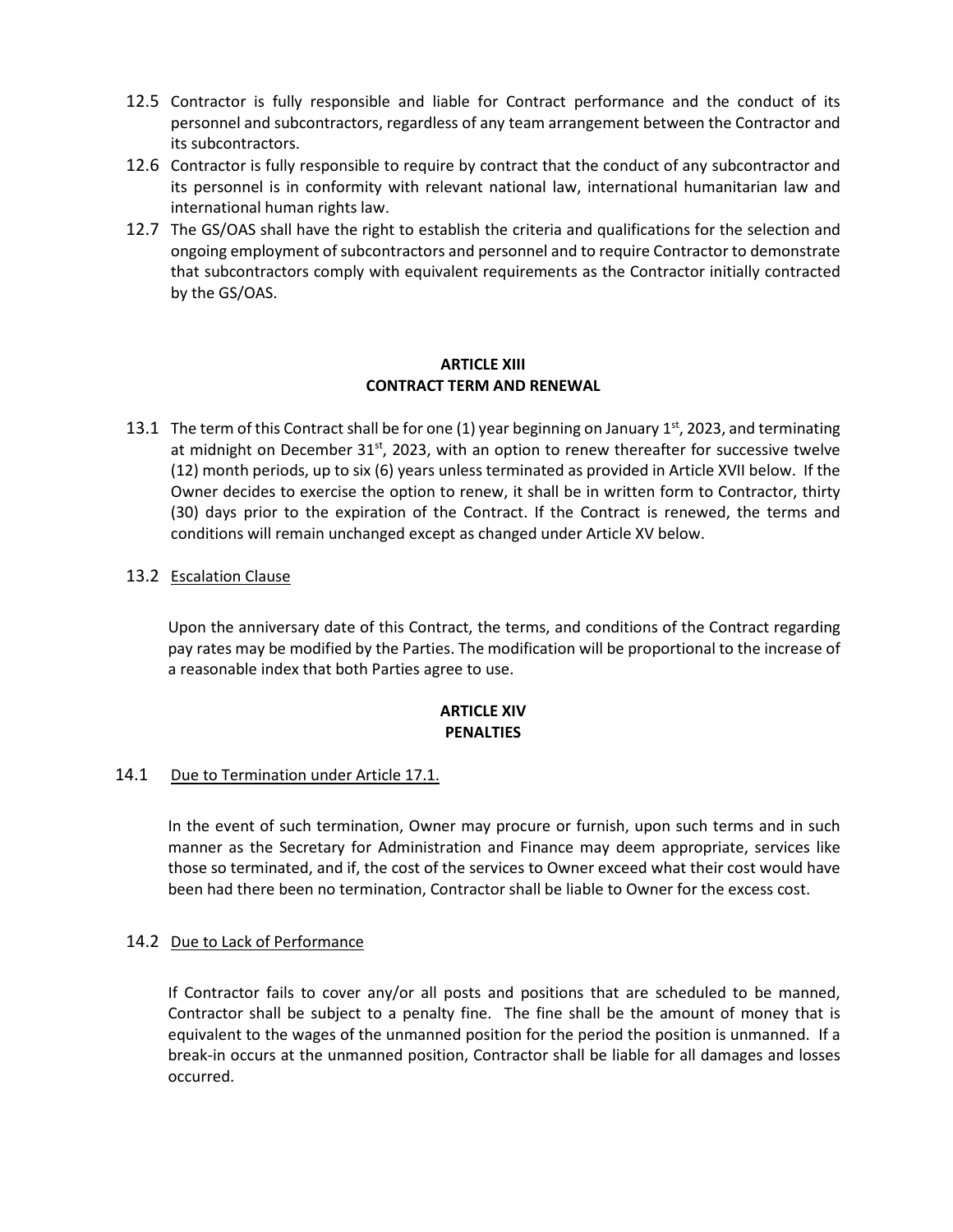# **ARTICLE XV MODIFICATION AND REPORTING**

### 15.1 Modification

This Contract may be modified in whole or in part, at any time, by mutual agreement provided such agreement is in writing, signed by the duly authorized representatives of both parties, dated, and attached hereto. GS/OAS reserves the right to increase or decrease the number of hours of services according to its needs.

# 15.2 Notice

Any notice or request required to be given or made under this Contract shall be deemed to have been duly made or given when delivered by hand or sent by Registered Mail Return Receipt Requested, to the party to which it is required to be given or made at that Party's address as specified below:

The General Secretariat of the Organization of American States 1889 F Street, N.W. - 4th Floor Washington, D.C. 20006 - 4499 Attn: Jay Anania, Secretary for Administration and Finance



### 15.3 Reporting

In addition to the reports and notification defined in the Terms of Reference, the Contractor and the GS/OAS shall mutually agree to the frequency of meetings and reports required to monitor and track the activities of this Contract.

Contractor agrees to provide a formal quarterly performance report to the Security Section/DGS denoting all operational, administrative, financial and staffing performance outcomes for the period reported, however it shall be Contractor's responsibility for ensuring that such meetings are conducted, and such reports are submitted to the GS/OAS.

Daily Operations contacts are as follows:

For GS/OAS: Steven Bernal, Chief of Security, Telephone Number 202-370-4679, e-mail: [sbernal@oas.org](mailto:sbernal@oas.org) Enrique Bello, Director i.e., Department of General Services, Telephone Number 202-370-9709, e-mail: [ebello@oas.org](mailto:ebello@oas.org)

For Contractor: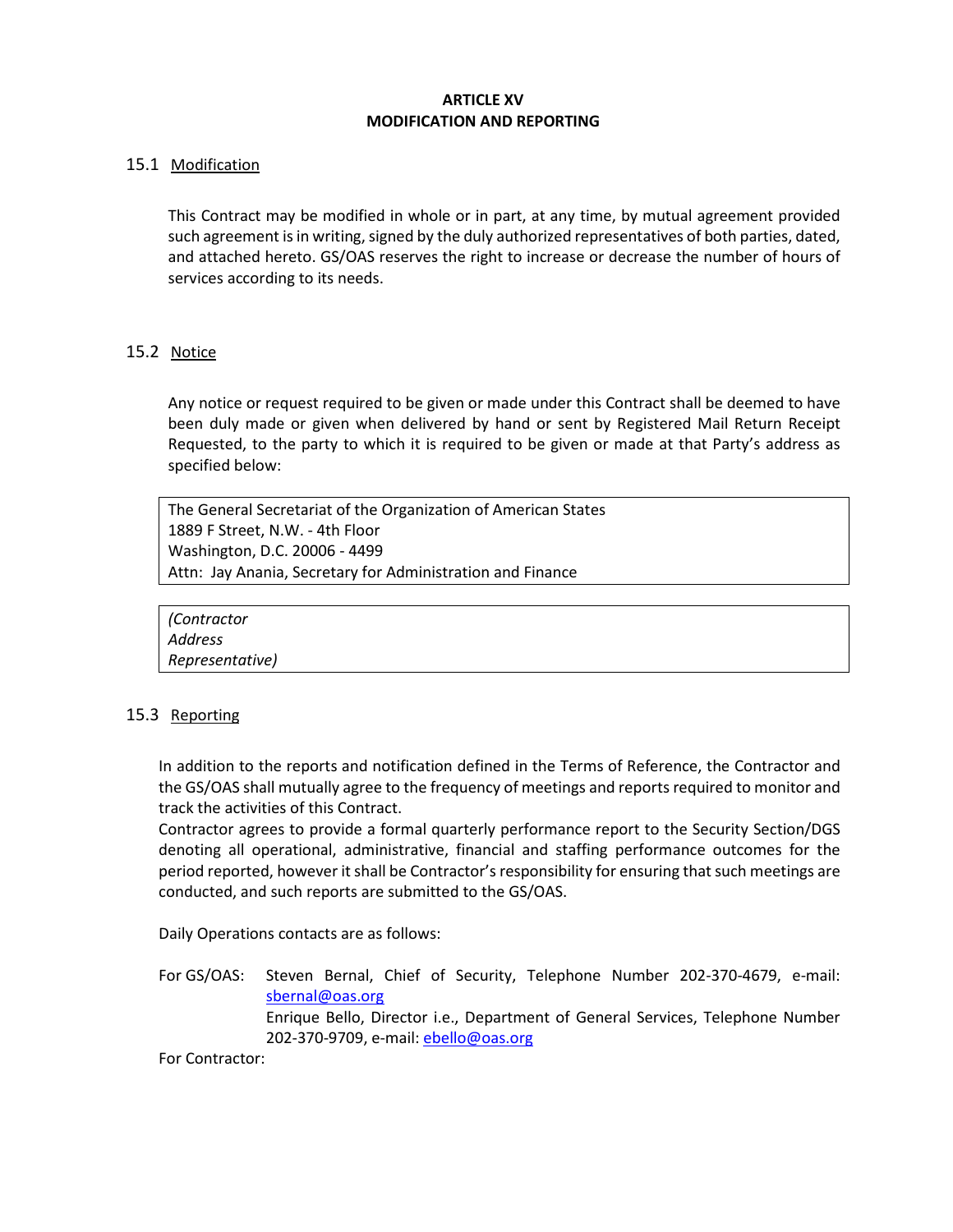### **ARTICLE XVI MISCELLANEOUS PROVISIONS**

### 16.1 Applicable Law

This Contract shall be governed by the laws of the District of Columbia, U.S.A.

### 16.2 Validity of Agreement Notwithstanding Invalidity of Particular Provisions

In case a provision of this Agreement is held to be invalid, illegal, or unenforceable, the validity, legality, and enforceability of remaining provisions shall not be affected.

### 16.3 OAS Privileges and Immunities

Nothing in this Contract shall constitute an express or implied agreement or waiver by the OAS, the GS/OAS, or their personnel of their Privileges and Immunities under the OAS Charter, the laws of the United States of America, or international law.

Contractor is not entitled to any of the exemptions, privileges, or immunities, which the GS/OAS may enjoy arising from GS/OAS' status as a Public International Organization.

### 16.4 Independent Contractor Status

Nothing contained in the entire Contract between Owner and Contractor shall be construed as the establishment or creation of a relationship of employer and employee or principal and agent between Owner and Contractor, it being agreed that the Contractor shall have the legal status of an independent contractor vis-à-vis the GS/OAS. The officials, representatives, employees, or subcontractors of each of the Parties shall not be considered in any respect as being the employees or agents of the other Party, and each Party shall be solely responsible for all claims arising out of or relating to its engagement of such persons or entities

#### 16.5 Extent of Contract

This Contract, including the Technical Specifications in Attachment A, hereto, constitutes the entire Contract, and no representation or statement which is not expressly contained in this Contract, incorporated herein by reference, or appropriately amended in accordance with Article XV above, shall be binding upon the Parties.

#### 16.6 Covid-19; Waiver and Release of Liability

The Contractor warrants that its employees, representatives, contractors and agents have health insurance and that such insurance will remain in force throughout the completion of this contract.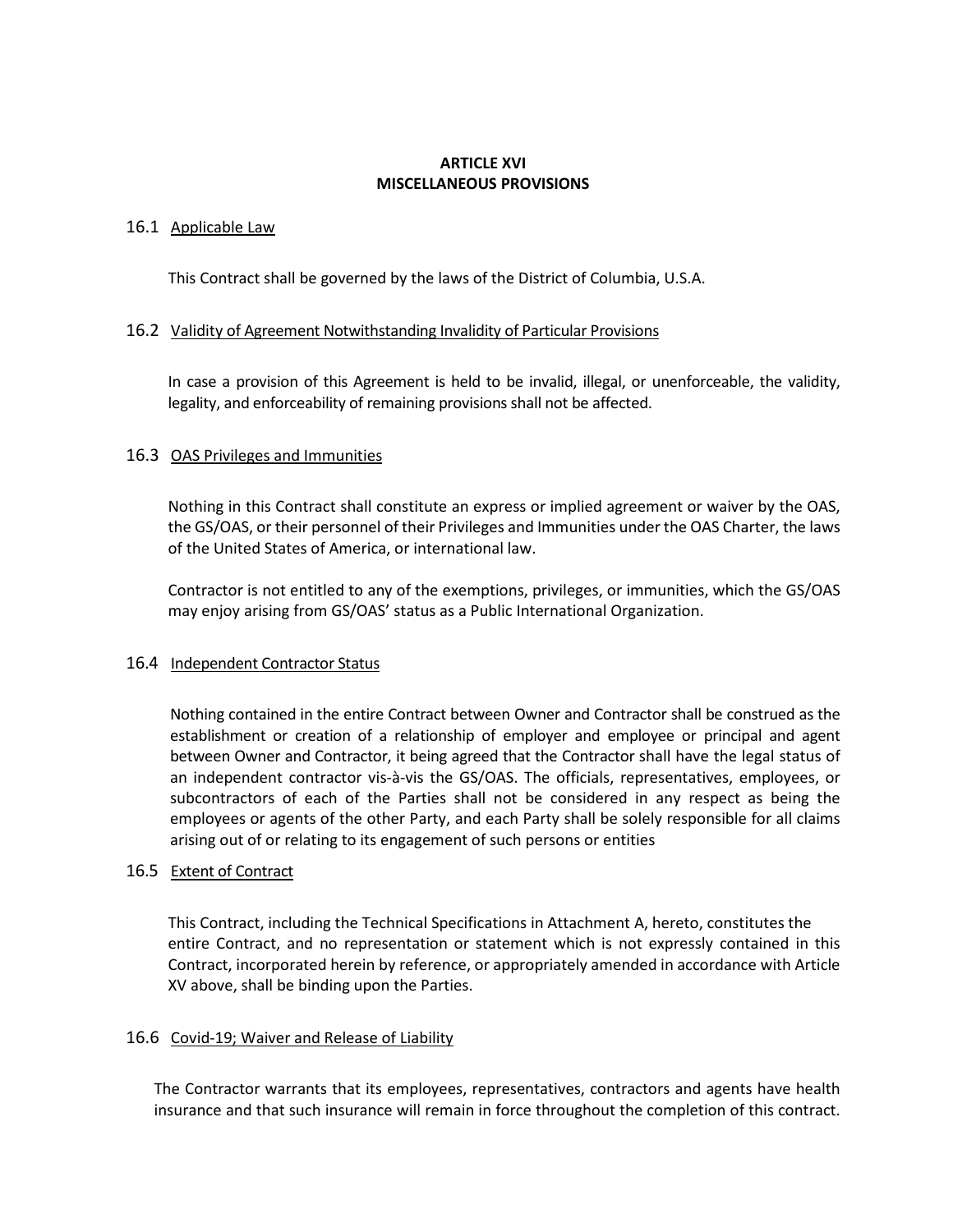At GS/OAS' request, Contractor shall provide proof of insurance coverage for its employees, representatives, contractors and agents.

The Contractor, its employees, representatives, contractors, and agents promise to comply with all public health policies and regulations issued by the GS/OAS and local authorities to help limit the risk of exposure to COVID-19 and its spread. The Contractor understands that the COVID-19 virus is extremely contagious and that compliance with such measures do not entirely eliminate the risk of contracting COVID-19 during the execution of this Contract.

The Contractor declares that it has consulted with a qualified physician about the risks that providing the contracted services may present to the health of its employees, representatives, contractors, and agents, including the risk of contracting the COVID-19 virus, and the possible consequences that this could pose to their health, physical well-being, and life.

The Contractor also declares that it has decided to voluntarily accept the GS/OAS' offer to provide the services specified under the terms of this Contract, and fully understands the risks that this decision entails to the health, physical well-being, and life of its employees, representatives, contractors, and agents. Therefore, the Contractor absolves the OAS, the GS/OAS, and its employees, agents, and contractors of any and all liability for injuries, damages, and any other loss that it and its employees, representatives, contractors, and agents may suffer as a result of the provision of services under the terms of this Contract.

### 16.7 Warranty Against Human Trafficking:

The Contractor warrants that neither it, its parent entities nor subsidiaries or affiliated entities (if any) is engaged in any practice inconsistent with international human rights laws and standards that prevent child labor, sexual exploitation and trafficking in human beings. Contractor shall take all appropriate measures to prevent its personnel from engaging in sexual exploitation, child labor and trafficking in human beings.

### 16.8 Consent or Waiver

No consent or waiver, express or implied, by Owner, to or of, any breach of any covenant, condition or duty of Contractor shall be construed as consent to waiver of any other breach of the same or any other covenant, condition, or duty.

### 16.9 Rights and Remedies

No action or failure to act by Owner, or Contractor shall constitute a waiver of any right or duty afforded any of them under this Contract; nor shall any such action or failure to act constitute an approval of or acquiescence in any breach there under, except as may be specifically agreed to in writing.

### 16.10 Source of Instructions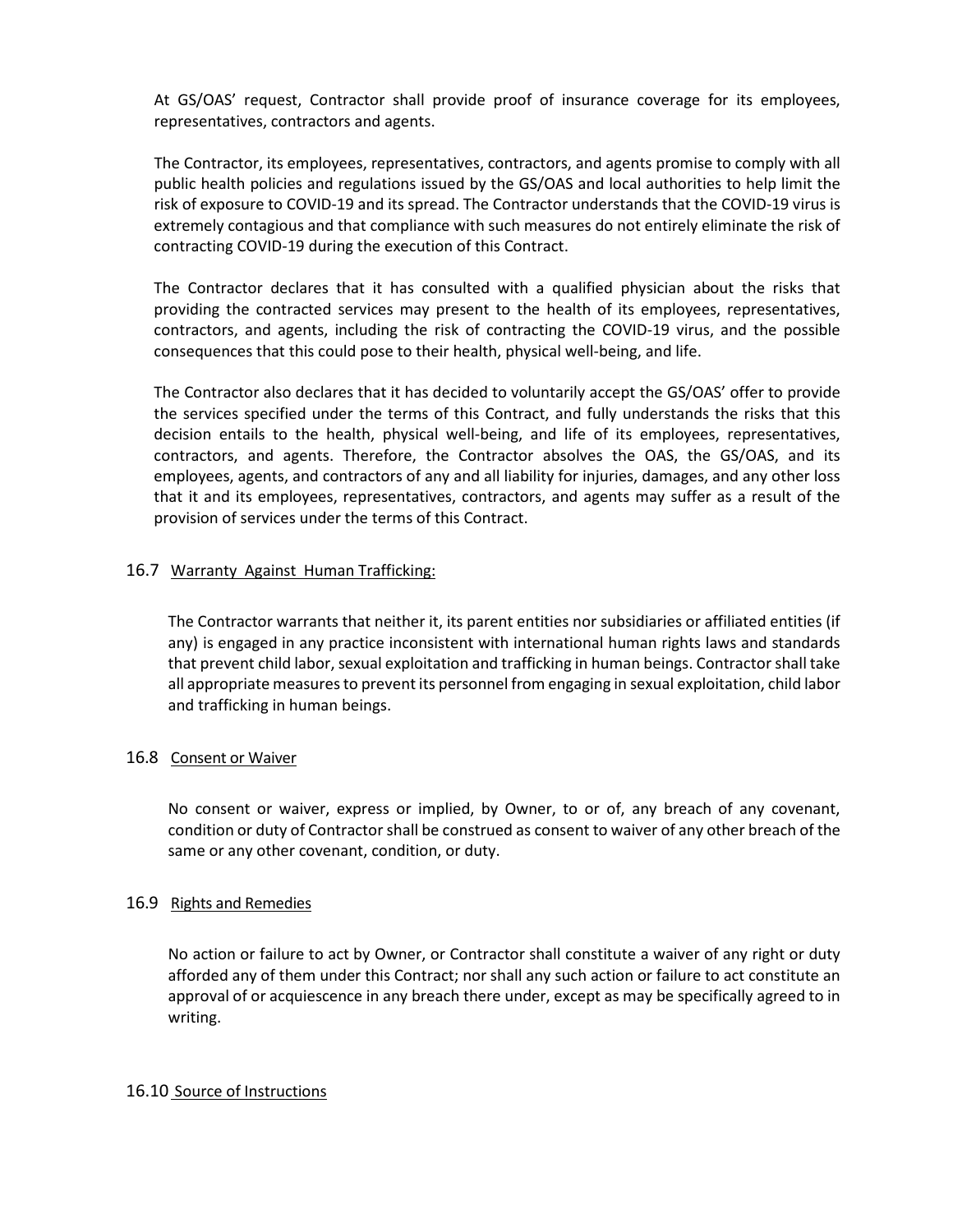The Contractor shall neither seek nor accept instructions from any authority external to the GS/OAS in connection with the performance of its obligations under the Contract. Should any authority external to the GS/OAS seek to impose any instructions concerning or restrictions on the Contractor's performance under the Contract, the Contractor shall promptly notify the OAS Director of General Services and provide all reasonable assistance required by the GS/OAS. The Contractor shall not take any action in respect of the performance of its obligations under the Contract that may adversely affect the interests of the GS/OAS, and the Contractor shall perform its obligations under the Contract with the fullest regard to the interests of the GS/OAS.

### 16.11 Confidential Nature of Documents and Information

Information and data that is considered proprietary by either Party or that is delivered or disclosed by one Party ("Discloser") to the other Party ("Recipient") during the course of performance of the Contract, and that is designated as confidential ("Information"), shall be held in confidence by that Party and shall be handled as follows:

The Recipient shall use the same care and discretion to avoid disclosure, publication or dissemination of the Discloser's Information as it uses with its own similar Information that it does not wish to disclose, publish or disseminate; and use the Discloser's Information solely for the purpose for which it was disclosed.

Provided that the Recipient has a written agreement with the following persons or entities requiring them to treat the Information confidential in accordance with the Contract and this article 16.11, the Recipient may disclose Information to any other party with the Discloser's prior written consent; and, Recipient's employees, officials, representatives and agents who have a need to know such Information for purposes of performing obligations under the Contract, and employees officials, representatives and agents of any legal entity that it controls, controls it, or with which it is under common control, who have a need to know such Information for purposes of performing obligations under the Contract.

The Contractor may disclose Information to the extent required by law, provided that, subject to and without any waiver of the privileges and immunities of the GS/OAS, the Contractor will give the GS/OAS sufficient prior notice of a request for the disclosure of Information in order to allow the GS/OAS to have a reasonable opportunity to take protective measures or such other action as may be appropriate before any such disclosure is made.

The GS/OAS may disclose Information to the extent as required pursuant to the OAS Charter, or pursuant to resolutions or regulations of the General Assembly or rules promulgated thereunder.

The Recipient shall not be precluded from disclosing Information that is obtained by the Recipient from a third party without restriction, is disclosed by the Discloser to a third party without any obligation of confidentiality, is previously known by the Recipient, or at any time is developed by the Recipient completely independently of any disclosures hereunder.

These obligations and restrictions of confidentiality shall be effective during the term of the Contract, including any extension thereof, and, unless otherwise provided in the Contract, shall remain effective following any termination of the Contract.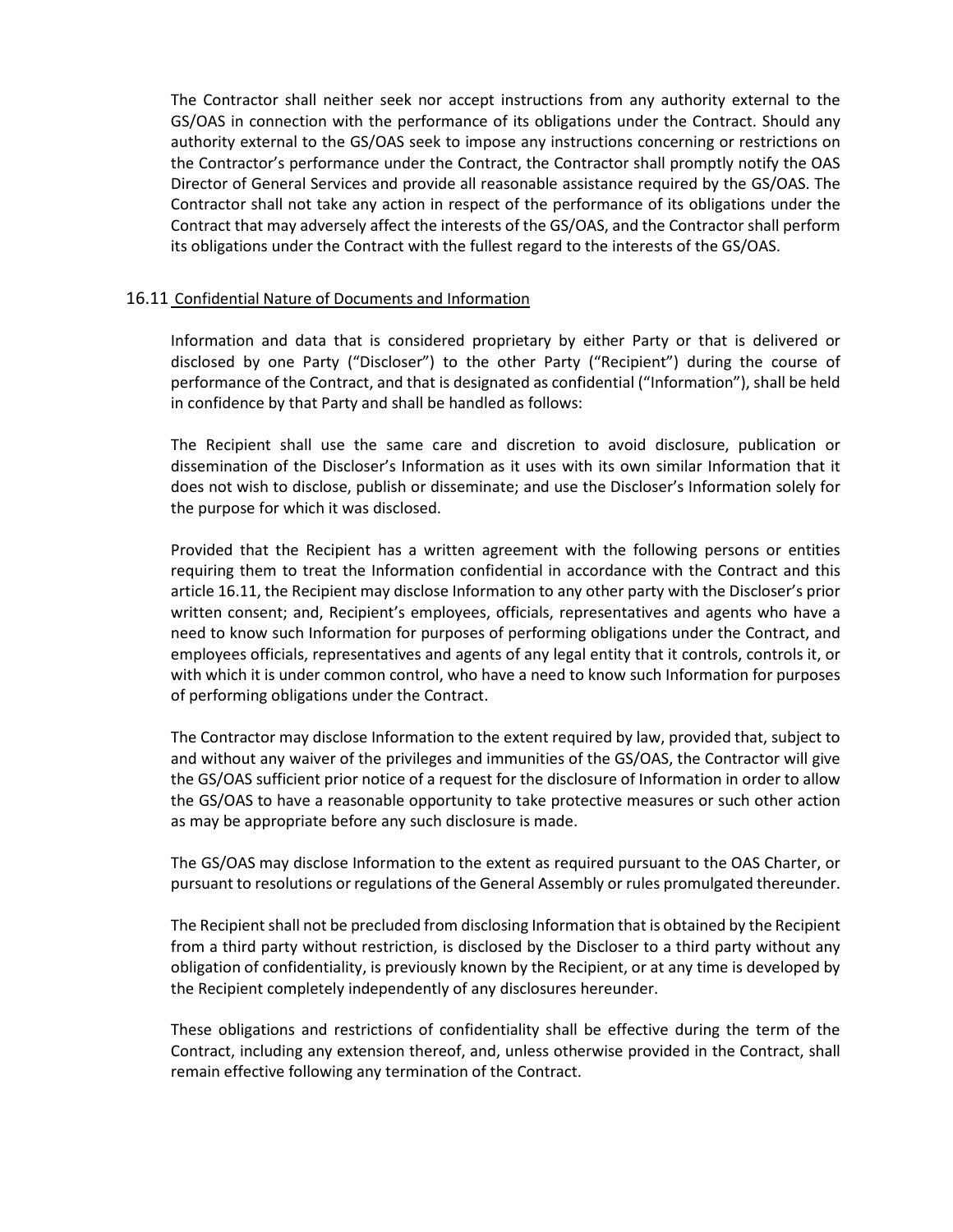### **ARTICLE XVII TERMINATION OF THE CONTRACT**

### 17.1 Termination by Owner

The Owner may terminate this Contract for cause with five (5) days' notice in writing to the Contractor. Cause for termination of this Contract includes, but is not limited to: (i) failure to perform the service in accordance with professional standards; (ii) failure to meet deadlines; (iii) failure to meet or maintain the requirements specified Appendix 1-of the Terms of Reference for the Service B, included in Annex B, of the Request for Proposals of Bid No. 02/22.; (iv) conduct which damages or could damage relations between the Owner and a Member or Observer State of the Organization of American States; (v) fraudulent misrepresentation; (vi) bankruptcy of Contractor; and (vii) breach of any of the provisions of this Contract.

### 17.2 Termination by Contractor

If Owner fails to make payments when due, the Contractor may give written notice of Contractor's intention to terminate this Contract. If Contractor fails to receive payment within seven (7) days after receipt of such notice by Owner, Contractor may give a second written notice, and seven (7) days after receipt of such second written notice by Owner, Contractor may terminate this Contract and recover from Owner payment for services performed, including reasonable profit and applicable damages.

Either party may terminate this Contract without cause with no penalty, provided written notice is given at least sixty (60) calendar days prior to the intended date of such termination; provided, however, that no such notice under this Paragraph 17.3. may be given prior to the expiration of the first six (6) months of this Contract.

#### 17.3 Termination because of Bankruptcy

The bankruptcy of either party is grounds for termination for cause under this Contract.

#### 17.4 Budgetary Emergency

Any change in the Program-Budget of the Owner, as well as any other limitation or unforeseen financial circumstance shall relieve Owner of un-incurred obligations under this Contract. Stop work or partial termination shall become effective at the time notice is given to Contractor in writing.

| <b>FOR</b> | The General Secretariat of the<br><b>Organization of American States:</b> |        | <b>FOR</b> | Contractor: |
|------------|---------------------------------------------------------------------------|--------|------------|-------------|
| By:        |                                                                           | By:    |            |             |
| Title:     |                                                                           | Title: |            |             |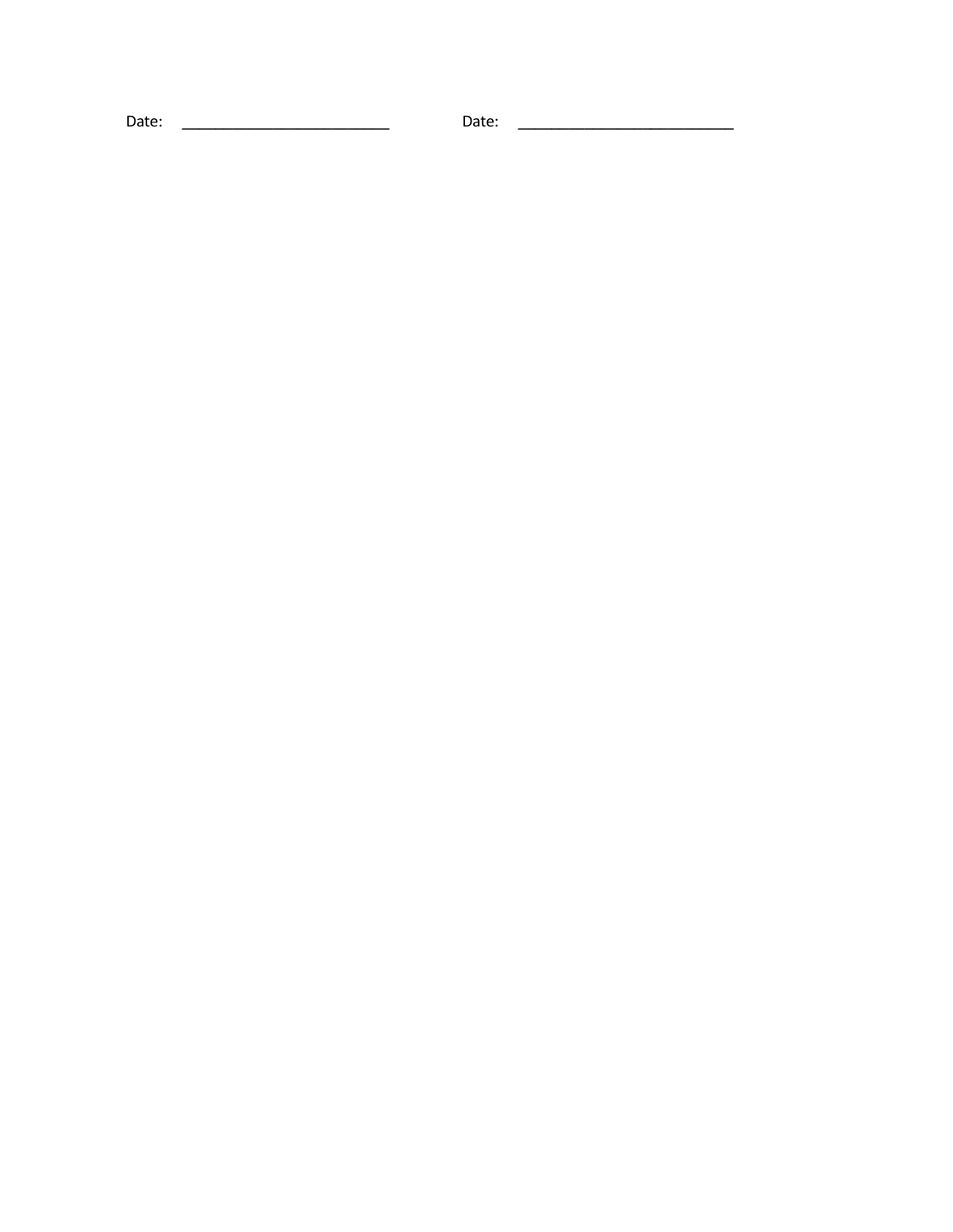**APPENDIX 4**

**FORMATS**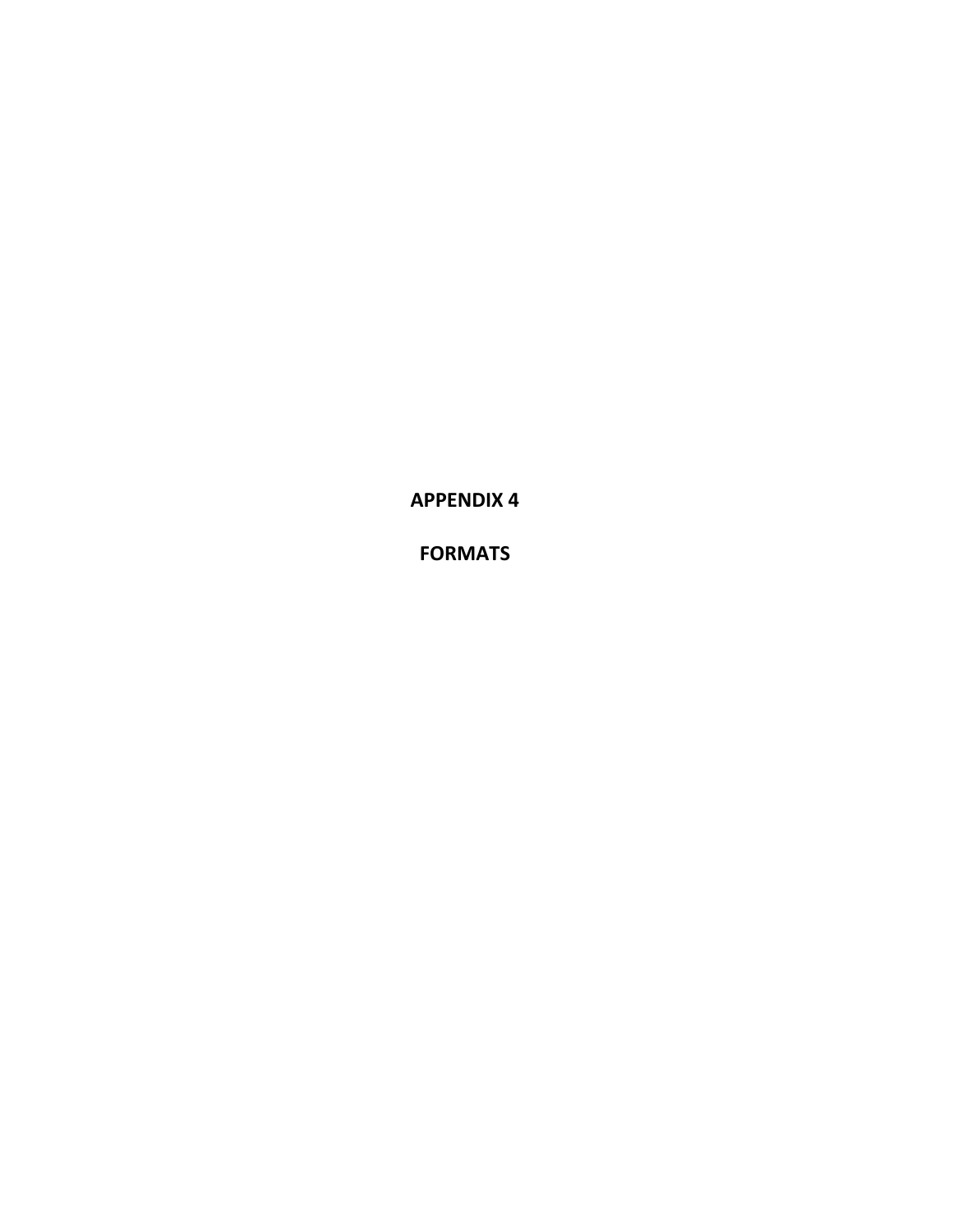#### **FORMAT 1**

#### **PRICE PROPOSAL**

General Secretariat of the Organization of American States 1889 F Street, N.W., 4<sup>th</sup> Floor, Washington, D.C. 20006 USA

|           | Attention: | DEPARTMENT OF PROCUREMENT SERVICES AND MANAGEMENT                      |
|-----------|------------|------------------------------------------------------------------------|
| OVERSIGHT |            |                                                                        |
|           | Subject:   | GS/OAS SERVICE B OF BID No. 02/22 - SECURITY GUARDS SERVICES<br>AT THE |
|           |            | FACILITIES OF THE GENERAL SECRETARIAT OF THE                           |
|           |            | ORGANIZATION OF AMERICAN STATES IN WASHINGTON, DC                      |

I \_\_\_\_\_\_\_\_\_\_\_\_\_\_\_\_\_\_\_\_, representative of \_\_\_\_\_\_\_\_\_\_\_\_\_\_\_\_\_\_ *(Bidder's name)*, offer to provide security guard services in accordance with the Request for Proposals of Bid No 02/22 and our Technical Proposal.

Our Price Proposal for rendering security guard services for one (1) year is US\$ \_\_\_\_ **(\_\_\_\_\_\_\_\_\_\_\_\_\_\_\_\_\_\_\_\_\_\_\_\_\_\_\_\_\_\_\_ US Dollars)**. *(price proposal in number and letters)*

The above Price Proposal include all anticipated expenses for providing security guard services, including but not limited to, fee, insurance, taxes and the following costs associated with cost of executing the activities: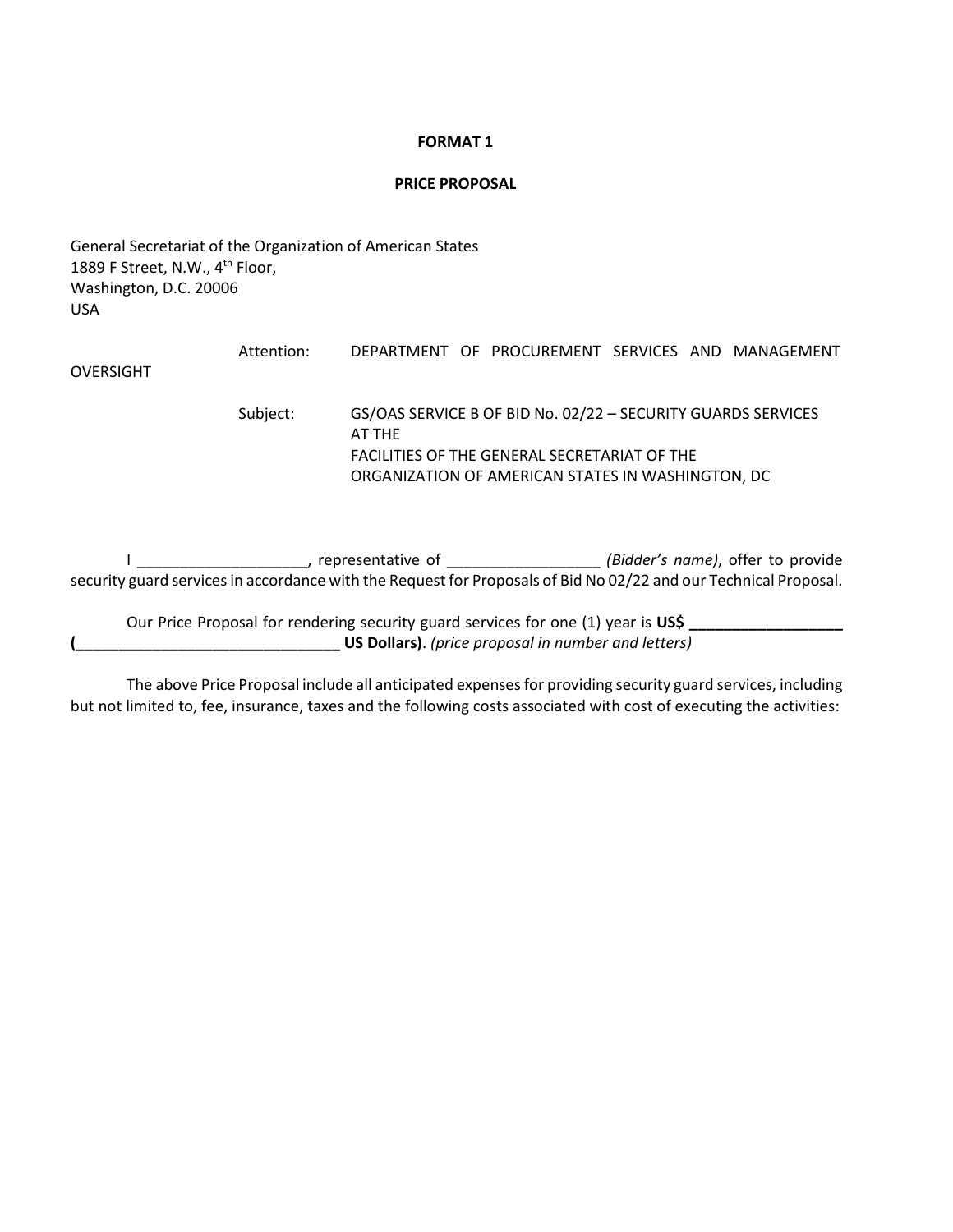**Price Proposal Cost Elements**

**Please complete the attached excel file name Price Cost Elements Annex B Security Services**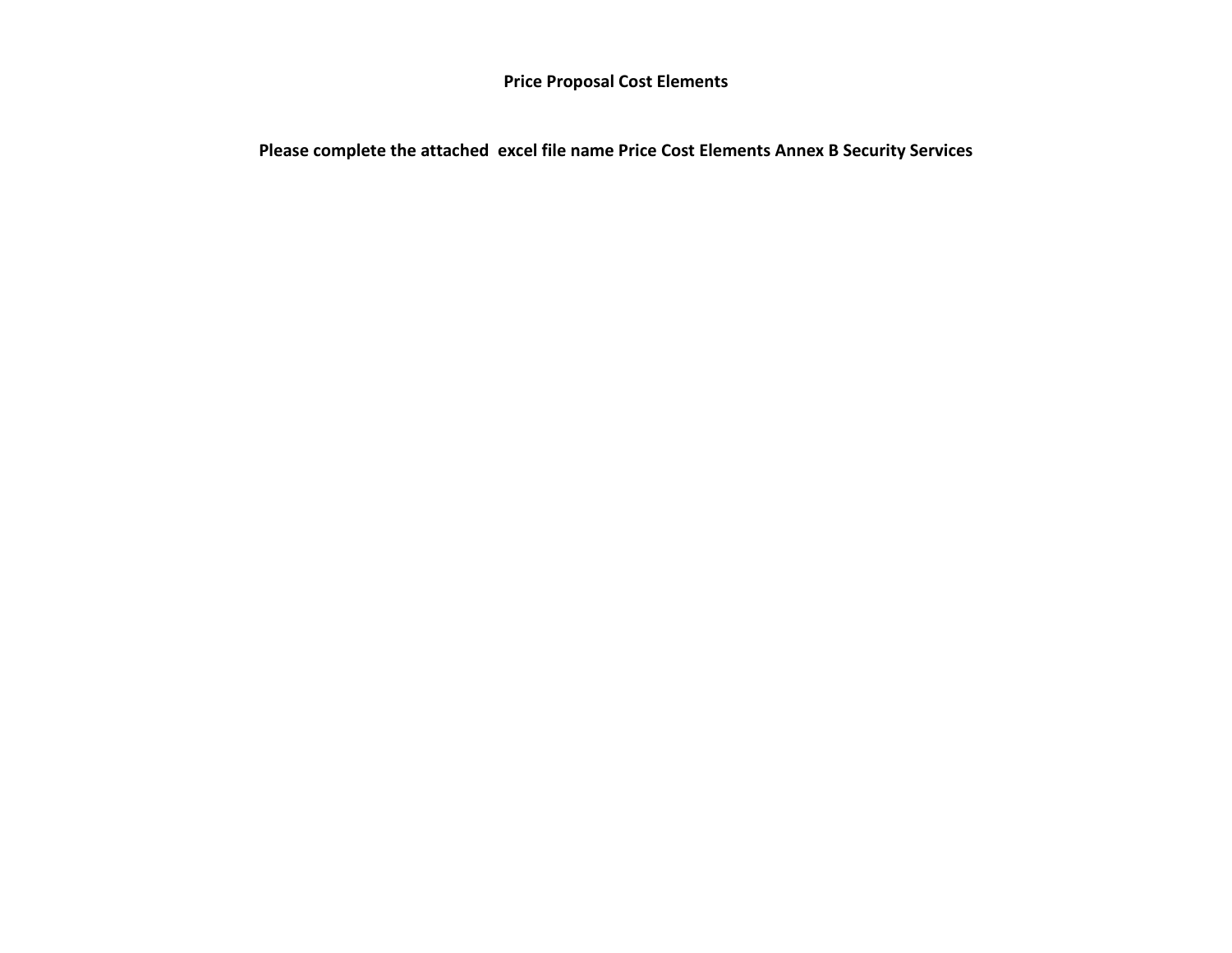# **Insurance and Statutory Costs**

|                                | <b>General Secretariat Building</b><br>(GSB) | <b>Main Building</b><br>(MNB) | <b>Administration Building</b><br>(ADM) | <b>Museum and Casita</b> |
|--------------------------------|----------------------------------------------|-------------------------------|-----------------------------------------|--------------------------|
| <b>FICA</b>                    |                                              |                               |                                         |                          |
| <b>Workers' Compensation</b>   |                                              |                               |                                         |                          |
| Insurance                      |                                              |                               |                                         |                          |
| Unemployment Insurance         |                                              |                               |                                         |                          |
| Employee Health Insurance      |                                              |                               |                                         |                          |
| Automobile Liability Coverage, |                                              |                               |                                         |                          |
| owned & non owned              |                                              |                               |                                         |                          |
| ( \$1,000,000)                 |                                              |                               |                                         |                          |
| Combined Single Limit, Bodily  |                                              |                               |                                         |                          |
| Injury & Property Damage incl. |                                              |                               |                                         |                          |
| Premises/Operations,           |                                              |                               |                                         |                          |
| Products/Completed             |                                              |                               |                                         |                          |
| <b>Operations and Cost</b>     |                                              |                               |                                         |                          |
| Contractual Coverage, General  |                                              |                               |                                         |                          |
| Liability                      |                                              |                               |                                         |                          |
| Umbrella/Excess Liability      |                                              |                               |                                         |                          |
| (\$10,000,000)                 |                                              |                               |                                         |                          |
| Penalty Employee Dishonesty    |                                              |                               |                                         |                          |
| Bond with the GS/OAS as        |                                              |                               |                                         |                          |
| Additional Insured (\$500,000) |                                              |                               |                                         |                          |
| Others (Specify)               |                                              |                               |                                         |                          |
| <b>TOTAL</b>                   |                                              |                               |                                         |                          |

The term of validity of our Price Proposals shall remain valid and open for acceptance for a period of ninety (90) calendar days after date specified for receipt of proposal.

Sincerely,

\_\_\_\_\_\_\_\_\_\_\_\_\_\_\_\_